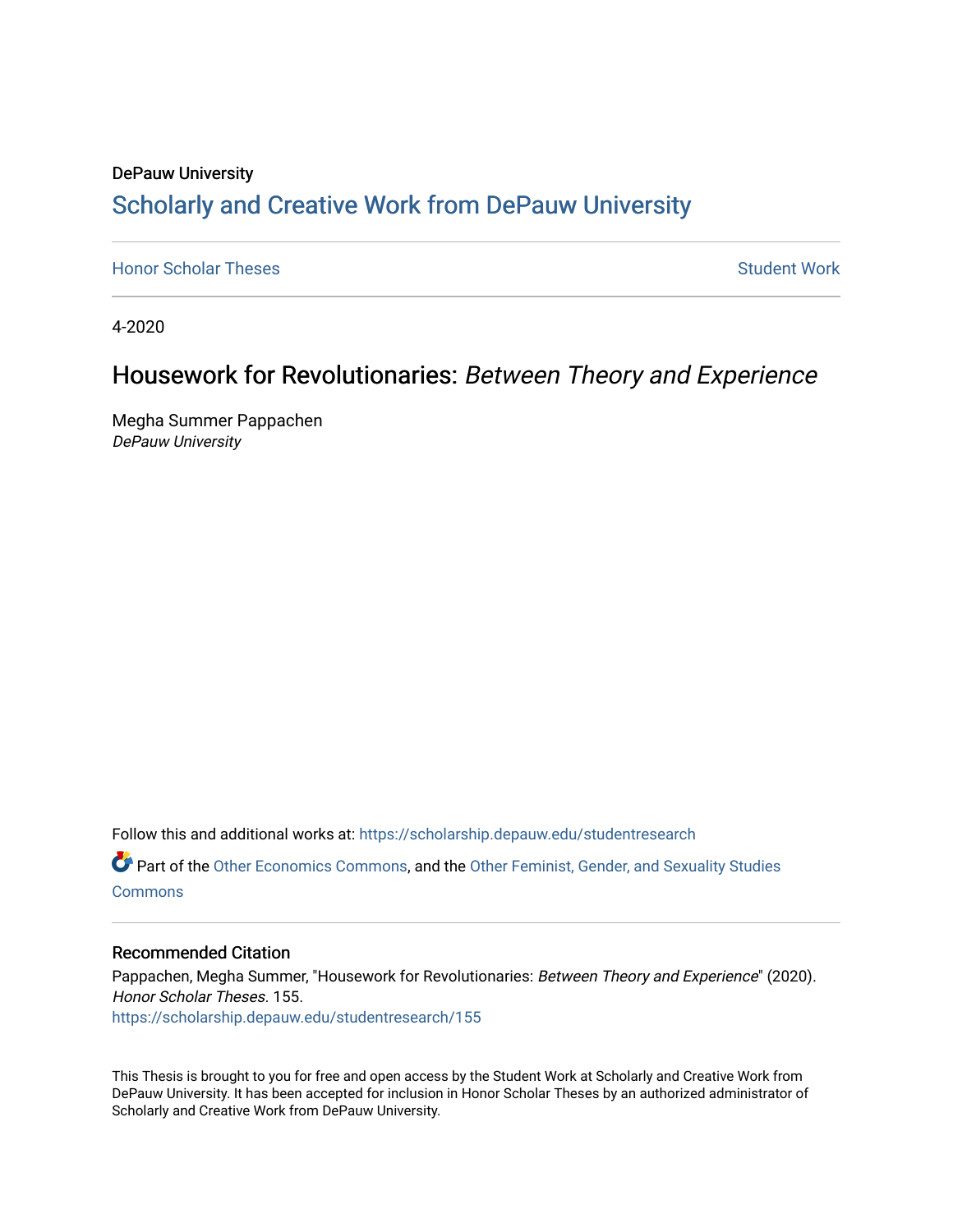# **Housework for Revolutionaries**  *Between Theory and Experience*

by Megha Summer Pappachen

Submitted to DePauw University Honor Scholar Program Sponsor: Meryl Altman First Reader: Derek Ford

**April 29, 2020** 

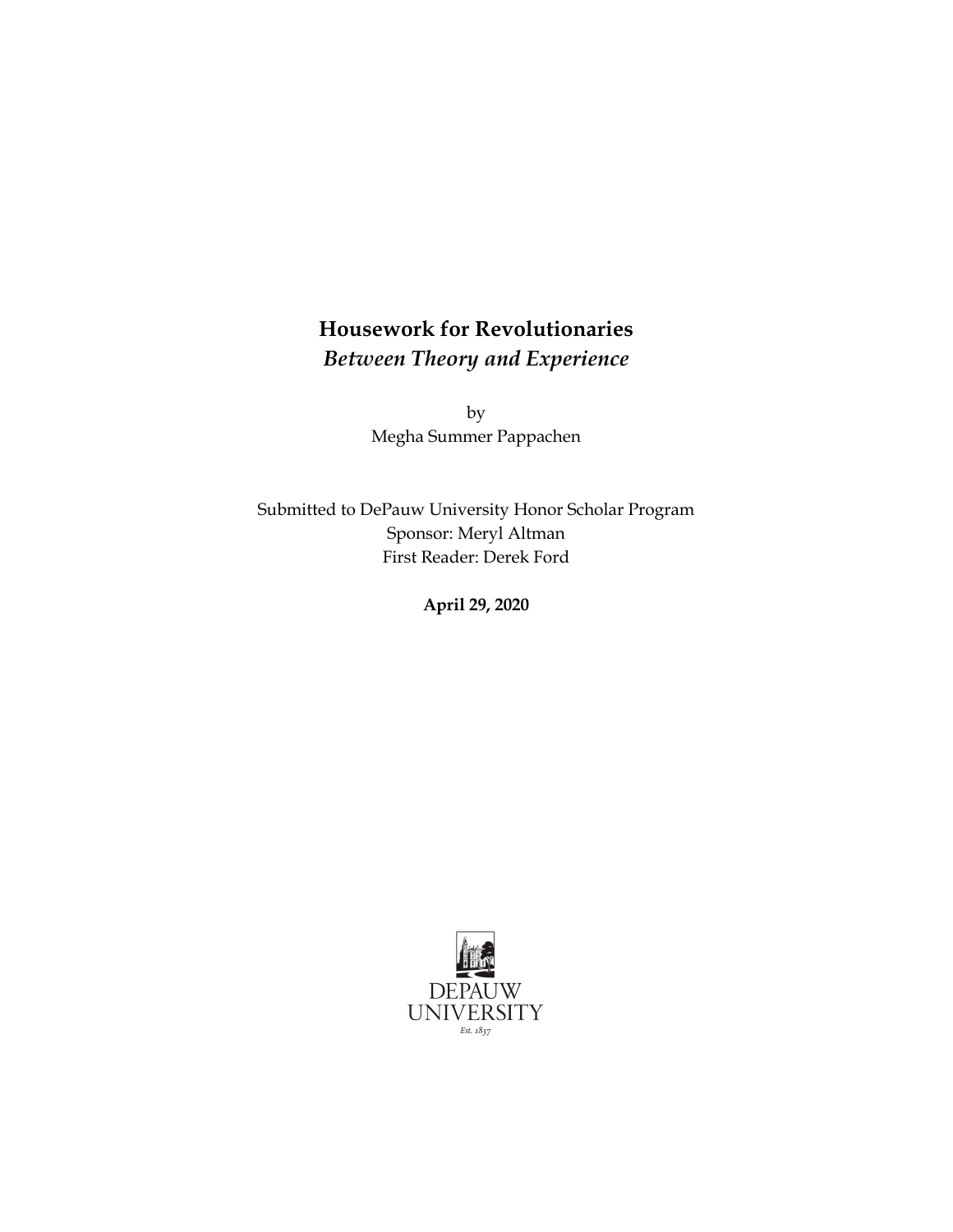## Dedication

## *Everything for you, Maa.*

## Acknowledgements

Deepest gratitude to my sponsor, Meryl Altman, for pushing me to discover and manifest my gifts. And to Derek Ford, for being my first teacher and lifelong comrade.

Thanks also to Salma, who was in the back of my mind as I wrote so many of these passages. And to Austin, for reading every word before anyone else. To you both for always believing in me.

## **TABLE OF CONTENTS**

| Introduction                                                        |    |
|---------------------------------------------------------------------|----|
| Method                                                              | h  |
| Chapter 1: Theory Review                                            | 12 |
| Chapter 2: Love: An Ideological Player in Women's Political Economy | 27 |
| Chapter 3: Mental Health and Social Conditions                      | 42 |
| Chapter 4: Solutions: Theory as Radical Imagination                 | 48 |
| Chapter 5: Theory Learns: A Conclusion                              | 65 |
| Afterward on Cuba                                                   | 69 |
| Bibliography                                                        | 78 |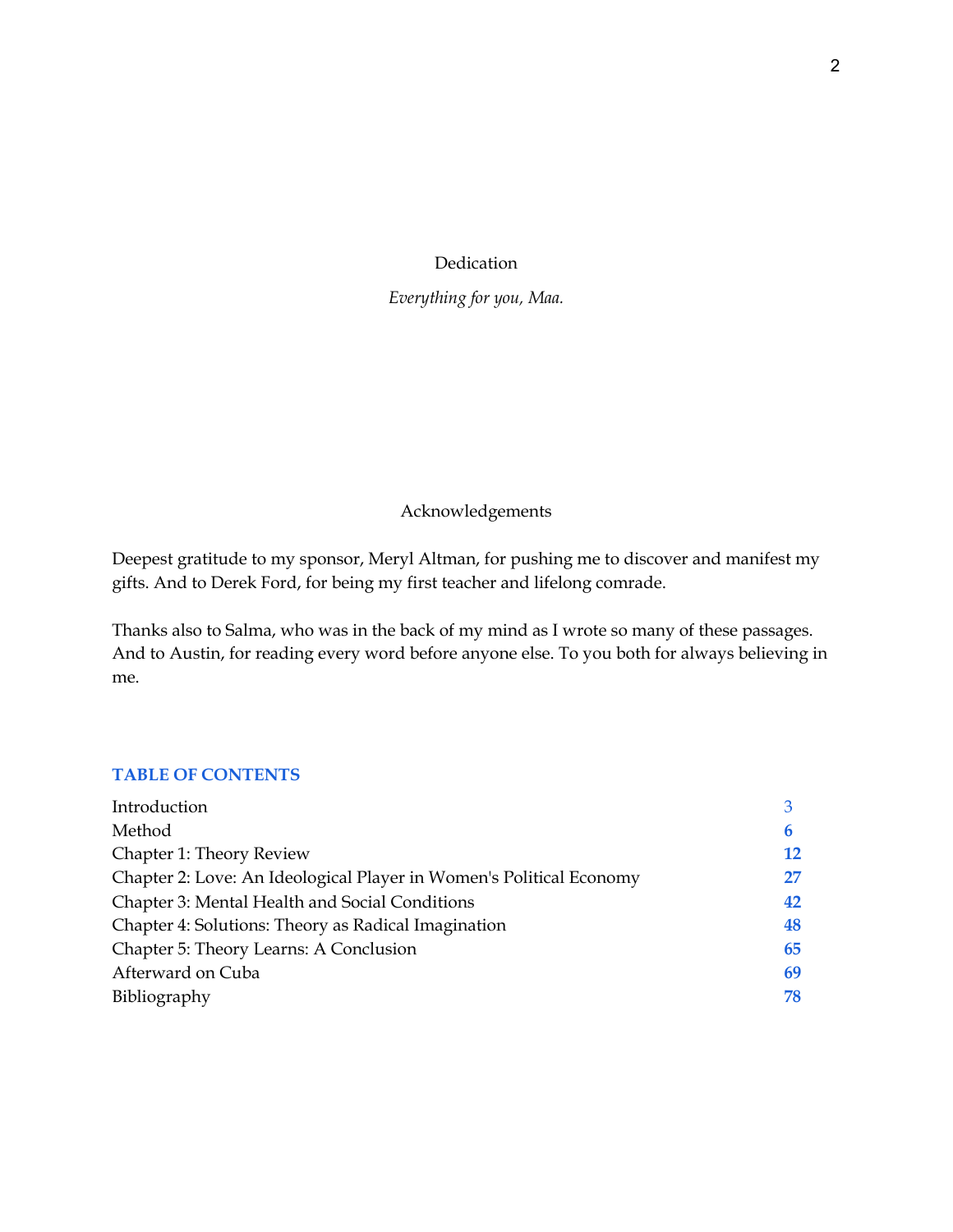### **INTRODUCTION**

Housework buzzes ever so faintly in the background of our lives. It meets our most fundamental needs, and yet we hardly stop to look closely at it, or at the person who does it. This is necessary work—all the cooking, cleaning, clothes washing, child rearing, nursing—but we pay little attention to it. The powers of society assume housework to be inevitable but trivial: the simple obligation of every home's woman. But this work is far from trivial. Instead, it literally upholds the capitalist economy. It undergirds the entire political economy by (re)producing the world's workers. Only because the people are fed, clothed, and housed, are they able to rejuvenate their powers to go back out to work. And yet, housework and carework get no recognition from the formal economy as being productive and necessary forms of labor. Instead, this work is usually naturalized as a woman's duty. By making it the familial, cultural, and romantic obligation of a woman, the system is able to mystify and invisibalize the domestic as an apolitical and uneconomic space. But all this does is hide the economic exploitation that occurs daily in the homes of all working people; in the form of what I call women's unpaid domestic labor.

I approach the question of womens unpaid domestic labor (or what I often abbreviate as 'wx') from a marxist feminist perspective. Grounded in this theoretical tradition, I ask what can we learn about this topic not only from theory, but also from women's lived experiences. I am interested in how marxist feminist theory about domestic labor interacts with, learns from, and morphs with the experiences of real women. I want to see how theory and experience can interact to give us a deeper, more personal insight into housework. The four women who help me understand the experiential side of things are: Sammy, Beth, and Aviva, who all work with the Party for Socialism and Liberation and are friends, and then my mother, Neena. All four women are interested in revolutionary politics, and have reflected on housework as a political question before. They are submerged in marxist feminist perspectives to varying degrees, and they have all kindly agreed to sit down with me to share their experiences with housework and carework. I listen to their stories, and enter them into conversation with theory: not only to understand more deeply the reality of housework under capitalism, but also to learn how we may move forward in action. While I am trying to uncover theoretical and personal mysteries about domestic labor, I am also trying to find the best way to transform culture and society so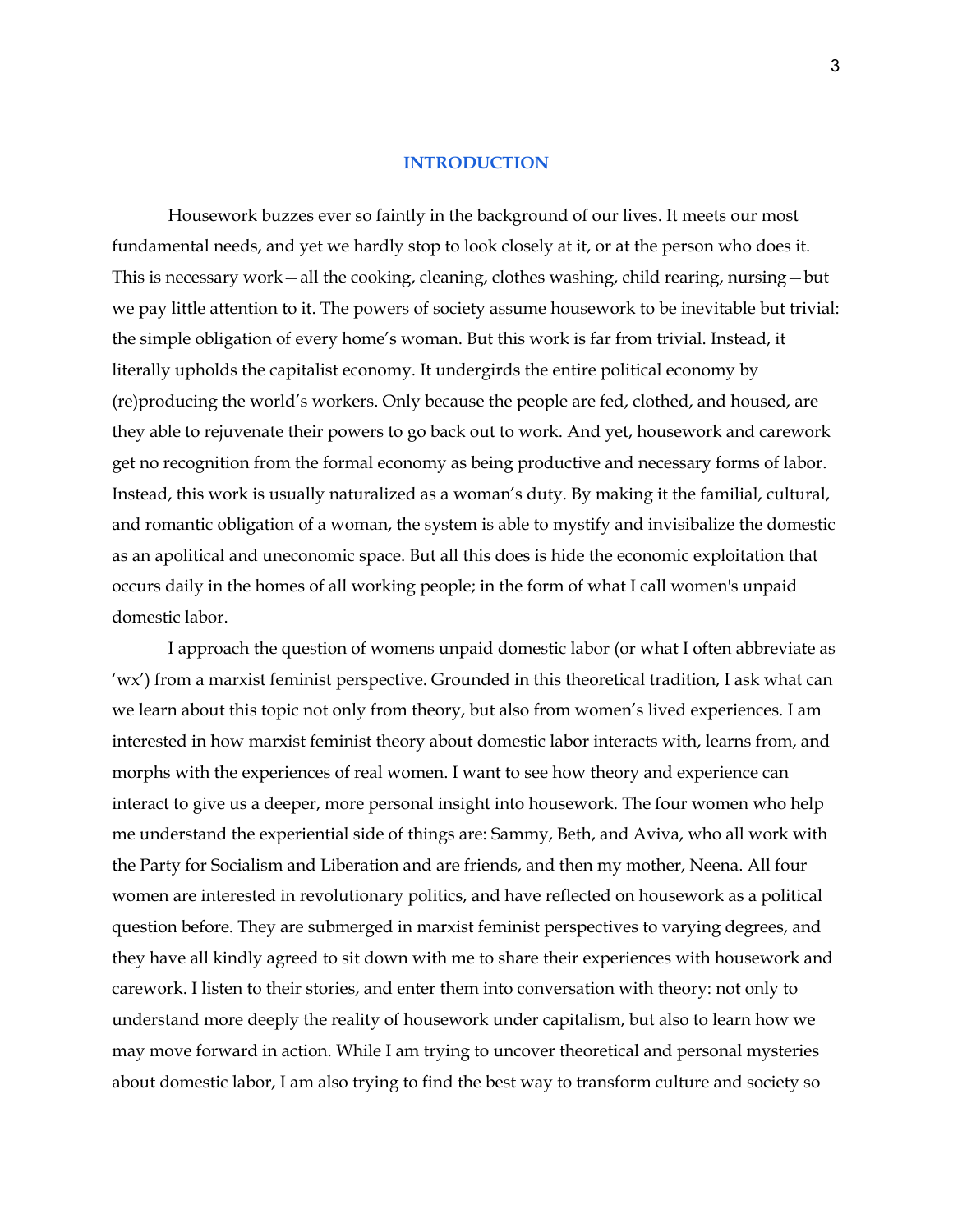that we can finally put an end to this special exploitation of women at the hands of unpaid domestic labor (wx).

In the next section, 'Methods,' I discuss the procedures I took to interview my narrators. I also articulate some of my assumptions about the worth of a woman's words, along with an explanation of why I interviewed the women that I did. I also include some background information to contextualize the project, and a brief reflection on the mistakes I made throughout the process. After this, we get into the main content of our investigation.

Chapter 1 maps out what some marxist feminists have to say on the topic of unpaid domestic labor. It looks at varying perspectives about what role unpaid domestic labor plays in the larger political economy. I survey Angela Davis, Marx, Lenin, Simone de Beauvoir, Silvia Federici, Leopoldina Fortunati, Mariarosa Dalla Costa, and Christina Delphy—organizing their writings around four central questions. This review grounds us in an ideological framework, and gives us valuable insights on how to think about wx. Yet, theory alone leaves many questions unanswered, and topics uncovered: which is why we now turn to the everyday woman for guidance.

In Chapters 2 through 4, I analyze the interviews according to themes of love, mental health, and solutions for the future. While I largely analyze the women's words on their own terms, the analysis is always in conversation with theory. To begin with Chapter 1, here I look closely at how ideas of 'love' mark women's experiences with domestic work. This theme naturally comes up in many of our conversations: either as an ideological tool that obligates women to perform labor for free; as a weapon for revolutionary politics; or as a cry for self-love.

In Chapter 3, we look at another theme central to the reality of unpaid domestic labor: mental health. I evaluate the psychic cost of housework in relation to the social and material conditions of the community. Under capitalism, being burdened with everyone's share of work and then not being recognized for it, can cause women to think less of themselves—as it did for my mother. So here I probe Maa's views on the connection between psychic wellbeing, selfimage, spirituality, and housework.

Having now looked at what housework is like for everyday women, next I solicit their ideas for how we can bring change. How can we re-organise housework in order to eliminate women's exploitation? So in Chapter 4, we address the Wages for Housework movement, as well as the more traditional marxist goal of collectivizing housework. In doing this, we also look at the very process of imagining alternatives to capitalism, and the courage that it takes to do so.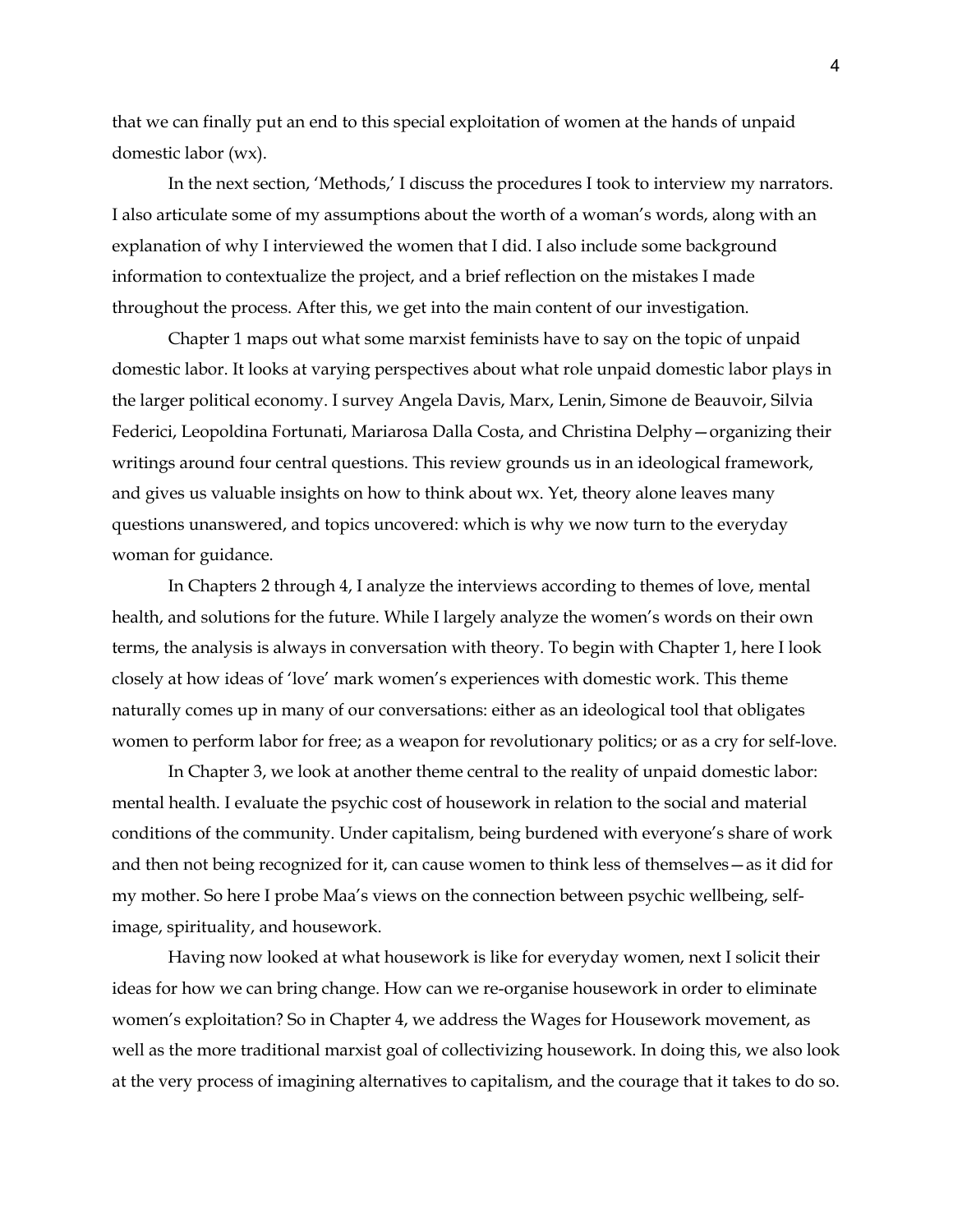In the Conclusion, I revisit some of the many lessons brought to us by our narrators; highlighting the way in which experience can inform and further theory. The chapter challenges the myth that theory drives action, allowing me to value women not only in the content of my project, but also in its process.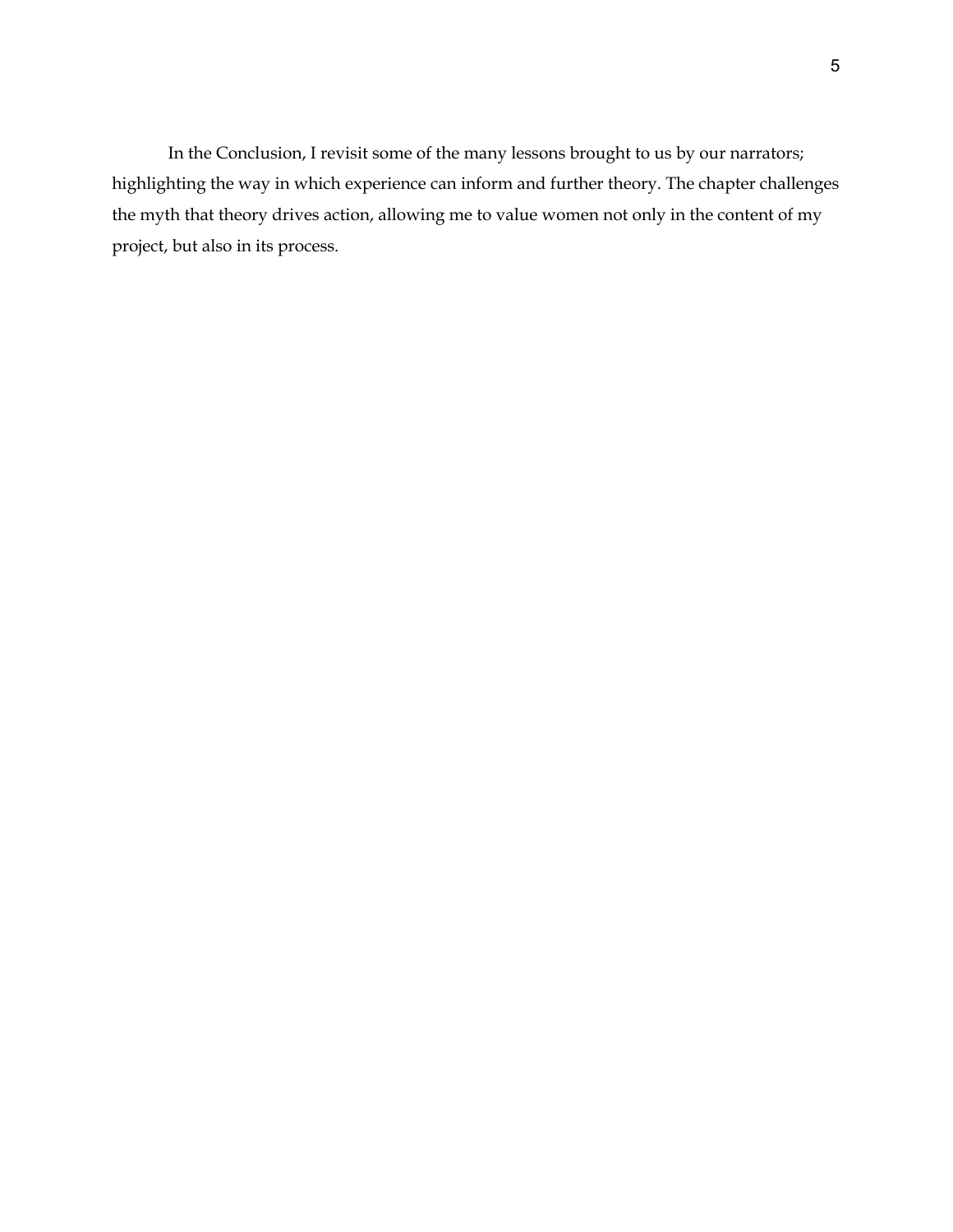## **METHOD**

I interviewed my mother and three comrades from the Party for Socialism and Liberation for this project. Their names are Neena, Beth, Sammy, and Aviva. Each sat down with me for an oral history interview about their experience with unpaid domestic labor. We met wherever was convenient: I met Beth at her apartment, Sammy at the party office, Aviva over the phone, and my mother in our kitchen. In our conversations I asked about their experiences, thoughts, and feelings on housework and carework. The interviews were unstructured, spontaneous, and conversational, following a typical oral history style. They lasted for as long as: two hours with Beth, one hour with Sammy, forty minutes with Aviva, and two hours with my mother, in addition to a thirty minute follow up interview. Let us now go over the general "structure" of the interviews, as well as the topics that they covered.

## **Interview "structure."**

The oral history interviews that I conducted were conversational, and did not follow a set structure. Sometimes the interview would veer off into personal conversation and then come back, ebbing and flowing depending on how chatty we were feeling: and that was okay. I would prepare a list of questions and topics that I wanted to address, and check them off as we went. I brought up topics as I saw fit, and went down paths that my narrators brought up: the priority always being their story.

I began each interview with the question "When did you first think about housework as a political issue," and this would start our conversation. As it went along, I would bring up new questions and topics depending on that moment's context. This allowed me to prioritize the narrator's emergent story over my own analytical thinking. The goal was for me to facilitate the emergence of their oral history, and to not clog their thought process with my pre-existing assumptions or theoretical agenda. Sometimes I succeeded in this effort, and sometimes I didn't so much. But when I did, I followed leads my narrators brought up in their own responses, and let them guide the interview's course.

For instance, when Sammy answered my first question 'When did you first think about housework as a political issue,' she said that it was when Beth's late partner, Bill (they all know each other through the PSL) referred to housework as "unpaid labor." And something "clicked"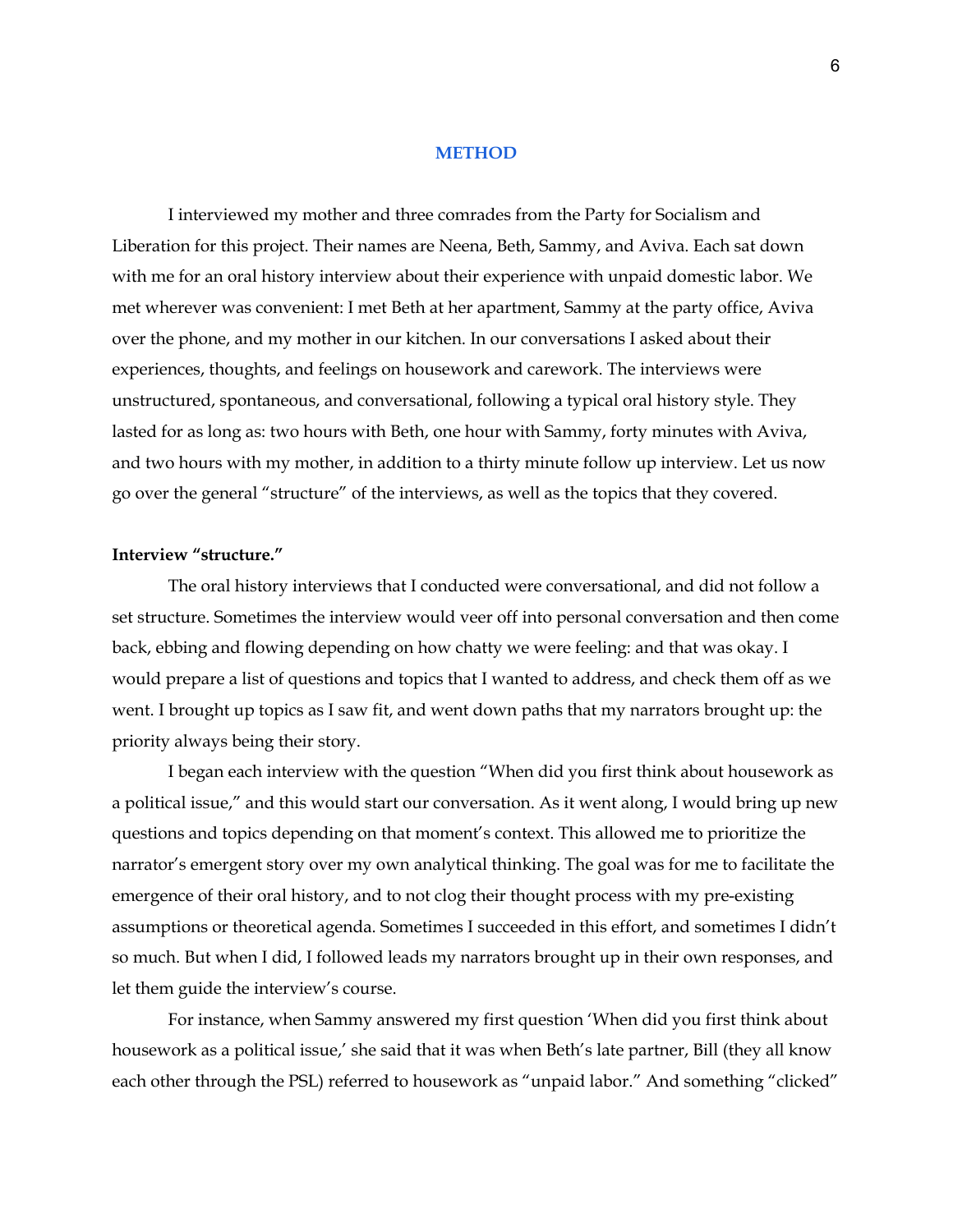for her when he said that, it made her rethink her own experiences with housework. So my next move was to ask her if she could tell me more about what exactly "clicked" for her, in reference to her personal life. Sammy had a really interesting response, and this started us off on what was to be a wonderful interview. After exhausting this strategy of chasing after my narrator's own leads, I would refer back to my list of topics, and ask a new question.

The list of topics and questions that I prepared for each interview roughly included:

What was their experience with housework in childhood, and how it affects their thinking now? What kinds of work is needed in their current homes, and who does most of it. How they feel about the distribution of labor in their homes? Who had influenced their thinking about housework, both personally and politically? Managing the demands of work, home, and the party. Their vision for housework in a world free of women's oppression. Whether they thought they should get paid for all the domestic labor they did. How they thought the party was doing with allocating gendered tasks?

We covered the questions to varying extents in each interview. And depending on what I knew about the narrator, I would adjust the questions accordingly, adding new questions, taking out others—all in an effort to get the most out of each narrator's unique story.

### **An assumption on women's words.**

In this project, I assume that all women are theorists. When they recall, reflect on, and analyze their own lives, they are making theory. They do this when they converse with one another even casually, given that theory is the way in which we understand and explain the world around us. This is the spontaneous process my interviews were trying to capture. And in my analysis of the interviews, I give women's spoken accounts equal weight to the written theory—thus rejecting western academic notions about the spoken and the written. In this way, I am able to value women not only in the content of my project, but also in its process.

This is something I communicated to my narrators before we began our interviews. In a preliminary email I told them that I want theory to honor the experiences of those it is about; that I view them more as a 'research collaborator' rather than a 'subject'; and that they may take the interview wherever it needs to go. Next, I want to explain why I interviewed the group of women that I did.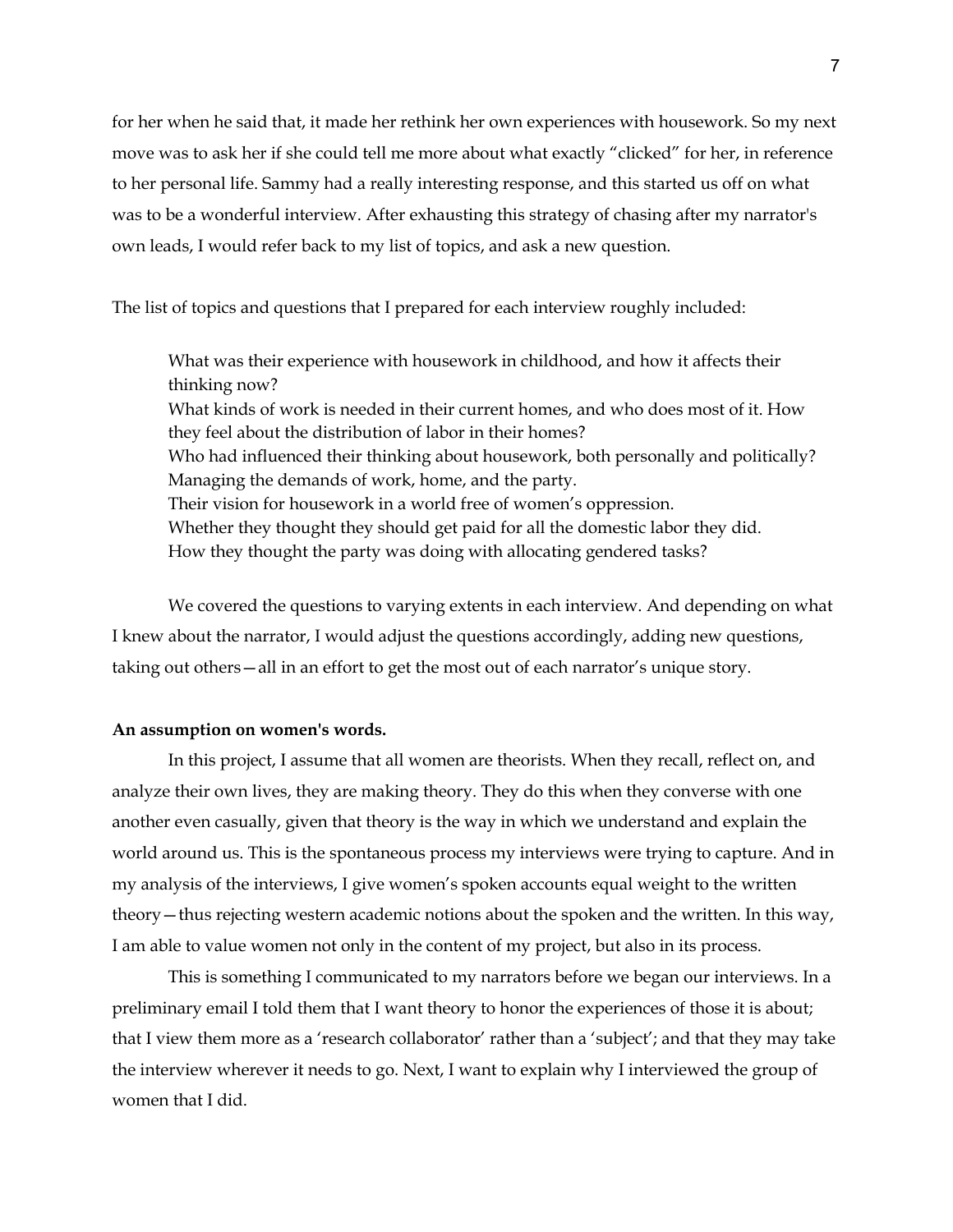### **Why interview party women?**

Given that housework is something all people have familiarity with, technically I could have interviewed just about anyone. However, different people are in different places in their thinking about housework. They have all kinds of backgrounds and assumptions about it. Most people haven't even thought consciously about housework, especially in a political way. Thus the interview process would have become very scattered and scrambled. This is why I needed to narrow my focus for the interviews, and speak with women who have some assumptions about housework in common. This would allow me to explore a smaller set of questions with greater depth and intimacy.

Given my marxist feminist grounding, I looked to the women I knew from the Party for Socialism and Liberation. I have so much admiration for Beth, Sammy, and Aviva, and knew that they could teach me a lot about this topic. They identify as marxists and feminists, and have thought critically and deeply about a wide set of women's political issues. I knew that it would be an honor to pick their brains, and to see what we can accomplish having begun with a revolutionary/socialist understanding of social reproduction.

#### **Why interview my mother?**

In addition to interviewing three comrades from the PSL, I also interviewed my mother. She is not in any party, and doesn't know any of the other narrators. But in a way hers was the most important interview. Her story of domestic labor is wrapped up with mine. Most of her efforts went into raising me, and I saw my whole life as she made the best possible life for me. Images of her making me breakfast, dressing me for school, and consoling me when I was crying, necessarily haunt this research. Our experience in the home will always be in the back of my mind as I write about this topic. So in a way, interviewing her is an acknowledgement of my own subjectivity in all this, as my mother is who inspired this research in the first place.

#### **What is the party?**

Along with Sammy, Beth, and Aviva, I am a member of the Party for Socialism and Liberation. I met all three women a few summers ago when I got involved with the Chicago branch of the organization. The PSL is a national political party with branches in all major cities across the country. It is comprised of leaders, activists, workers, and students of all backgrounds, and they believe that "the only solution to the deepening crisis of capitalism is the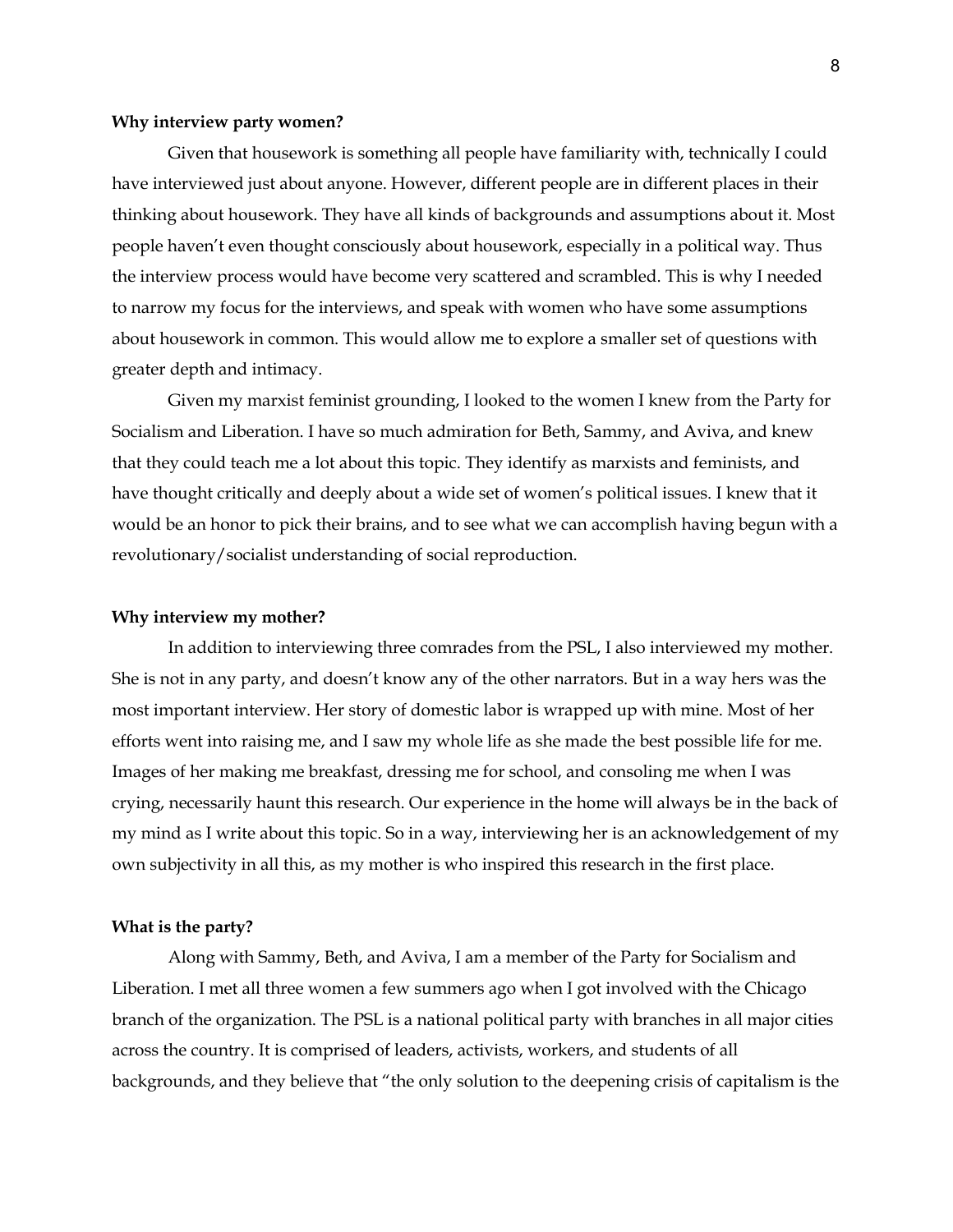socialist transformation of society."1 Driven by international, coalitional, intersectional, and revolutionary politics, the PSL organizes the working people of the world to take back their power. As we will see, the party has a crucial role to play in shaping my narrators and my own political consciousness.

## **Narrator biographies.**

Lastly, I have included here brief biographies for my narrators. Their only purpose is to provide some facts about my narrators that are relevant to this project.

**Neena** is my mother's name, here I refer to her as "Maa." She is an Indian immigrant, and 50 years old. She has worked as a teacher most of her life, and moved to the United States with my family eight years ago from Mumbai, India. When we came to this country, she did not work for a few years, but began working in schools in Chicago three years ago. She now has two jobs as a teacher and an after school teacher in Chicago Public Schools.

**Aviva** is a 23 year old trans woman, secular Jew, and revolutionary socialist. She grew up in the suburbs of Los Angeles, and now lives in Chicago with her partner. She is a student, long-time care worker for people with disabilities, and an organizer with the Chicago branch of the PSL and the ANSWER Coalition.

**Beth** is in her 70s, and is a lifelong organizer with the PSL and the ANSWER Coalition. She is revered in the PSL for her years of activism and wisdom. Beth was married to her late partner, Bill, who was also a beloved revolutionary fighter with the PSL for almost 55 years. Beth nursed Bill in the last ten years of his life as his health debilitated. She worked all her life, mostly as an accountant, and is now living in Chicago.

**Sammy** is in her 20s, and is also an organizer with the PSL and the ANSWER Coalition. She is a student at Northern Illinois University, and lives with her partner, Brian, in Chicago.

<sup>1</sup> The Program of the PSL: *Socialism and Liberation in the United States: What we are fighting for*, (San Francisco, PSL Publications, 2010), 25.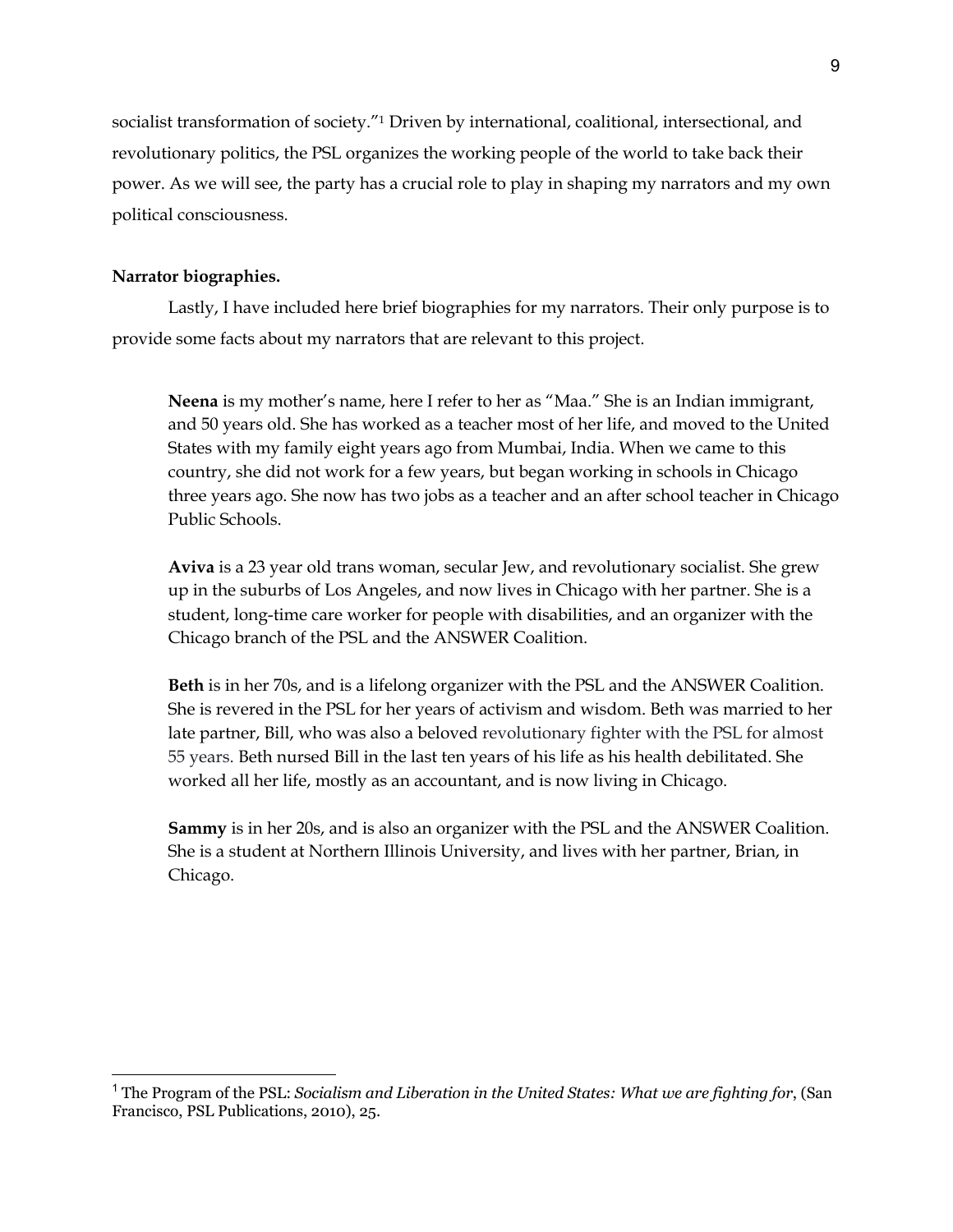## **Reflection on method: a critical look back.**

*What emerges and develops through dialogue are issues—the chaotic and problematic process of two humans thinking and communicating. It is this rich dialogue that holds ontological priority, not an impoverished list.* 

— Kristina Minister, A Feminist Frame for Interviews.2

I chose oral history as a form for a few reasons. As opposed to more structured forms of interlocution, oral histories allow for a familiar kind of interaction between two people. Casual conversation would allow my narrator to feel at ease, open up, and provide genuine insights. It would give the narrator's insights, intuitions, and thoughts space to unfold, giving them ontological priority in the interview and in the larger project. I took steps to move as close to this ideal as possible. For instance, I did not follow a predetermined set or order of questions; I moved with my narrator's thoughtflow, following threads as they brought them up; I asked open ended questions, I moved slowly to allow reflection and afterthought.

Yet, Kristina Minister reminds us that as much as I would like oral histories to be a natural and unmediated platform for my narrator to tell her story, the conversation inevitably involves two subjects. What follows, then, is "the chaotic and problematic process of two humans thinking and communicating".<sup>3</sup> Entertaining no fantasy of unbiasedness or neutrality, feminist oral history must embrace the complexity and imperfection of two subjectivities communicating and influencing each other. My behaviors and words affect how my narrators answer questions, and how my narrators answer my questions, affects how I act and speak. Also, my social anxieties and insecurities affect them, and theirs mine. All these factors make for a complex and problematic interaction—producing a reality rich for both theoretical analysis and methodological self-reflection. While I have used my interviews for theoretical analysis earlier in this paper, here I reflect on my role in shaping the narrator's oral history. One instance in particular stands out to me, as an example of how a small turn in the conversation may lead the interview in a self-defeating direction.

One of my aims in conducting oral history interviews was to not let theory weigh down my narrators' exploration of their experience. Because of a discursive move I made during Sammy's interview, however, exactly that happened. Sammy was my first interview. We had

<sup>2</sup> Kristina Minister, *A Feminist Frame for Interviews,* (New York, Routledge, 1991), 36.

 $3$  Ibid.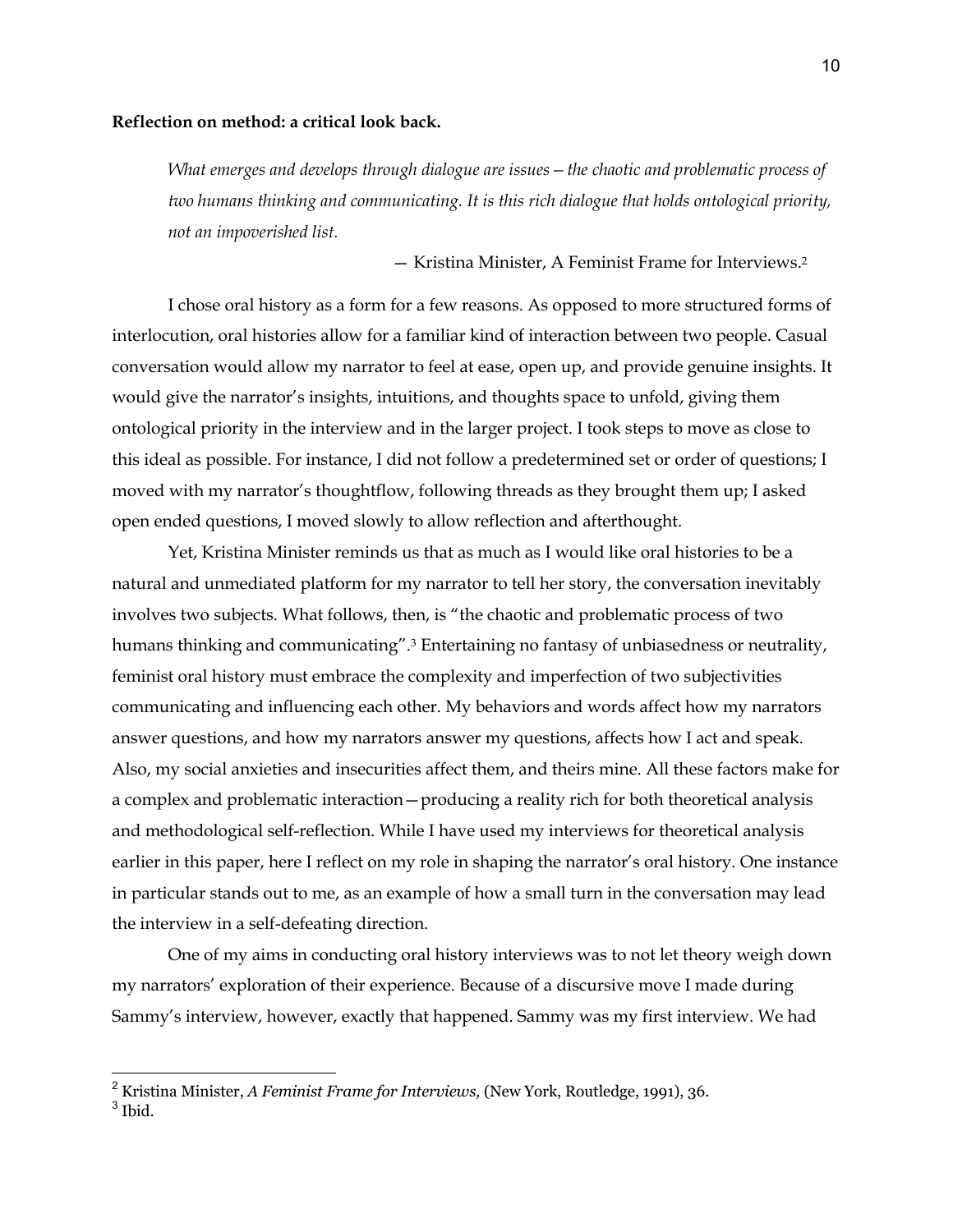been having a very interesting conversation about unpaid labor in the context of her young marriage, her current partner, and her male comrades in the party. Around 45 minutes into our talk, after discussing whether women should get paid for housework, I decided to ask Sammy an explicitly theoretical question. I said "...so we're calling housework labor, right? But do we literally mean it? Is it the same kind of work as factory work, just made invisible, or are you thinking of it as just contributing to real capitalist production?" A pause and a blank look later, I knew I shouldn't have gone to theory in that way. But I kept on: "Like, is housework just like mystified factory work?" Another blank stare later, I asked if I should elaborate and Sammy said yes. I went on for a minute about the theoretical divide between Davis and Fedirici, knowing full well that I was losing her. After I was done, her responses grew shorter, more hesitant, and the interview naturally dwindled to an end within minutes.

This moment is significant given the larger purpose of my project: to have theory inform experience, and experience inform theory. I establish in my project that my narrators' experiences and thoughts are a form of truth, and that abstract theory is not a privileged form of knowledge over affect, experience, or materiality. In reflections of their own lives, my narrators are supposed to articulate facts, feelings, and theory itself. So to allow a historical debate weigh down my narrator's confidence to speak on the subject, only moves me further from my project's purpose.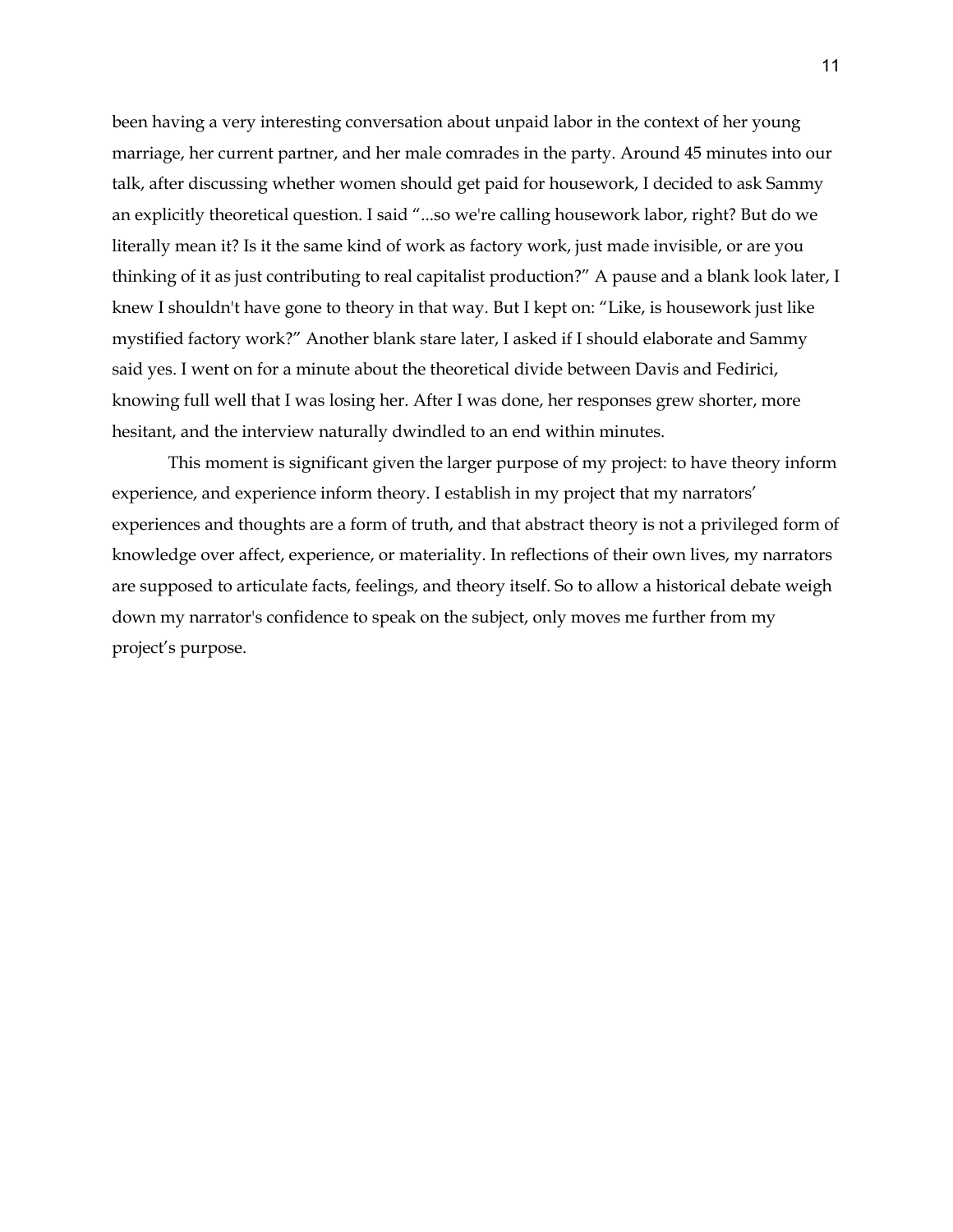## **CHAPTER 1 THEORY REVIEW**

### **Introduction: sliver of an expansive debate.**

A robust debate exists within marxist feminism about how we ought to theorize women's unpaid domestic labor. This debate goes to the heart of marxist theory, and calls into question many of its fundamental categories of analysis. Here, I organize a portion of that expansive debate, focusing on four essential questions. These include: what is labor power; what is the relationship between reproduction and production; what is the qualitative nature of housework; and what are our possible solutions? Though the theoretical geography is complicated, at the very outset, two perspectives emerge as we make our way through these four questions. The two perspectives or "camps" are organized as follows. Angela Davis leads the first camp, also featuring Lenin and Simone de Beauvoir. This group makes an effort to remain true to Marx's original views. The second and more rebellious group includes Silvia Federici, Leopoldina Fortunati, Mariarosa Dalla Costa, and Christina Delphy. These theorists find that "received Marxian categories prove inadequate" for a feminist analysis, and many of these were involved with the 1970s Wages for Housework movement.4

The two groups begin to disagree at the very first question that I pose: "what is labor power?" This initial split guides how each group thinks about the rest of the questions, leading us to two distinct proposed solutions: compensation and collectivization. While these solutions may seem diametrically opposed, they are deceptively congruent. But naturally let us start at the beginning, with our first question.

## **Ontology of labor power: what kind of commodity is labor power?**

Labor is that act, that fundamental condition of all history, which today, just as thousands of years ago, sustains daily life.5 In our historical age, labor takes a specific form. It exists under capitalist relations that are defined by an antagonistic relationship between the two major economic classes. The working class is composed of all those who sell their labor power to earn a living; and the owner class sustains itself through the ownership of capital. The

<sup>4</sup> Sylia Federici, *Caliban and the Witch*, (Brooklyn, NY, Autonomedia, 2004), 8.

<sup>5</sup> Karl Marx, *The German Ideology,* (Marxists Internet Archive Encyclopedia).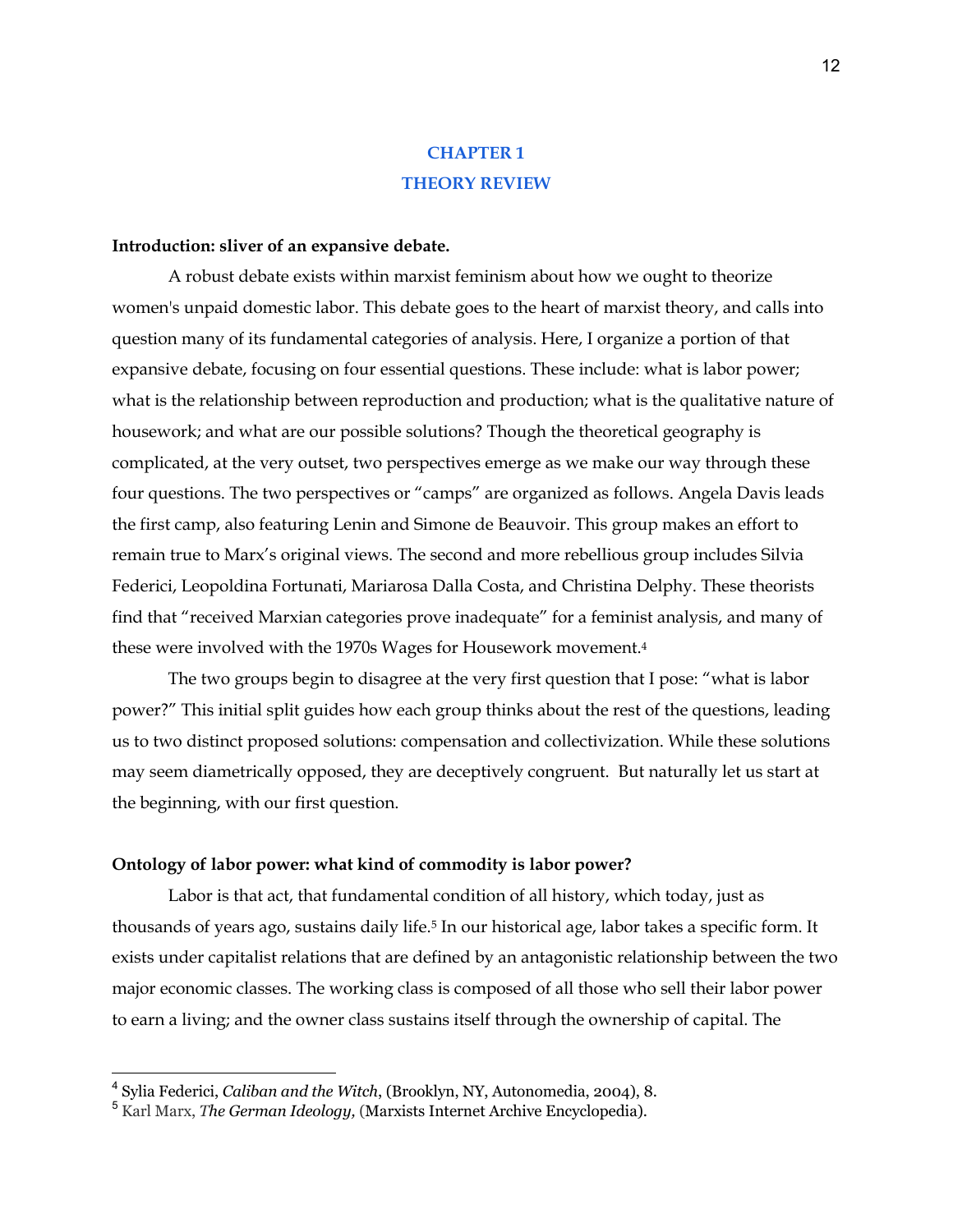workers' and owner's interests are necessarily opposed. For the capitalist to make as much profit as possible, they need to pay their worker as little as possible. Connecting this understanding to labor power, Fortunati explains that under this system, "the individual has no value: only his or her labor power has value."6 Labor power is what the capitalist sees in any individual; their capacity to generate profit. Workers sell their labor power, the only commodity they own, to the capitalist who purchases it at the price of a wage. Marx says that the worker is "obliged to offer for sale as a commodity that very labour-power, which exists only in his living self."7 Marx uses gendered language here to describe our living capacity for work. This concept of labor power will go on to become the basis of a powerful and robust marxist political economic theory that has already contributed greatly to the theoretical, political, and historical development of the world.

Marxist political economy will falter many times, however, because its foundations do not always acknowledge how labor power itself is produced. Labor power is overwhelmingly nurtured by women. As mothers, wives, grandmothers, sisters, aunts, and girlfriends, women birth, raise, and take care of the labor force. This gendered understanding of labor power is a basic fact that all the theorists in this paper agree upon. They agree that the family is where labor power is renewed, and choose to "build from Marx" by including women in their analyses.8 They are all dedicated to developing a more accurate understanding of the world through their own variations of marxist feminism. Under this umbrella of agreement—given that labor power is a commodity, and that women make it—disagreement stems over what kind of commodity labor power is exactly. This is a debate over the "ontology of labor power."9

Is labor power the same kind of commodity as that produced in the factory? Is it produced within capitalism just like all other commodities? Is it perhaps the most important commodity of all? These questions become an early splitting point for how the various theorists come to see women's unpaid domestic labor (wx). Their position on these questions will determine whether they think of wx as a productive or an unproductive activity—the topic of our next section. If they decide that labor power is a commodity just like any other, they most likely view wx as a productive activity. If they decide that it is a unique and different kind of

<sup>6</sup> Leopoldina Fortunati, *The Arcane of Reproduction: Housework, Prostitution, Labor and Capital*, (Brooklyn, NY, Autonomedia, 1981), 9.

<sup>7</sup> Karl Marx, *Capital Volume One*, (Marxists Internet Archive Encyclopedia).

<sup>8</sup> Tithi Bhattacharya, *Social Reproduction Theory*, (London, Pluto Press, 2017), 3.  $<sup>9</sup>$  Ibid., 7.</sup>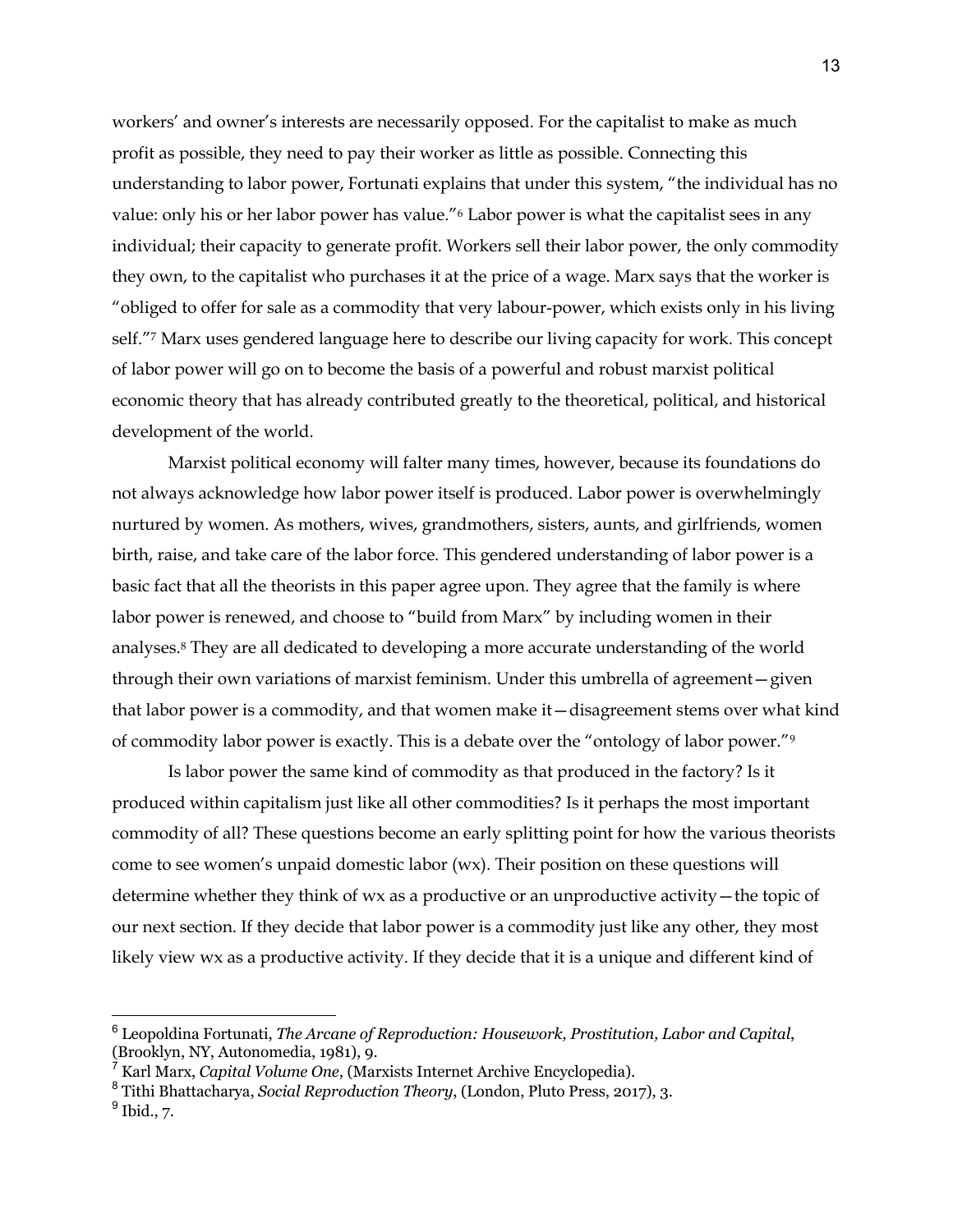commodity from all others, then they most likely view wx as an unproductive (though not unimportant) activity. Federici's camp falls into the former, while Davis's falls into the latter.

Part of Fedirici's argument is that women's unpaid domestic labor is product-ive because it produces a commodity; just as factory work is productive because it produces a commodity. This comparison to factory work must be made because it is the only kind of production that we recognize right now. All commodities are defined by having exchange value, more than just use value. A thing has exchange value if it can be traded on the market. Labor power, like steel, land, and data, gets traded on the market and has exchange value. Workers sell their labor for as high a price they can get, and capitalists buy it for as low a price they can get. Thus, to claim that wx is a productive activity, Fedirici's camp defines labor power as a capitalist commodity. Davis's camp would actually agree with this premise: that labor power is a commodity like any other. They would disagree, however, with Feditici's conclusion that housework is an act of production.

Davis argues that labor power is not produced like other capitalist commodities, they say, even though it acts like one upon entering the market. Marx said that labor power is "'*singular'* in the sense that it is not produced capitalistically."10 It is produced in the home, and not the factory. This means that Davis's camp perceives a split between industry and home. They argue that this is not a figurative but a historical divide created by the conditions of industrial production.11 The Federici camp, however, would assert that this divide is a discursive illusion created to exploit and disguise women's labor.

Dalla Costa, Federici's comrade, says that women make a commodity that is just as "valuable as the commodities their husbands produce on the job."12 Labor power is a commodity just like any other. In fact, they claim that it is the most important one. Another comrade, Fortunati, explains:

[...] labor power is the most precious commodity for capital, not only because it is the only commodity capable of creating value during the process of production, but also because it reproduces itself as value within the process of reproduction.13

 $10$  Ibid., 3.

<sup>11</sup> Angela Davis, In *Women, Race and Class*, (New York: Vintage Books, 1983), 4-7.

 $12$  Ibid., 10.

<sup>13</sup> Fortunati, *The Arcane of Reproduction*, 12-13.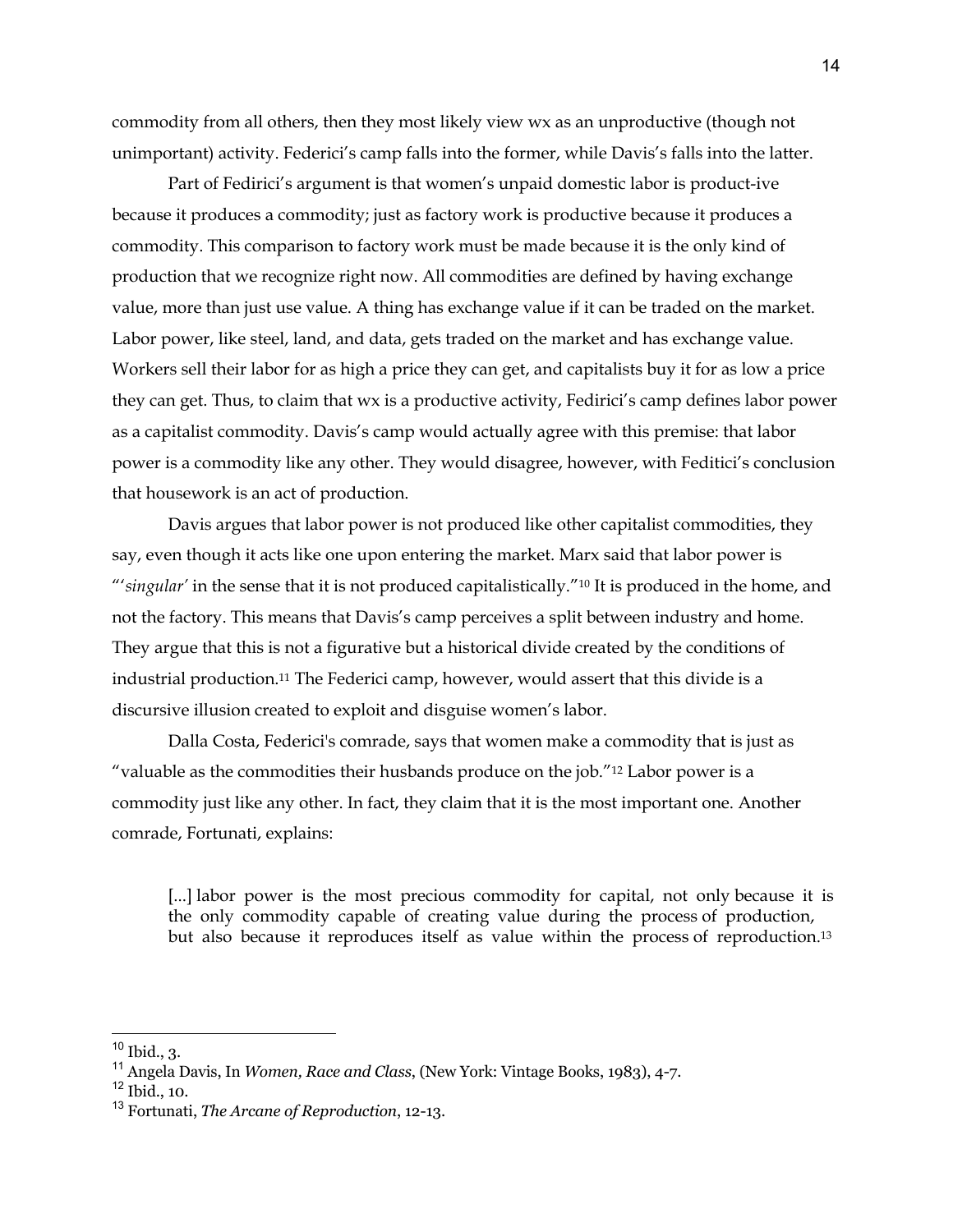By creating additional value and replenishing itself, labor becomes the most basic and important commodity to capitalism. Federici writes, "the exploitation of women has played a central function in the process of capitalist accumulation, insofar as women have been the producers and reproducers of the most essential capitalist commodity: labor-power."14 Far from being less than other factory products, labor power is an even more essential and necessary commodity, according to this group of theorists. They emphasize that this essential commodity is produced under capitalist relations by women in the home, based on a later retheorization of the family as a cite of production. Summarizing this perspective, Davis writes, "the Wages for Housework Movement defines housewives as creators of the labour-power sold by their family members as commodities on the capitalist market."15 They are the producer of a capitalist commodity. Dalla Costa elaborates on this herself:

(The woman) has been isolated in the home, forced to carry out work that is considered unskilled, the work of giving birth to, raising, disciplining, and servicing the worker for production. Her role in the cycle of production remained invisible because only the product of her labour, the labourer, was visible.16

Capitalism absorbs the product as if it was produced in thin air. The worker behind labor power is erased, and made "invisible." Fortunati elaborates, "Reproduction work is posited as a natural force of social labor, which, while appearing as a personal service, is in fact *indirectly* waged labor engaged in the reproduction of labor power."17 The production of labor power is naturalized as a given, rather than something performed by a human, that they can choose to not do. This is why a houseworker's strike is central to this camp's vision for a solution. A strike calls into focus the fact that workers are not a natural resource ripe for use, but a human force that can choose to not comply. They can choose whether or not to make capitalism's labor force.

Drawing a clear equivalence between labor power and all other capitalist commodities, then, this camp operates on a different ontology of labor power than does Davis. This leads their camp to argue that women's unpaid domestic labor is productive, given that it is making products.

<sup>14</sup> Federici, *Caliban and the Witch,* 8.

<sup>15</sup> Davis**,** *Women, Race and Class,* 10.

<sup>16</sup> Mariarosa Dalla Costa, *The Power of Women and the Subversion of the Community*, (Bristol: Falling Wall Press, 1973), 28.

<sup>17</sup> Fortunati, *The Arcane of Reproduction*, 8.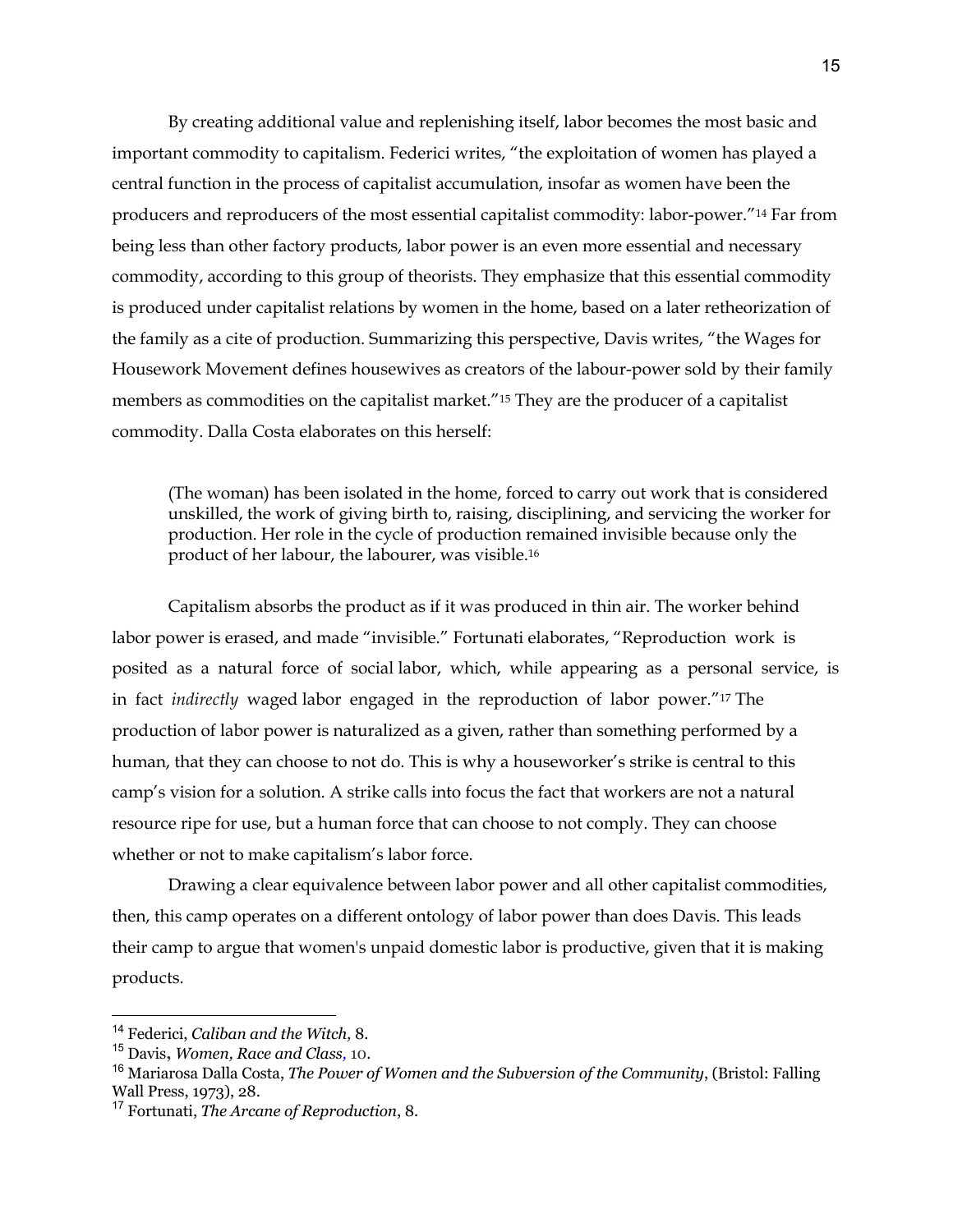By looking at the different perspectives from Davis and Federici's camps regarding the ontology of labor power, we now arrive at a new question. The two sides disagree about whether labor power is the same as other commodities under capitalism because they are thinking about the home differently. One thinks that the house is disconnected from capitalist relations, while the other believes that it is an integral part. The question I will explore in the next section concerns whether the reproduction that takes place in the home is the same as the production that takes place in the factory. What is the difference between reproductive and productive labor? And what is the relationship between the two?

## **What is the relationship between reproduction and production?**

Reproduction refers to all the activities involved in reproducing the worker so that they may report for work the next day. The worker has to be fed, clothed, be provided with a clean and habitable home, be given some emotional support, and sexual comfort. They must replenish their energies to sustain their labor power for the capitalists to appropriate. Sustaining this requires cooking and cleaning in addition to birthing and taking care of children. Most of this work is done by the worker's wife, whether or not she is also a worker. Production is, then, what picks up when the worker arrives at the factory doors. This is where the goods and services of society are produced.

While I have just described these two cycles as separate, this very separation is up for debate. While Marx describes a clear distinction as I have above, Davis's camp sees an important connection between the two, and Federici's virtually views them as one.

Marx not only views the two types of labors as separate, but he also made housework invisible in his central analysis of capitalism. By observing society only from the male factory worker's perspective, Marx gave little attention to who was reproducing that laborer. Thinking of the home as a sanctuary, Marx argues that the worker

… no longer feels himself to be freely active in any but his animal functions—eating, drinking, procreating, or at most in his dwelling and in dressing-up, etc.; and in his human functions he no longer feels himself to be anything but an animal. <sup>18</sup>

<sup>18</sup> Karl Marx, *Economic and Philosophic Manuscripts of 1844*, (Moscow: Progress Publishers, 1959), 30.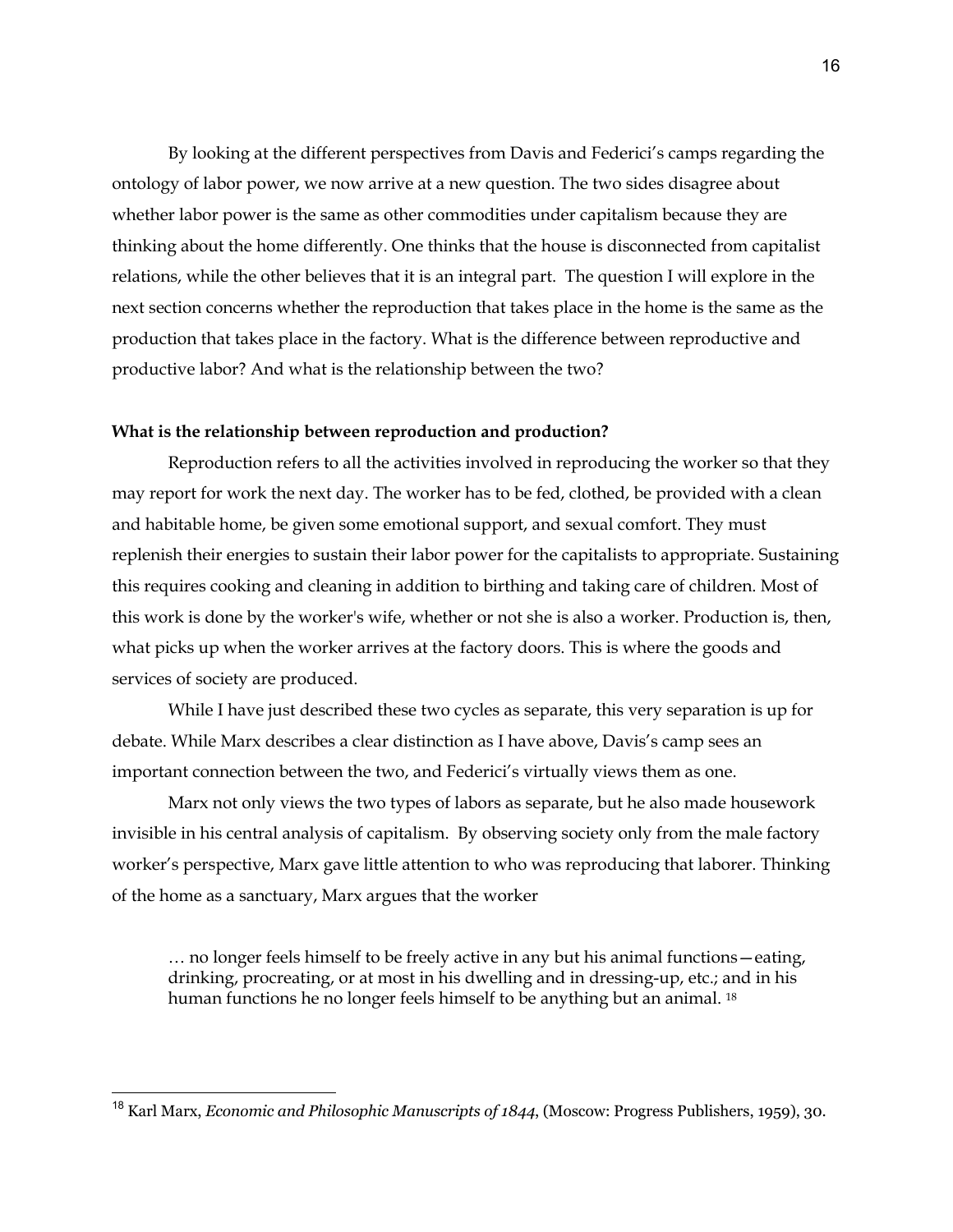Here Marx is making a point about the abstracting impulse of wage labor.19 In doing so, however, he reveals a blind spot. He makes the home seem like a respite from work, a place to unwind. The worker, Marx says, is free in his "animal" functions at home. Marx naturalizes these activities by calling them animalistic, hiding their truly social nature. While the home may be a respite from alienation and exploitation to a man, we know that this is not the case for a woman. She is the one who cooks whatever her husband is "eating," pours whatever he is "drinking," washes whatever he is "dressing-up" in, and serves as what he is "procreating." Her labor makes the home seem like a refuge for him. All of this work seems to be missing from Marx's description of the home. He writes, "the worker […] only feels himself outside his work, and in his work feels outside himself. He is at home when he is not working, and when he is working he is not at home."20 Women who do endless hours of labor in the house obviously do not relate to this claim. They serve capitalism both inside and outside the home. Women who work outside come home to piles of housework and hours of childcare. There exists, then, more of a connection between the home and the factory than what Marx has described. Bhattacharya, however, thinks that Marx saw more of a connection between reproduction and production than it may seem at first. Hers may constitute a more charitable and nuanced reading.

Bhattacharya reports that Marx saw housework as "saturated/overdetermined" by factory work.<sup>21</sup> She explains, "even my concrete labor (gardening) is not performed during and for a time of my own choosing or in forms that I can determine, but has to 'fit in' with the temporal and objective necessities of other social relations."22 Another way to put this: the hegemony of capitalist work shapes everything around it—even activities that are not directly within itself. It makes everything turn on its own axis. Capitalism is so powerful that it determines how much time people have for housework, what appliances they use for it, etc. On this view, Marx makes a clear distinction between the two labours, but acknowledges a relationship between them.

Much more aware of the connection between the two realms of labor, and of the crucial contribution of women, Angela Davis forms a slightly different opinion from Marx. Along with Lenin, Davis argues that housework is unproductive, but necessary for production to occur.23 It

- $22$  Ibid.
- $23$  Ibid.

<sup>19</sup> Bhattacharya, *Social Reproduction Theory*, 11.

<sup>20</sup> Karl Marx, *Capital Volume One*, (Marxists Internet Archive Encyclopedia).

<sup>21</sup> Bhattacharya, *Social Reproduction Theory*, 10.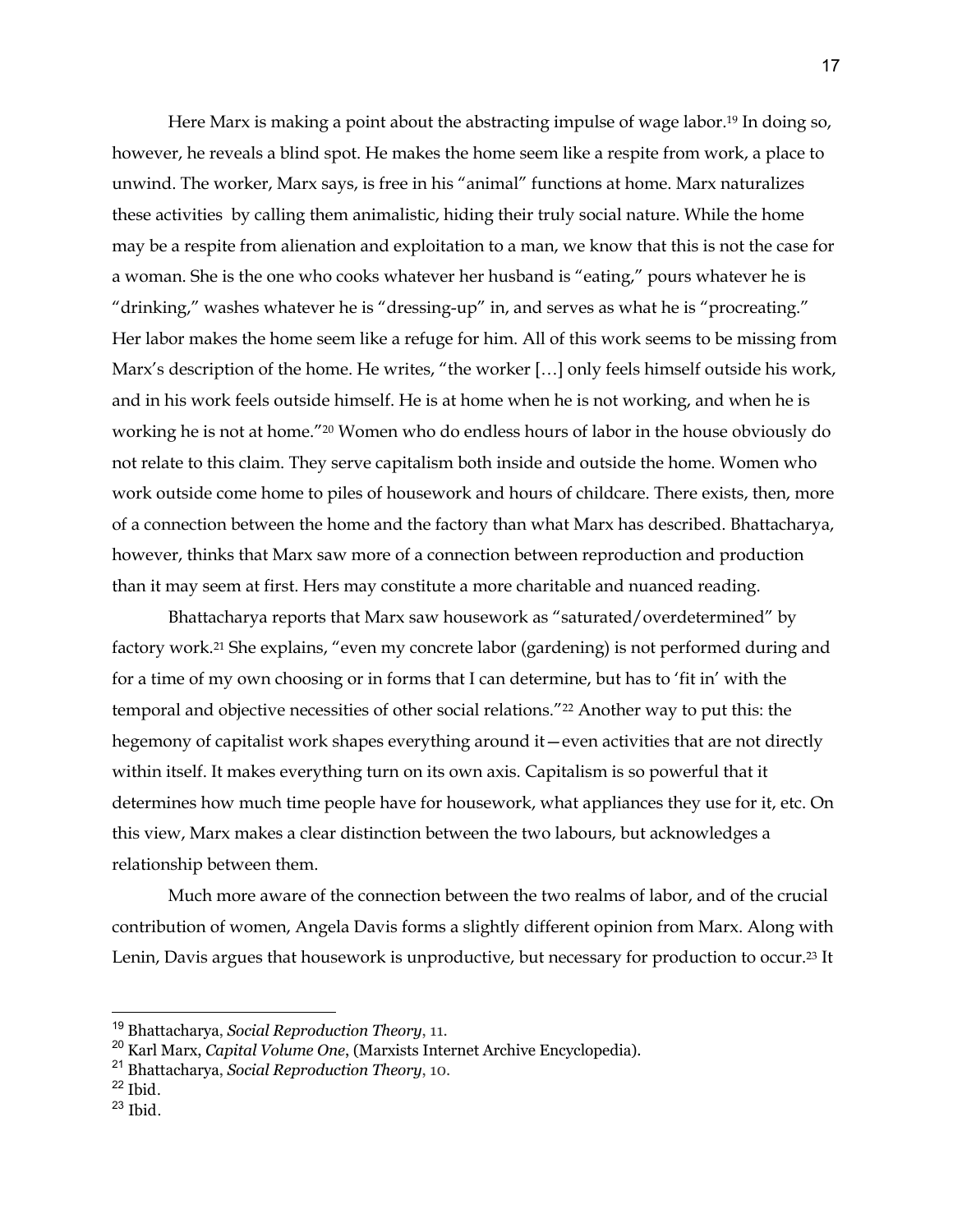is merely a "precondition" to the labor process.24 Davis makes this claim on the grounds that "the industrial revolution resulted in the structural separation of the home economy from the public economy."25 Before, small-scale cottage industries took place inside the home. Upon their industrialization, the house was left only with reproductive work. This separation moved all productive activity outside of the household. Davis says that this is why "housework cannot be defined as an integral component of capitalist production."26 Rather, it is related to production as a "precondition."27 Wives and mothers do not participate in, but instead prepare for the labor process. They birth their children and raise their husbands to be 'productive members of society.' The children and husbands make up the labor force. They then go out into the world and produce goods and services for us all. The woman's work was necessary for this to happen. In Davis's perspective, reproduction is separate but intertwined with production. Delphy, a member of Federici's camp, accuses this of being a 'marxist' pseudo-theory.

Delphy laments, "'marxist' pseudo-theories of the family [...] see the family as existing in order to sustain indirectly the only form of exploitation recognized under capitalism: that of the workers."28 More specifically, of the male workers. She believes that in order to recognize women's exploitation, theory needs to be reevaluated on a fundamental level. There is a gap between the theory we have, and the experiences of women.29 The work to close this gap has been started by Fedidrici, Fortunati, and Dalla Costa. They embark on a theoretical enterprise that starts with calling reproduction what it is.

To Feredici's camp, production and reproduction are so deeply connected that they are essentially one. To them, capitalist production is carried out by wives and mothers, and the home is their work site. These economic relations are mystified by patriarchal and familial constructs of womanhood. Discourses of love, obligation, motherhood, and marriage mask over a site of production that deeply exploits women. Real labor is made invisible as it is seen as a natural resource rather than human labor. It becomes women's natural duty to serve her family, as taken for granted as the rising and setting sun.

If we recall that Federici's camp views labor power as a literal commodity, we see why they recognize women as producers. Rather than being outside of capitalist relations, mothers

<sup>24</sup> Davis**,** *Women, Race and Class,* 11.

<sup>25</sup> Ibid.

 $26$  Ibid.

 $^{27}$  Ibid.

<sup>28</sup> Delphy, *Close to Home: A materialist analysis of women's oppression*, 57.

 $29$  Ibid.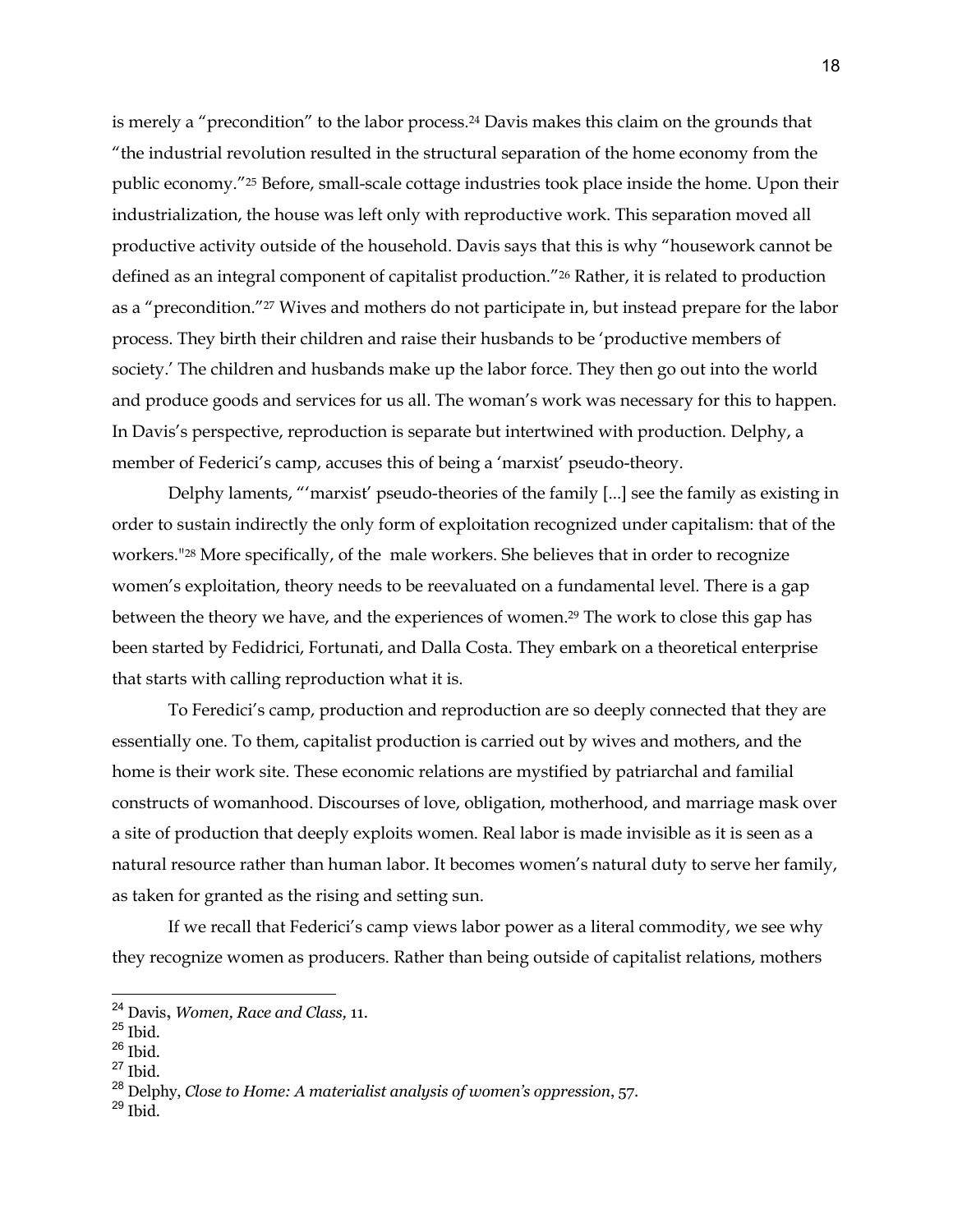are literally engaging in capitalist production by creating their own, as well as their husbands' and children's labor powers. However, as producers they receive no compensation. While all workers are paid a wage under capitalism, these workers are not. This means they are exploited so deeply that they constitute a "special class of workers" doubly exploited both in the workplace and in the family. Elaborating this double exploitation, Fortunati writes,

There is thus a very clear difference between the fate of male and of female workers under capitalism. While for the former the ownership of his labor power brings with it a literal "liberation" from reproduction work, for the woman, ownership of her labor power as capacity for reproduction does not "free" her from production work.30

Being able to work at the factory is not liberating for a woman. It simply means that she has picked up a second job, and a second exploitation to come with it. At home she is already working for the capitalist by producing his laborers. The entrance of women into the workforce simply doubled their work, and did not liberate them in any way.

Working off of Dalla Costa and Federici's reformulation, Delphy creates a class analysis of women. She agrees with the insights these women make, and offers alternative arguments in support. While they "constitute the embryo of a radical feminist analysis based on marxist principles, Delphy laments that they just "did not go far enough."31 To take it further, Delphy makes a radical metaphor between class and gender, but also clarifies some of the insights that Dalla Costa and Federici do not take to their logical conclusion.

Delphy begins at the premise that the two forms of labor we have been discussing are in fact one. "There is no essential difference between activities which are said to be 'productive' (like growing wheat and milling it) and domestic activities which are called 'non-productive' (like cooking the selfsame flour)."32 These are the same kind of activity because both exist on the market. This is a slightly different argument from the one Dalla Costa makes about labor power being a commodity. Rather than making an argument about producing laborers for capitalism, Delphy says that all domestic chores exist on the market. When these services are sold on the market, their productive nature is never questioned. It is just when the wife does them for free, that they suddenly become 'non-productive' chores. Delphy reminds us that

<sup>30</sup> Fortunati, *The Arcane of Reproduction*, 13.

<sup>31</sup> Delphy, *Close to Home: A materialist analysis of women's oppression*, 59.

 $32$  Ibid., 65.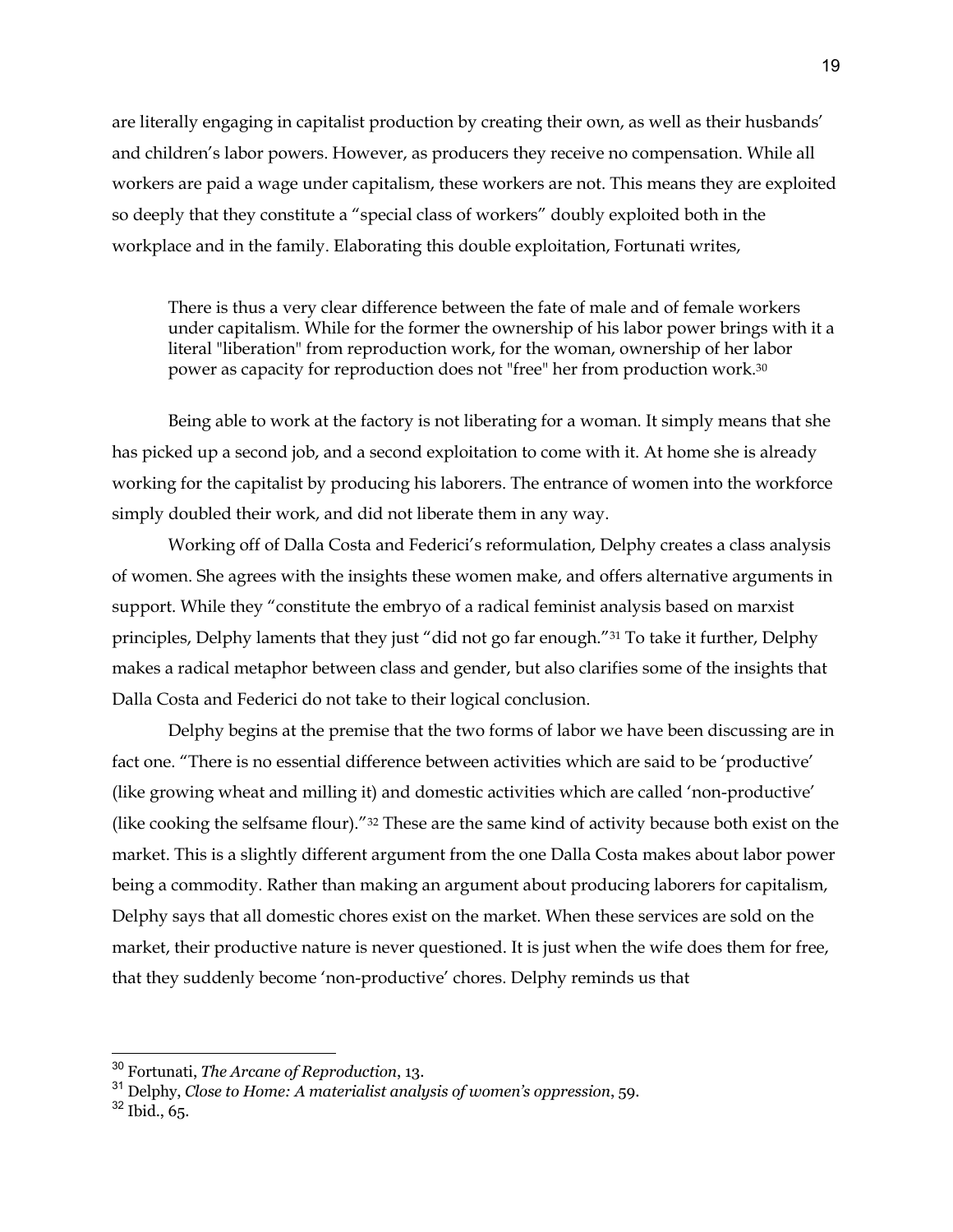When women in families cannot provide certain goods and services, they are *bought*. And in fact *all* the unusual domestic services exist on the market. Delicatessens and restaurants offer prepared dishes, nurseries and babysitters offer child care, cleaning agencies and domestic servants offer housework, etc.<sup>33</sup>

All motherly and wifely services are sold on the market. Middle class women often pay for nannies, and working class women often buy food outside. When these services are purchased, one pays for the "value added" in transforming raw material into finished product. This value is cost free when added by the housewoman. It is free not because the product is any different, but because of who makes it. It is done by the "wife" or "mother" for whom this is a familial duty, a 'labor of love.' Delphy explains that women's labor is excluded from the zone of exchange not because of the nature of what they produce, but because of who they are.34 They are excluded as economic agents via sexist discourses. But in truth they are workers. And in fact, Delphy argues provocatively, that in the home they constitute the proletariat.

This is what makes Delphy's argument a class analysis of women. She asserts that women and men belong to two different classes. The women are the proletariat, and the men are the capitalists. The husband and the wife's relationship in the home replicates that of the capitalist and the worker. While the capitalist owns the means of production (the house, the appliances) the workers do the productive work (they cook and clean). This relationship is explicit in all cultural images, scenes, and memories of a man sitting on the couch in front of the tv with a beer as his wife pitter-patters around him doing work. The proletariat works and the bourgeoisie benefits materially from that work.35 Just as the proletariat can leave their employer and go work for another, the wife may divorce her husband.

But because it is much harder to leave one's husband and children than it is to leave one's job, wives are involved in some form of feudal relationship. This fact stems from "the impossibility of exchanging her labour, which stems in turn from the impossibility of changing her employers. (We only need to compare the number of divorced women who remarry with the number of workers who change jobs within a given year)."36 Because she is tied through marriage to her husband, the wife, like a serf, is tied to her employer. Bound by social meanings of 'woman,' she is "destined by birth to become a member of this class," the class of the

- <sup>34</sup> Ibid., 60.
- <sup>35</sup> Ibid., 72.
- <sup>36</sup> Ibid., 71.

<sup>&</sup>lt;sup>33</sup> Ibid., 65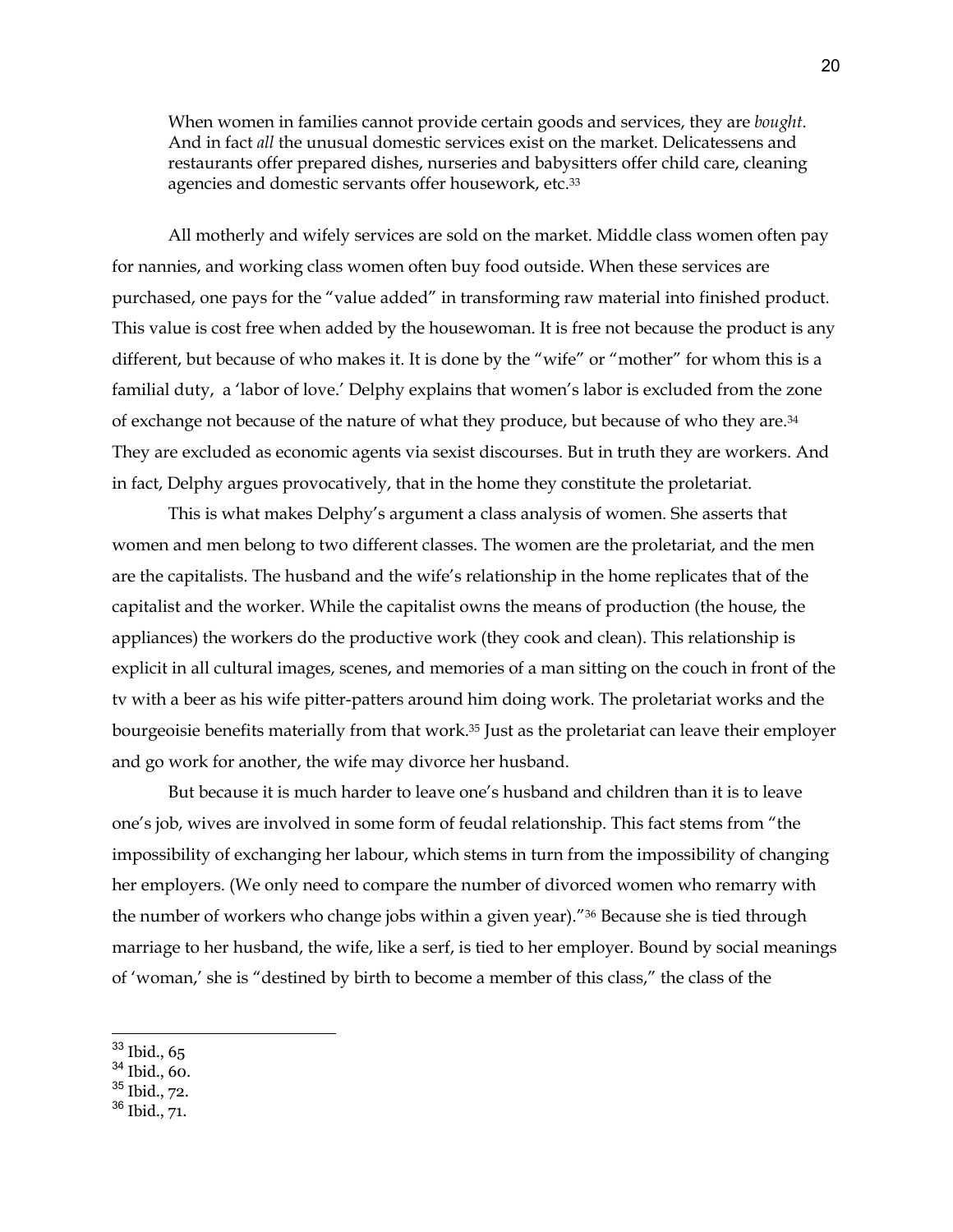proletariat.37 This feudal relationship is imposed upon all women, making it the central economic exploitation of their class. 38 Within the proletariat they become a super exploited caste. Delphy assures us that "Within the proletariat, ] they constitute a super-exploited caste, as is well known, this super-exploitation is clearly connected to their specific familiar exploitation as women."39

It is clear, then, that Delphy views reproduction as a productive activity. Not only that, she views it as the woman's primary productive work under capitalism. Directly working for the capitalist becomes her second service after her service to husband/father. Delphy says, "When they participate in capitalist production, women enter additionally into a second relation of production."40 This articulates fully what Federici's camp means by "double exploitation." Being exploited by patriarchy and capitalism means being exploited by two representatives of the bourgeoisie class. The 'second shift' becomes literal in Delphy's analysis. The woman works for the capitalist in the factory, and for her capitalist husband in the home. It is important, however, to make a distinction between Fortunati and Delphy's understanding of women's double exploitation through reproduction and production. While Fortunati thinks that the factory-owning capitalists are benefiting from the wife's unpaid domestic labor (since she creates labor power), Delphy thinks that the husband—who literally is the capitalist—profits from his proletariat wife's unpaid domestic labor.

Given this, Delphy's view begs a lot of questions. What would the implications be of viewing all men and women as antagonistically opposed to each other in a full blown class war? What does this mean for children? What does this mean for the possibility of a united working class struggle? Despite the host of questions that Delphy's analysis opens up, she enriches and challenges this wx debate in marxist feminist literature. At the least, she encourages us to question, on a fundamental level, the separation between reproduction and production that marxists often assume.

Thus far we have looked at different understandings of the relationship between the house and the factory. Progressively moving towards a more connected view, we surveyed Marx, Davis, Federici and Dalla Costa, and then Delphy. As we look ahead to forging a solution, a big question will be whether we want to continue to engage in housework or not. Is

 $37$  Ibid.

 $^{\rm 38}$  Ibid.

<sup>39</sup> Ibid., 72.

 $40$  Ibid.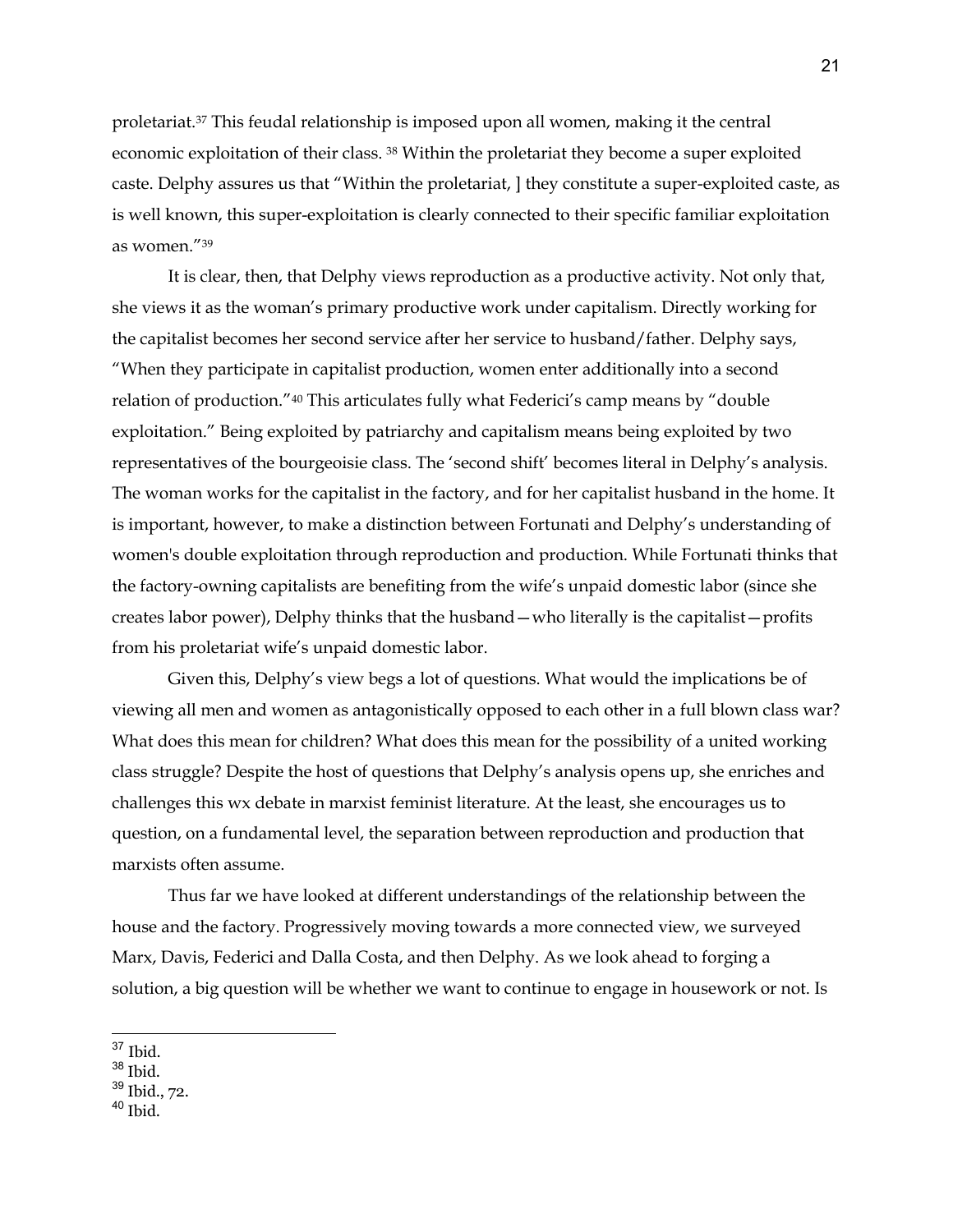this the kind of work that we want to keep doing? This becomes a question because one of the proposed solutions (largely Davis's) is to abolish housework. This proposal is based on the premise that the nature of housework is deadening—the kind of thing that nobody should ever have to engage in. We now turn to why Davis makes this claim. More generally, I ask what is the qualitative nature of housework?

## **What is the nature of housework?**

Some women like housework. They find it de-stressing, calming in its monotony. Some women enjoy taking care of their children and would trade nothing for it. They have a positive relationship to house and care work. Davis, however, forecloses this possibility in her analysis of women's unpaid domestic labor. A central focus of her argument is that wx is not only unproductive, but also uncreative. She says that "neither women nor men should waste precious hours of their lives on work that is neither stimulating nor productive."41 Not stimulating and not productive: the two accusations form separate lines of argumentation for Davis. Both lines however lead her to the conclusion that rather than compensating wx, it ought to be abolished.

Davis thinks that housework is pure drudgery. Davis calls housework "deadening" and "never-ending."42 She and Lenin share this opinion. Davis quotes Lenin as he proclaims,

[...] petty housework crushes, strangles, stultifies and degrades (the woman), chains her to the kitchen and to the nursery, and wastes her labour on barbarously unproductive, petty, nerve-wracking, stultifying and crushing drudgery.43

These adjectives paint a clear picture: this is work that nobody should have to do. There is something especially dreadful about this compared to other forms of labor under capitalism. To understand why, we have to acknowledge the existential premises that Davis is pulling from.

Simplifying grossly, there are two types of tasks in existentialist philosophy: transcendent and immanent. Transcendent tasks push humanity beyond what is, and iminent tasks merely repeat and replicate it. The former kind is considered superior, and is tied to men. In prehistoric hunter gatherer times, men were assigned by biology to transcendent tasks. As

<sup>41</sup> Davis**,** *Women, Race and Class,* 2.

<sup>42</sup> Davis**,** *Women, Race and Class,* 12.

<sup>43</sup> Davis**,** *Women, Race and Class,* 12-13.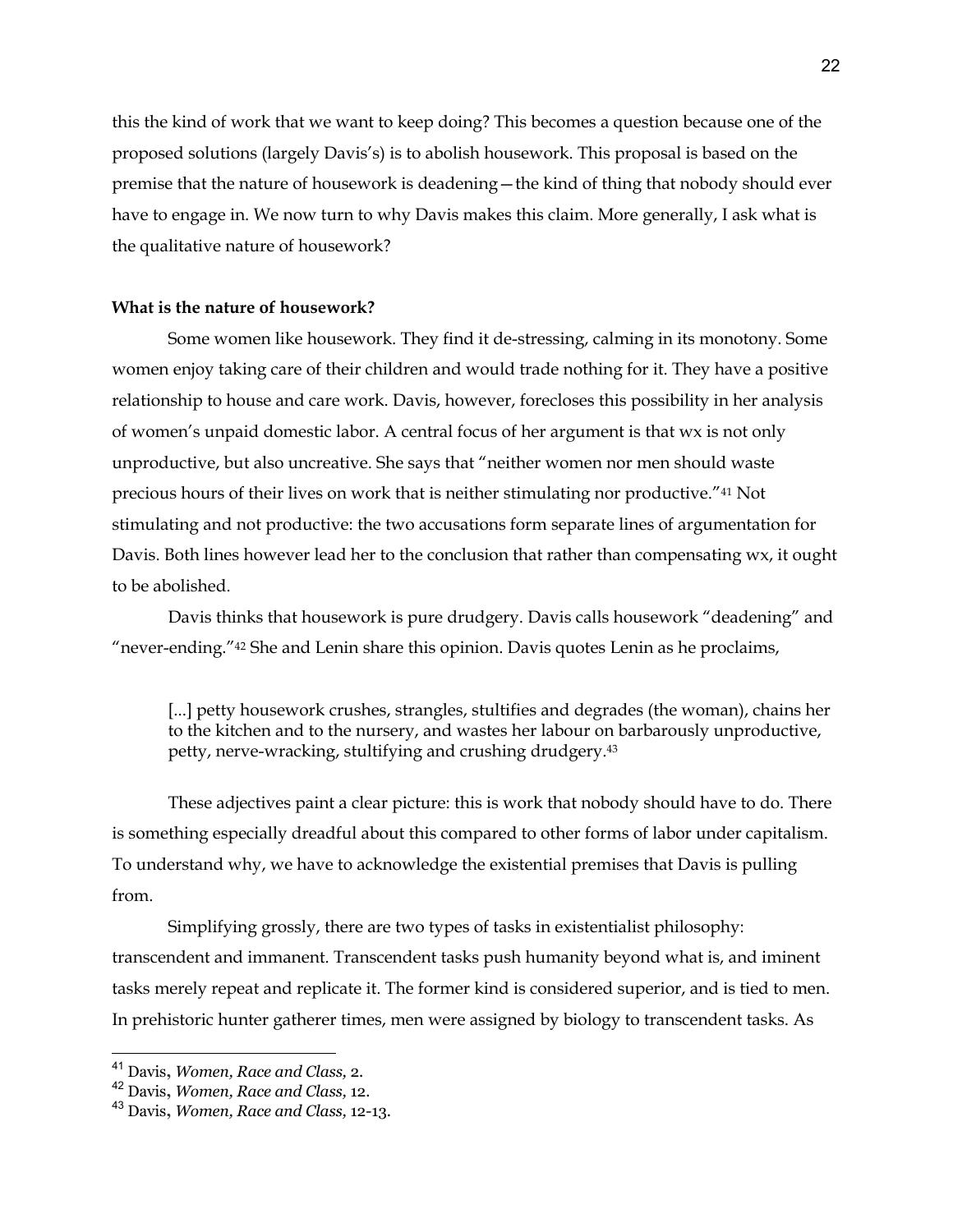hunters and warriors they felt the rush of death, and invented and forged new weapons to kill and conquer better. In this way they created value. On the other hand, biology destined women to the repetitive work of cooking, healing, and child rearing. Birthing children only repeats humanity, it does not transcend it. Simone de Beauvoir articulates this in *The Second Sex*. She says that the woman has been "doomed to imminence."44 And this damnation takes its modern form in housework. Still, women are "stagnating," experiencing a "degradation of existence."45 Beauvoir laments that as men write, create, and produce, women cook, clean, and re-produce. Given that existentialism considers transcendence to be the only path to finding meaning in life,<sup>46</sup> the fact that women cannot reach it is a serious problem. The objective of a women's movement then ought to be to fight for access to transcendent tasks.

This is the background Davis relies on to make her argument about wx. Federici critiques this argument, however, on the basis that it essentially relies on a sexist outlook towards women's work. Beauvoir assigns disparate value to men and women's work simply because it is men's and women's work. Federici would say that it is hard to see how hunting, a primal task that humans share with animals, would be more transcendent than materializing new human beings into the world.

Beauvoir writes, "The worst curse on woman is her exclusion from warrior expeditions; it is not in giving life but in risking life that man raises himself above the animal."47 Animals, however, hunt and risk a lot. Being able to risk life in hunting is not exceptionally human, or male, and so is not a sound basis for existential superiority. Women routinely died during childbirth, risking their lives for the propagation of humanity. And if men are the ones who can transcend humanity, in Beauvoir's view, they were all birthed by a woman. The assignment of disparate normative value to prehistoric male and female tasks perhaps betrays a distaste for women, rather than their tasks. Applied to the modern instance, we may ask how housework is any less alienating and stultifying compared to factory work?

With these questions in mind, Federici's camp leaves it open as to whether they think housework is drudgery. Given that they view housework as equal to other professions under capitalism, they inevitably understand that it is alienating. Just as all work (as we know it) is eventually meant to be abolished after the socialist revolution, housework too (as we know it)

<sup>44</sup> Beauvoir, *The Second Sex*, 12.

<sup>45</sup> Ibid., 11.

<sup>46</sup> Ibid.

<sup>47</sup> Ibid.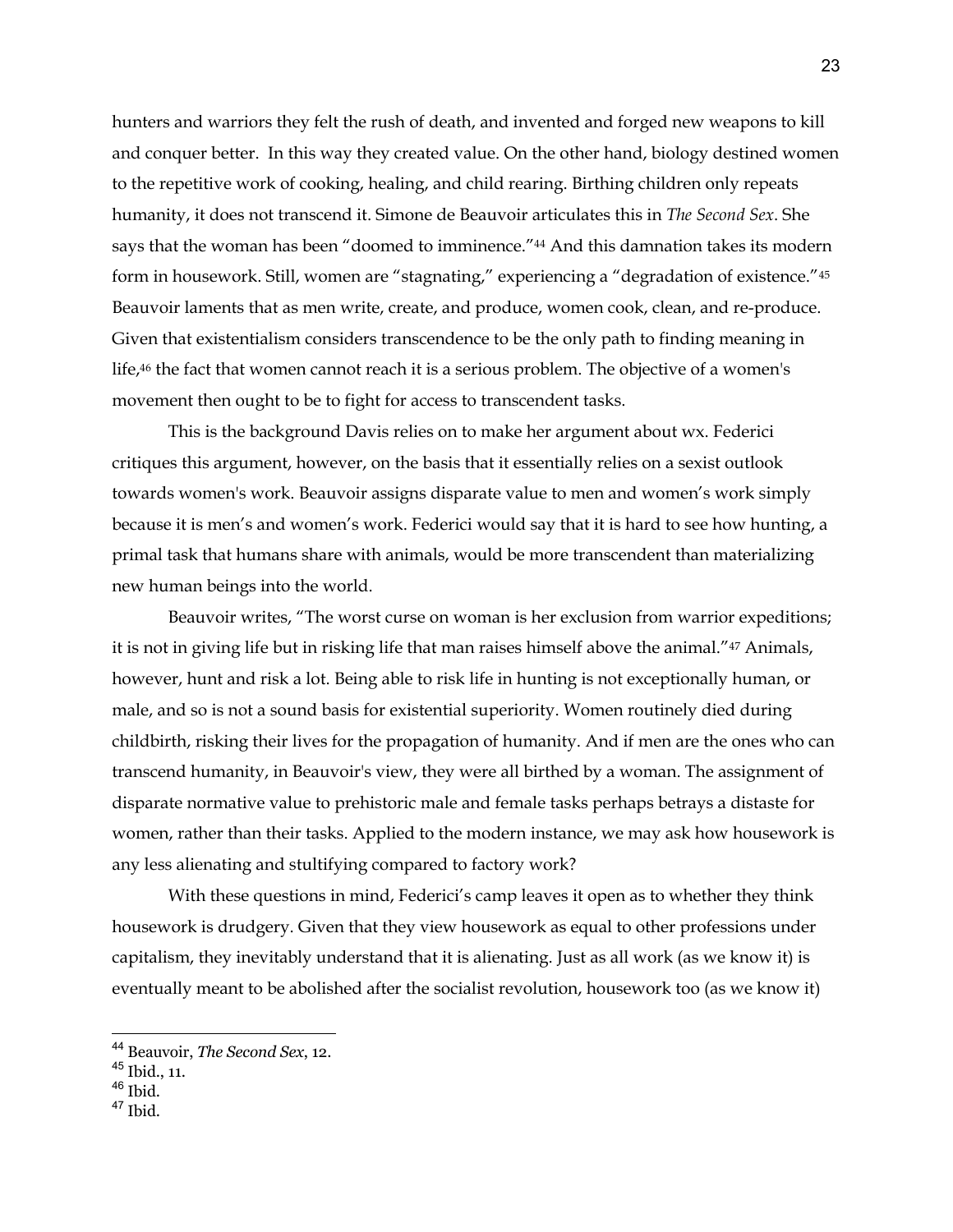must end. In step with Davis, this camp also believes that housework should fade away at some point. Whereas Davis demands this abolition now, Federici's camp envisions a longer, more protracted struggle.

## **Solutions: two paths lead to one.**

The Wages for Housework campaign demanded that the government pay a stipend to all women who work in the house. This was their solution to wx. This demand was meant to be part of a long term struggle to stake women's share in the socialist revolution. For capitalist housework to eventually be destroyed after the socialist revolution, it must first be recognized. As it stands, wx is entirely mystified and invisible in the United States. There are no houseworkers unions, no houseworkers labor rights, or any law that recognizes the economic relevance of housework. A movement must thus be built—one that demands recognition of housework as a productive activity from which capitalism grossly benefits. The only way to recognize labor under capitalism, of course, is to compensate it with a wage.

Dalla Costa argues that if women are to ever be relieved of housework, they must first get paid for it. Housework must follow the trajectory that all other forms of labor have. When the multitude nears the historical stage at which capitalist work may be replaced by a more democratic and just form of work, teamsters, window cleaners, waitresses, teachers, nurses, and houseworkers may all come together to determine what the socialization of their industries should look like. Dalla Costa explains,

[...] we are not interested in making our work more efficient or more productive for capital. We are interested in reducing our work, and ultimately refusing it altogether. But as long as we work in the home for nothing, no one really cares how long or how hard we work. For capital only introduces advanced technology to cut the costs of production after wage gains by the working class. Only if we make our work cost (i.e. only if we make it uneconomical) will capital "discover" the technology to reduce it. At present, we often have to go out for a second shift of work to afford the dishwasher that should cut down our housework.48

Dalla Costa shares Davis's vision that one day women may "refuse" housework altogether. The issue is that capitalism will never create the technology that can make this possible, unless these workers unite, organize, and become a threat. One becomes a threat to a

<sup>48</sup> Ibid., 10.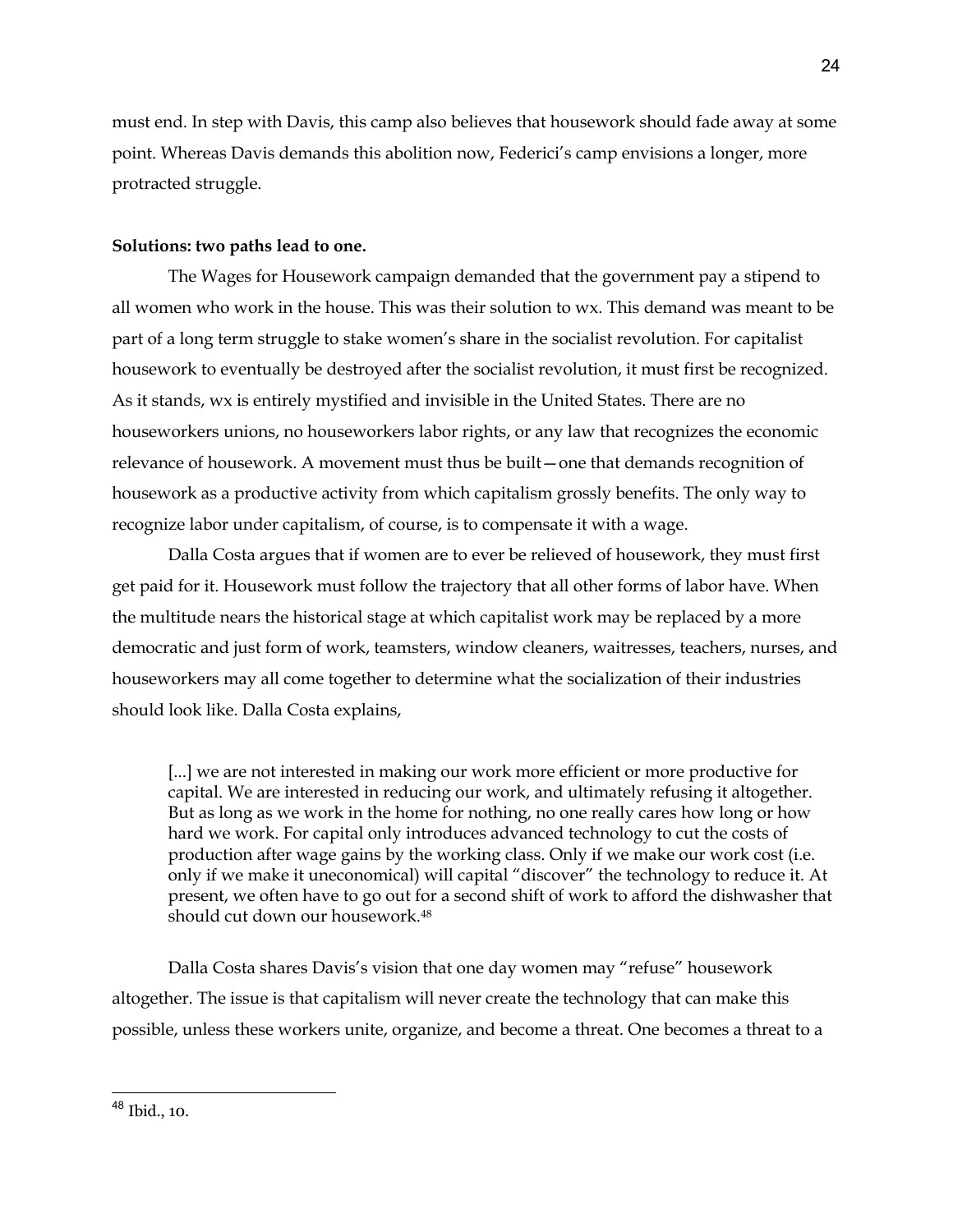capitalist by trying to take away their money. Federici's camp then argues that the solution to women's exploited domestic labor is fair compensation.

It must be noted that Federici's camp is not arguing for an equal division of labor between men and women. This solution is commonly proposed by those concerned about the outsized amount of work that women are subject to in the home. If we somehow ensured that the wife and husband did equal amounts of housework and childcare, this would certainly take away women's special exploitation. Then, men and women would both be exploited as houseworkers. Of course this is not a final solution, though it might bring some relief to women. Davis also does not make this argument.

Davis insists that even "if it were at all possible simultaneously to liquidate the idea that housework is women's work and to redistribute it equally to men and women alike," this would not be a satisfactory solution.<sup>49</sup> This redistribution would not take away the "oppressive nature of the work itself."50 Ideally, neither men nor women should have to perform this labor. Instead, the industrial economy should take over all social reproduction. Davis illustrates,

A substantial portion of the housewife's domestic tasks can actually be incorporated into the industrial economy [...] Teams of trained and well-paid workers, moving from dwelling to dwelling, engineering technologically advanced cleaning machinery, could swiftly and efficiently accomplish what the present-day housewife does so arduously and primitively.51

Technology clearly plays an integral role in Davis's vision. While this applies well to chores such as cleaning and cooking, it applies less so to child rearing. For that, childcare would be industrialized in large child care service centers, perhaps.

Given Davis's and Lenin's concerns about housework's qualitative nature, they view the Wages for Housework movement as a step in the wrong direction. To pay women to do this work would only "further legitimate their domestic slavery."52 A government paycheck would only ensure women's bondage to a life of crushing immanence. Of course a paycheck cannot make this condition any better—it can only solidify it.

<sup>49</sup> Davis**,** *Women, Race and Class,* 2.

<sup>50</sup> Ibid.

 $51$  Ibid.

<sup>52</sup> Ibid., 12-13.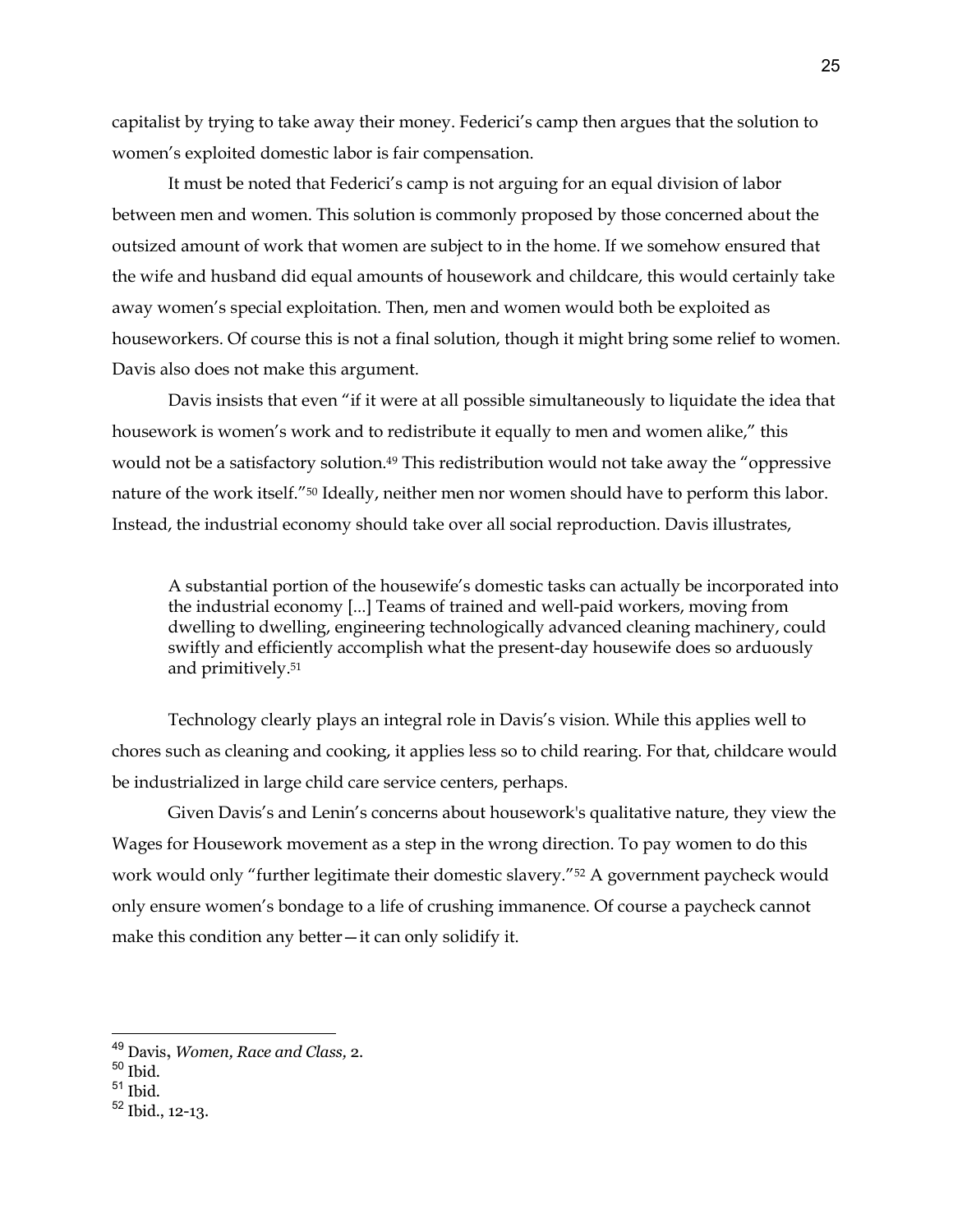### **Conclusion, onto experience.**

If we have learned anything from this discussion, it is that marxist feminists are deeply divided. Starting at the level of ontology, we disagree about what labor power is, about what production is, about whether housework is a productive or meaningful activity, and if it should be abolished or paid for. Rather than fixating over these seemingly irreconcilable divides, we ought to look elsewhere for guidance. It only makes sense to ask everyday women who actually do this labor, for their perspectives.

At this point I remind myself that my larger question concerns women's experiences. We ought to be able to locate real women's experiences in the theory that purports to describe them. Thus, we now turn to the interviews that I conducted with my narrators, to see how their insights and stories can help complete the picture that theory started to make. In this next section, I look closely at the idea of 'love' to see how it plays into women's lived experience with housework and carework.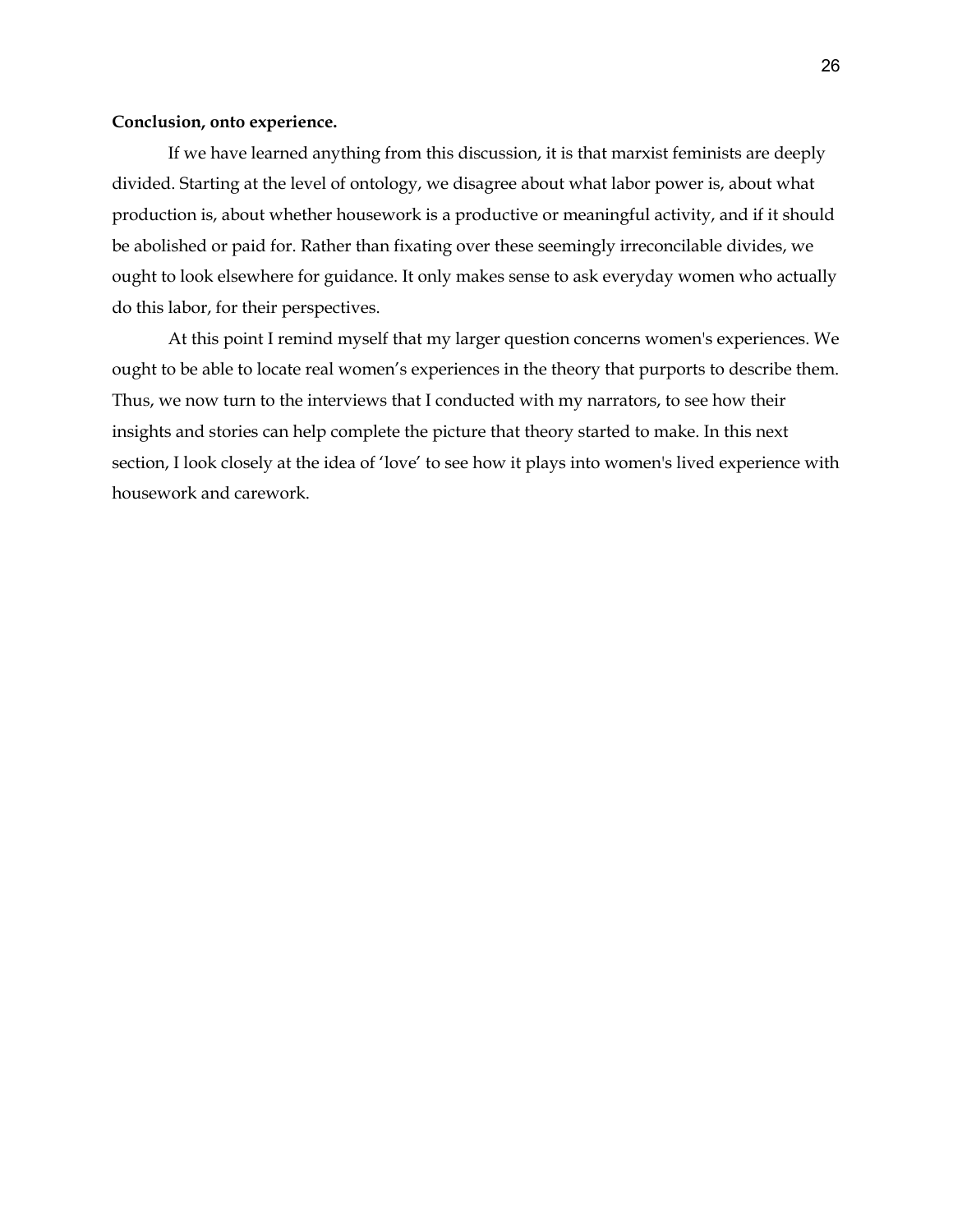## **CHAPTER 2**

## **LOVE: AN IDEOLOGICAL PLAYER IN WOMEN'S POLITICAL ECONOMY**

Love is tangled up with labor on a very ontological level. The two go hand in hand in many ways. For example, we often call domestic chores "labor of love" when they must be done for free. Even when they are professionalized, we call it (care)work to pronounce its loving nature. 'Love' is baked into the definition of unpaid labor, as we often say that it is itself the "special ingredient" in grandma's cooking. And as popularized by the book *The 5 Love Languages*, one of its most common manifestations is "acts of service."53 Culture generally links love and labor together, to the consequence of taking the political out of labor. Love can help masque the economic relationship between two people, leaving room only for romantic and familial attachments. Operating at the level of ideology, 'love' paints over relations of production in the home, invisibilizing the political and economic nature of this space.

Yet, though it may be a construct that invizibalizes unpaid labor, and exacerbates the exploitation of women, love is real. Even if it functions for a specific economic end, love is a powerful and important element of our social fabric. It holds together our most dear relationships, and is a primary way in which we find meaning and value in our lives. Despite the nefarious end to which it may be deployed by capitalism, love cannot be discarded so easily. And this fact—that we still need love in our lives, the very love that often oppresses us probably weights especially heavy in the minds of the women who are aware of what is going on.

My narrators are aware of this conflictual, confusing, and contested role that love plays in the politics of women's economy. And they grapple with it in their personal lives. Each responds to this conflictual love and its demands in unique ways. For instance, while Aviva reflects on care work for her disabled sister, to ultimately reveal a possible reunification between love and politics; Maa argues that when housework is individualized, love runs out, both for others and for herself.

<sup>53</sup> Gary Chapman's book *The 5 Love Languages* names Acts of Service, Words of Affirmation, Gifts, Quality Time, and Physical Touch the five most common love languages.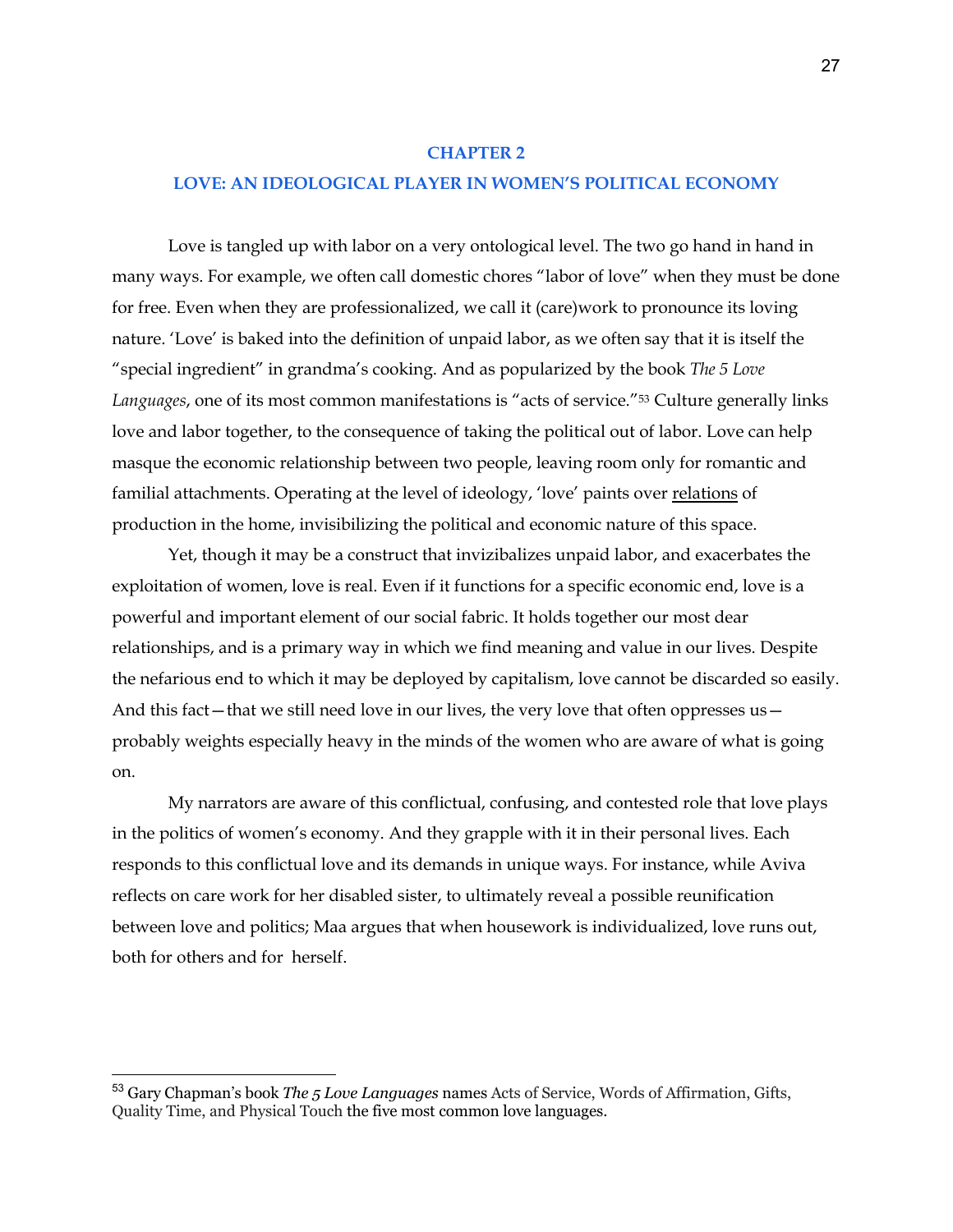## **Aviva, disability care work and reclaiming love for the struggle.**

Growing up in California, Aviva and her mother did a lot of care work for her sister who has autism. At this point in our conversation, I had just asked Aviva to describe what kind of work went into caring for her sister. She responded:

## Aviva: (05:58)

Yeah. So for my sister it was a lot of supervision, cause she needed constant supervision. It was a lot of meal prep, diaper changes, um, certain behavioral things because sometimes she would bite or she would hit, and we'd have to be able to diffuse those situations. She has seizures, so having to administer medication, and making sure that she was safe when she did have seizures. I think that's kind of the bulk of it—other than like, you know, having to go for a walk or whatever. Which, I dunno, I guess that is in a sense unpaid *labor*. Because when we had respite workers come in, who were just people who would come into our house to make sure that my mom was able to go out and go to work, or get groceries done, they would go for a walk with my sister. [Right]. So I guess, in a sense, doing things, just like going on a walk or hanging out outside, is to some extent an aspect of that labor.<sup>54</sup>

Summer: (07:38)

Mhm. What makes you hesitant to call it labor?

Aviva: (07:42)

Uh, I think, sort of, probably, just... internalizing a lot of misogyny around it. [I laugh]. Like if we're being real. Just the idea that 'if I categorize this as labor then I'm saying that I don't want to spend time with my sister,' or some shit like that. [Right]. Yeah, I mean that's a big thing. Like you feel like you're selfish or something if you … yeah.

Listing the kinds of labor that one does in the home is itself a political act. If one makes too broad a list, they risk defying the institution of love, seeming selfish and cold. Too narrow a list, and one disavows their own efforts and truth. For Aviva, this all emerged with the question of walks. Did taking her sister on walks count as carework? Here she unpacks that issue for herself. Upon first making her list, she includes meals, food, and medication, and wraps it up at that — "I think that's kind of the bulk of it." But then she adds, "Other than, you know, having to go for a walk or whatever." Though she recalls activities like walking, she still excludes them from her list of labors. In a few moments, however, Aviva reconsiders: "I dunno, I guess that is

<sup>54</sup> I edited out "um" "uh" and "like" unless they were made a pronounced or marked pause; unless they had meaning within the monologue's progression and content.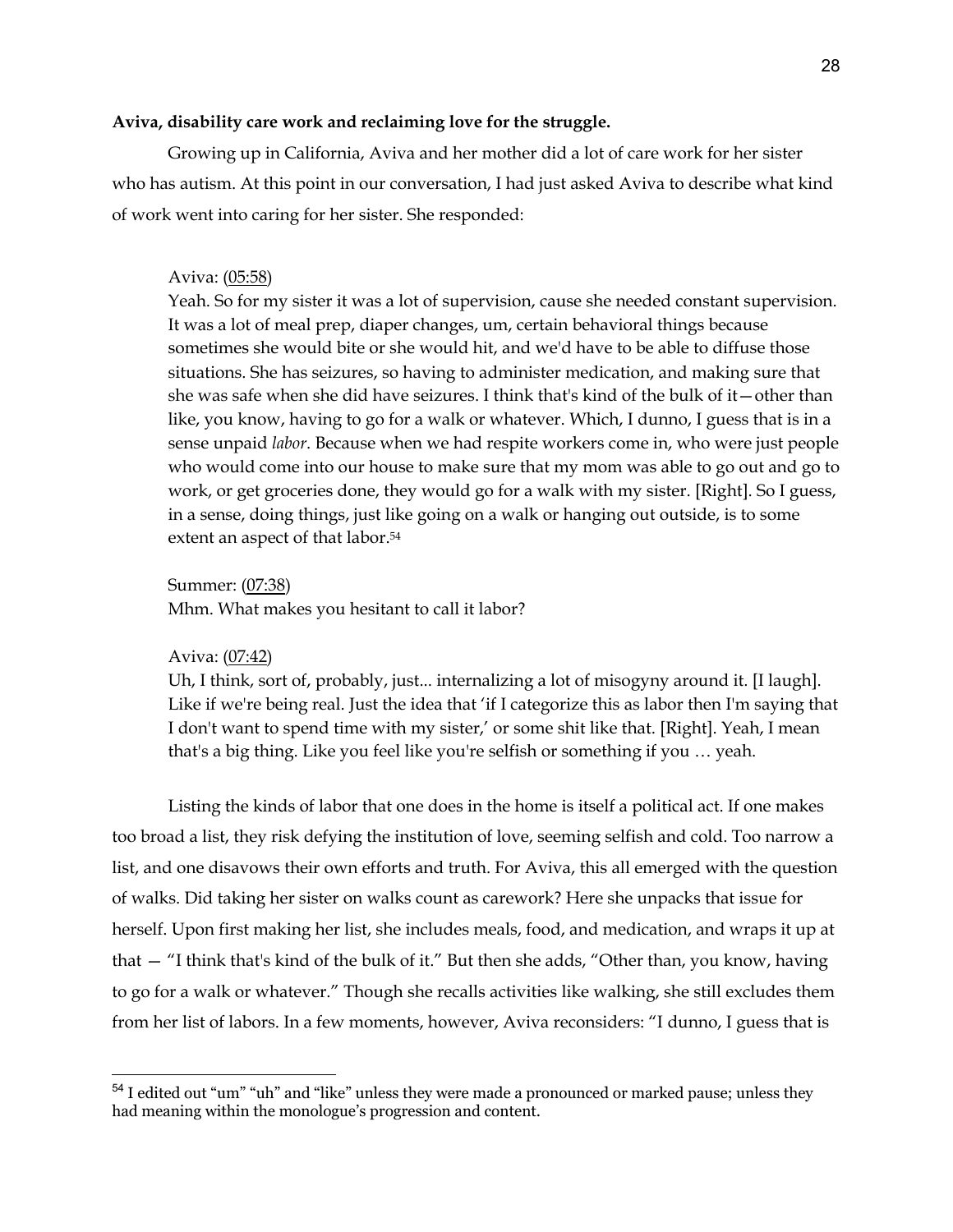in a sense unpaid *labor*." The reasoning was that when professional care workers did the walking, they were paid for it.

When Aviva ultimately concludes that "just doing things," like going on a walk, is also labor, she said them through words such as "I guess," "in a sense," and "to some extent." Sensing this uncharacteristic hesitation in Aviva's otherwise self-assured and confident ways of speaking, I asked her why the hesitation? A few pauses later she says a bit emphatically: "Probably just internalizing a lot of misogyny around it," and we share a laugh. To call something so everyday and simple such as going for a walk "labor," makes it sound like one cannot recognize the value in relationships and quality time. The fear of seeming this way, will ensure that most of us never articulate the words that Aviva had the courage to. Accusations of being cold, loveless, or "selfish" have always played a part in putting down feminist liberation, and they still do. It's as if one cannot recognize love as real, and still critique the political and economic ways in which it must be manifested.

Can love be reimagined in such a way, that it no longer has to rest on the expenditure of women? May we disconnect love from women's exploitation, and maybe even go so far as to reconnect it with our liberation? In the context of political economy, how can we reclaim love? Aviva points us in a helpful direction. As our conversation goes on, she helps us find resolution between love and labor.

Picking right back up from before, I ask:

#### Summer: (8:35)

Can you talk more about that 'internalized misogyny'?—these constructs that emotionalize the whole situation? You know, 'labor of love,' 'love is service' and all of those kinds of logics that are working?

#### Aviva: (08:56)

Yeah, I think for me some of the biggest aspects around that were this sort of guilt and frustration where if I got fed up with my sister because I was with her for 12 hours straight and didn't get any breaks, I would feel bad. Like 'Oh, I should be able to handle this.' Like, 'I'm an asshole for *not* being able to'. And like I said, I have worked in paid care work and a lot of that shit is like, 'Oh, we're going to pay you unlivable wages and then we're going to tell you that you get a "second paycheck," and that second paycheck is knowing that you helped someone.' That's legit what they tell you. [They say that?] Yeah. They tell you, 'Oh hey, all the workers here get two paychecks. One is your wage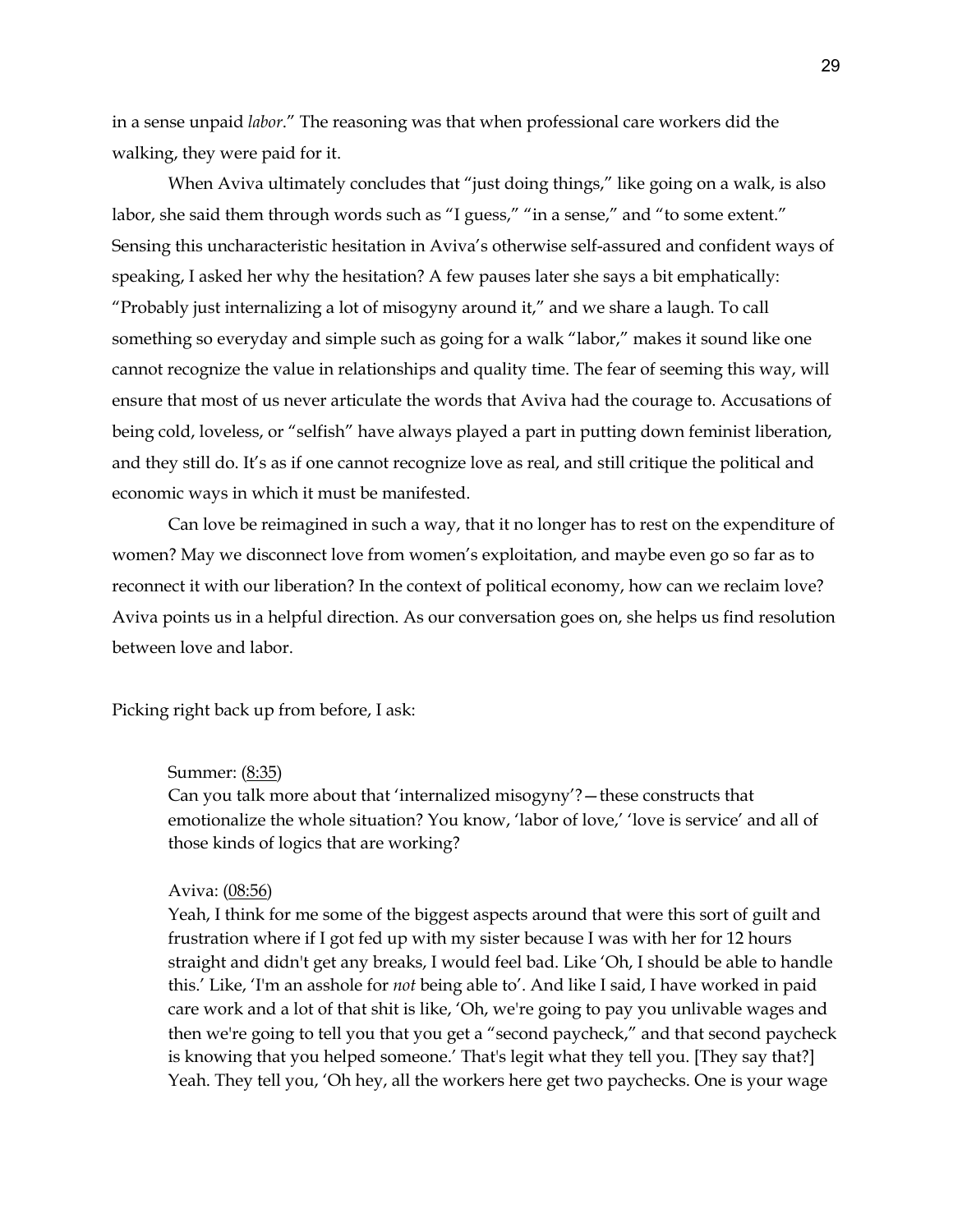and the other is knowing that you've made a difference in someone's life'. And it's like fuck off and give me a livable wage.

But yeah, that shit is sort of the justification for why we get paid so poorly and why we can't unionize. Because if we demand higher wages, if we demand better working conditions, if we demand the right to a union, then we're selfish. We're like depriving our clients of valuable care, even though we're demanding these conditions so that not just ourselves but the people we care for can have better care. We're fighting for these conditions cause all of us deserve better. But it doesn't matter. I mean like even with teachers, like when the teachers go on strike, everyone's like, 'Oh they're just greedy.' [Right]. It's the same shit.

Aviva begins by talking about the feelings of "guilt and frustration" that accompany having to perform hours of unpaid labor. To avoid feeling selfish, women compel themselves to do wx, and do it happily. If Aviva is tired from helping her sister, she feels like a "guilty…selfish…asshole." These are incredibly hurtful feelings the love-filled discourse produces in order to keep the system running, to keep women working. Aware of its operation in the home, Aviva also makes the connection to how love operates in paid work environments. She encourages us to understand how love operates as an economic category not only in the home, but also in the workplace. Here too, love is deployed in the name of profit.

When she worked with disabled persons in the care work industry, Aviva recalls her supervisors talking on about a "second paycheck." After an actual wage, this second paycheck is "knowing that you helped someone." By calling on the selfless and love-driven character of "care"-work, Aviva's employers justified paying her and her fellow workers an unlivable wage.

In this way, unpaid care work is intimately connected to paid care work for Aviva. Performing in both roles not only helped her begin to think about housework as a political issue, but it also helped her deconstruct love as an ideological player in the political economy.

Though it is usually used against feminists and workers, love is actually on their side, says Aviva. We're not the selfish ones, they are. We are the ones who really care about our disabled loved ones and clients; willing to fight for radically better lives for both them and us. Political women like Aviva do this by pulling care work and unpaid labor into the political realm. They demand "higher wages," "better working conditions," and the "right to a union." Rather than being selfish, these demands are deployed so that "not just ourselves, but the people we care for can have better care. We're fighting for these conditions cause all of us deserve better," Aviva emphasizes. She makes a crucial connection here between working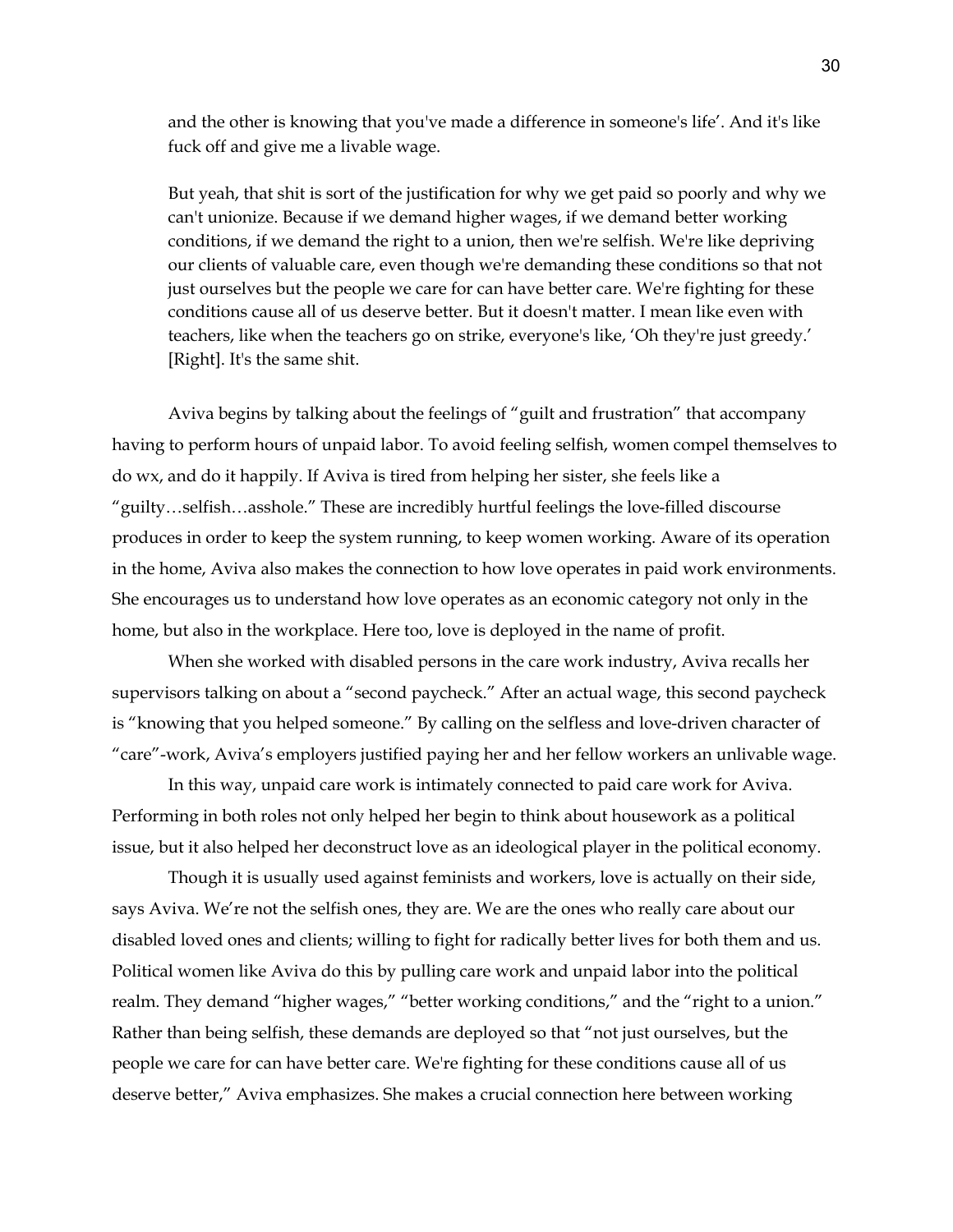conditions and the conditions of care. If domestic workers are compensated fairly, those who need their services will also receive better care. By doing this, Aviva situates the care worker on the side of the person who needs it, and not against them. Instead of a political demand coming in between caregiver and receiver, and destroying the possibility of love, politics can unite them all. The politicization of wx can actually help caregivers show love in a more real and sustainable way. Their demands for acknowledgement and compensation can be constructed as love for themselves, and those who need their help. In this way, Aviva points us to a reconciliation between love and labor in a way that does not require the continued exploitation of women.

Whereas previously a capitalist notion of love was used to coax free labor from women, now women's political demands themselves can be an act of love. To make this clearer, we may refer to Aviva's example of teachers on strike. She mentions that the "selfishness" accusation works the same way for both care workers and teachers-another gendered profession. Recently, in the winter of 2019, Chicago's Teachers Union completed their longest strike. They shut down public schools for 11 days. Many people in the city thought that the teachers were being selfish. Like Aviva said, "When the teachers go on strike, everyone's like, Oh they're just greedy." But the teachers were successful at proving that love and genuine care for students was their primary motive. They accomplished this through rhetorical moves on social media and in strike demands. Their demands forefronted smaller class sizes, more school nurses, more school counselors, and more special education teachers. These demands were an expression of love for their students, who deserve better. They showed that working conditions are the students' learning conditions, and this message rang well with Chicago's people. Not only did the entire city mobilize behind them, but Chicago Public School corporation had to meet most of their demands, spending 11 million on smaller class sizes, more school nurses, and school counselors. In this way, love can be deployed politically on the side of workers, feminists, and women. Political demands do not have to come in between caregiver and receiver. Instead demands for recognition and compensation can unite the two, pointing the way to a revolutionary politics of love.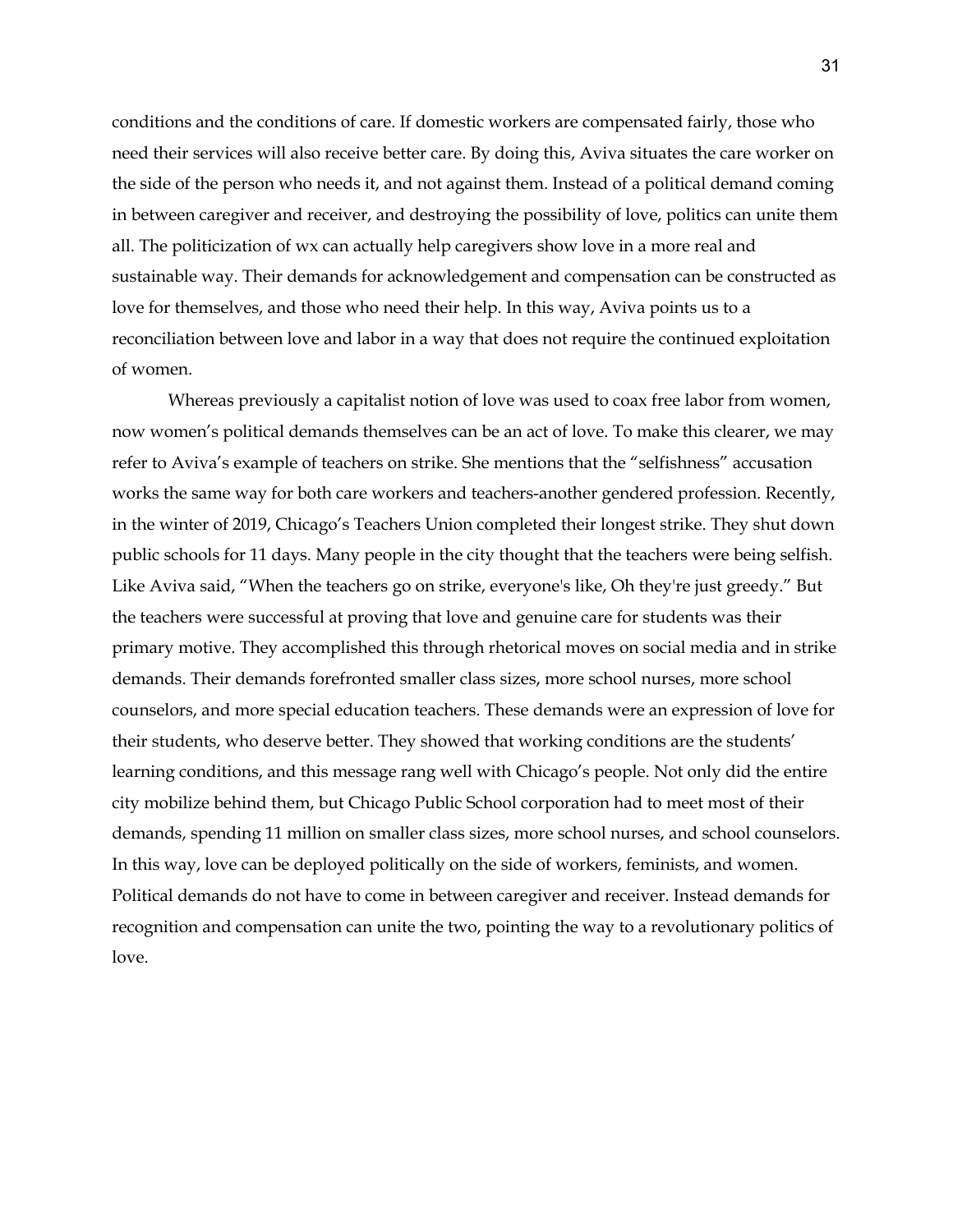### **Maa, love runs out: collective labor and self-love.**

My mother thinks about the topic of love, obligation, and labor with a whole new set of assumptions and values from Aviva. While Aviva's words helped us understand how love can work as an ideology that can either oppress or liberate us, Maa's words illuminate whole new lessons about the relationship between love and unpaid labor.

To her, love is a real motive for housework. She reports that her work is driven not by ideological preconditioning, but by a genuine love for family. She chooses to do this work, not out of a feeling of obligation, but because she loves me and my father, and wants us to have a good life. However, this sentiment is followed with a big but." "*But* it's annoying if I have to do it all the time, along with all the other stuff," she says. Though Maa is inspired to do a lot of the domestic work in the house out of love, that feeling runs out if it becomes an everyday and thankless chore.

Turning to our conversation, we first approach the topic of love by talking about what it does not look like. While reflecting on how a more equitable household could be run, Maa makes the argument that maybe white people have "figured it out." Mid point, however, she and I stop to ask whether they are in fact sadder because how (Maa perceives) they run their homes.

## Neena: (18:29)

I'm thinking that this is a situation which a lot of whites have understood—a lot of *goras55* have understood. And that's the reason why you see the way they are. Because the wife is not cooking for everyone, it's like you said [in highschool], the kids make their own lunch and they bring to school. So everyone is doing their own thing, you know? No one is really having a big square meal together. In so many houses, people actually cook their own meal and then eat it ... which I feel is not okay. I just feel that way. Some of the meals are fine.

Summer: (19:16)

Is there something sad about that? Everybody cooking their own meals on their own?

Neena: (19:28)

Yeah. That's taking it—that goes to the level of being indifferent towards each other, you know? So I'm thinking eating and cooking together is a great thing. We have a lot of fun when we cook together, or even you've done that with your friends. [Yeah. Right]. Right? But it only becomes a problem when the burden falls on one person. [Yeah].

<sup>55</sup> Translation: "white people."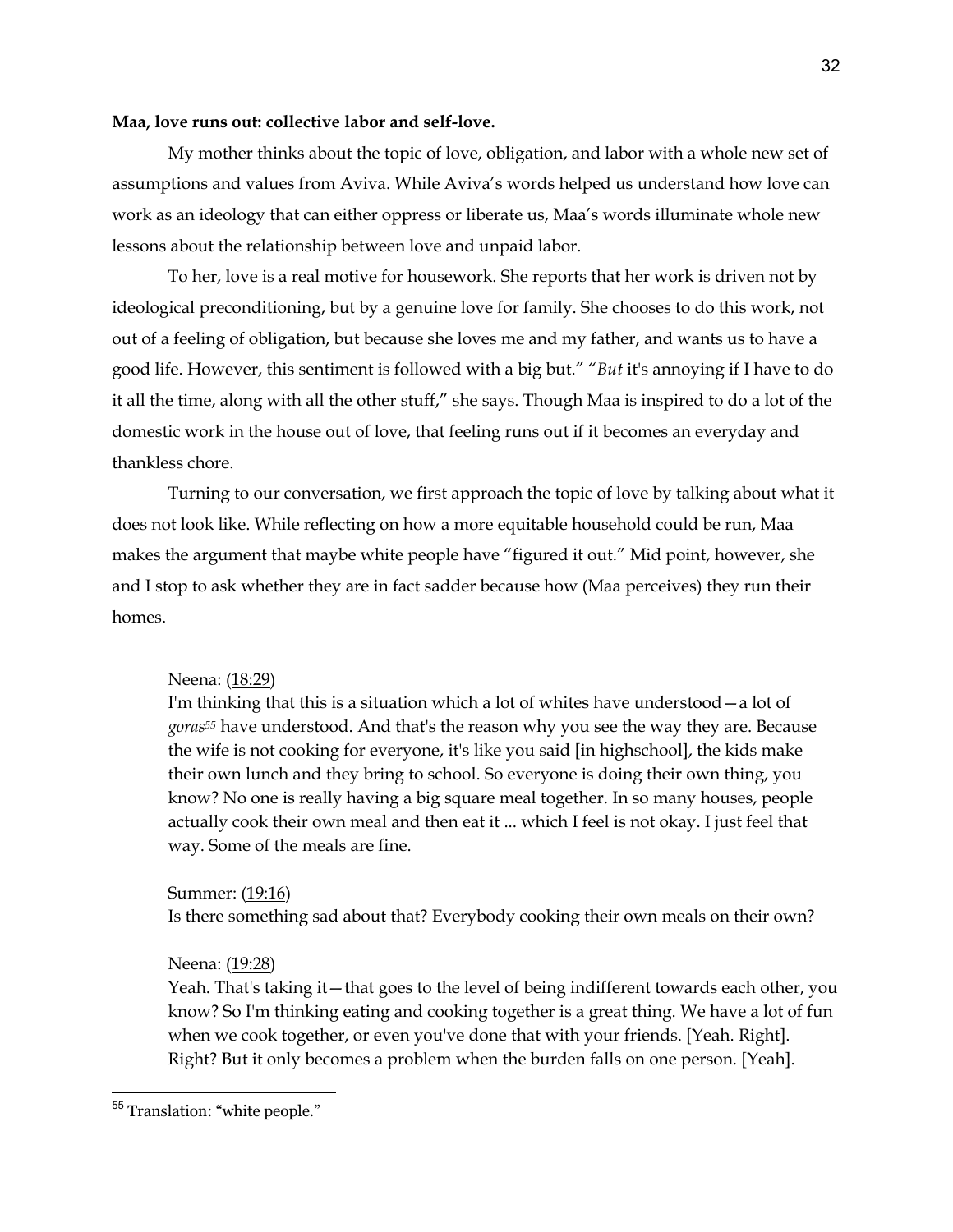Something about a family in which "people actually cook their own meal and then eat," seems foreign and wrong to her. Something about it is "not okay." The individualization of house work to that extent makes family members "indifferent" to each other. When there is no exchange of services, there is less love and togetherness in the environment. It's better when everyone cooks together, works in the house together. There is something uplifting about that collectivity. Love exists not in individuality, but in collectivity to Maa. Though this collectivity remains within the family—and not in some grand socialization project of housework—this is a collectivity nonetheless. Mutual love could be manifested through mutual service. Perhaps this is another way in which love can be shown more healthfully. Rather than 'love as service' being the language of a mother alone, it could be how everyone in the family shows love to one another. There is a feeling of love and good vibrations created "when we cook together."

When it is done together, domestic labor can put less strain on the fragile affects that hold the family together. When done individually, love simply runs out. This individuality can manifest in two ways: either the mother does all the work, or each person does their own work. From my mother's perspective, both can lead to the erosion of love. While we have discussed the lovelessness in a family where "people actually cook their own meal and then eat it," let us now look more closely at what it feels like for a mother's love to be overburdened by the caseless and ungrateful demands of housework. Stumbling around my point, I ask:

## Summer: (19:51)

One thing, I have a question. So there's this idea, you know … you show your love through service, is what I'm trying to get at. [There is this idea that] you show your love by slaving away in the kitchen. So how has that idea affected your decisions about this stuff?

Somehow Maa understood what I was trying to ask, and responds:

## Neena; (20:35)

Okay, so the reason *why* I still do stuff for you guys. Now you see that I do it for dad, and you get really mad, but you don't see that I do the same thing for you. [Yeah]. I do actually more for you than I do for dad. I will follow you wherever the shit you are and feed you and give you food in your hand and then keep circling around you to see that you actually ate it, you know? [Yeah, laughs]. That's not me slogging away or my duty. It's because I love you, and that's the same thing that I extend towards dad because 'I love you, I'm gonna give you-' I mean, I know how to prepare a meal. I have better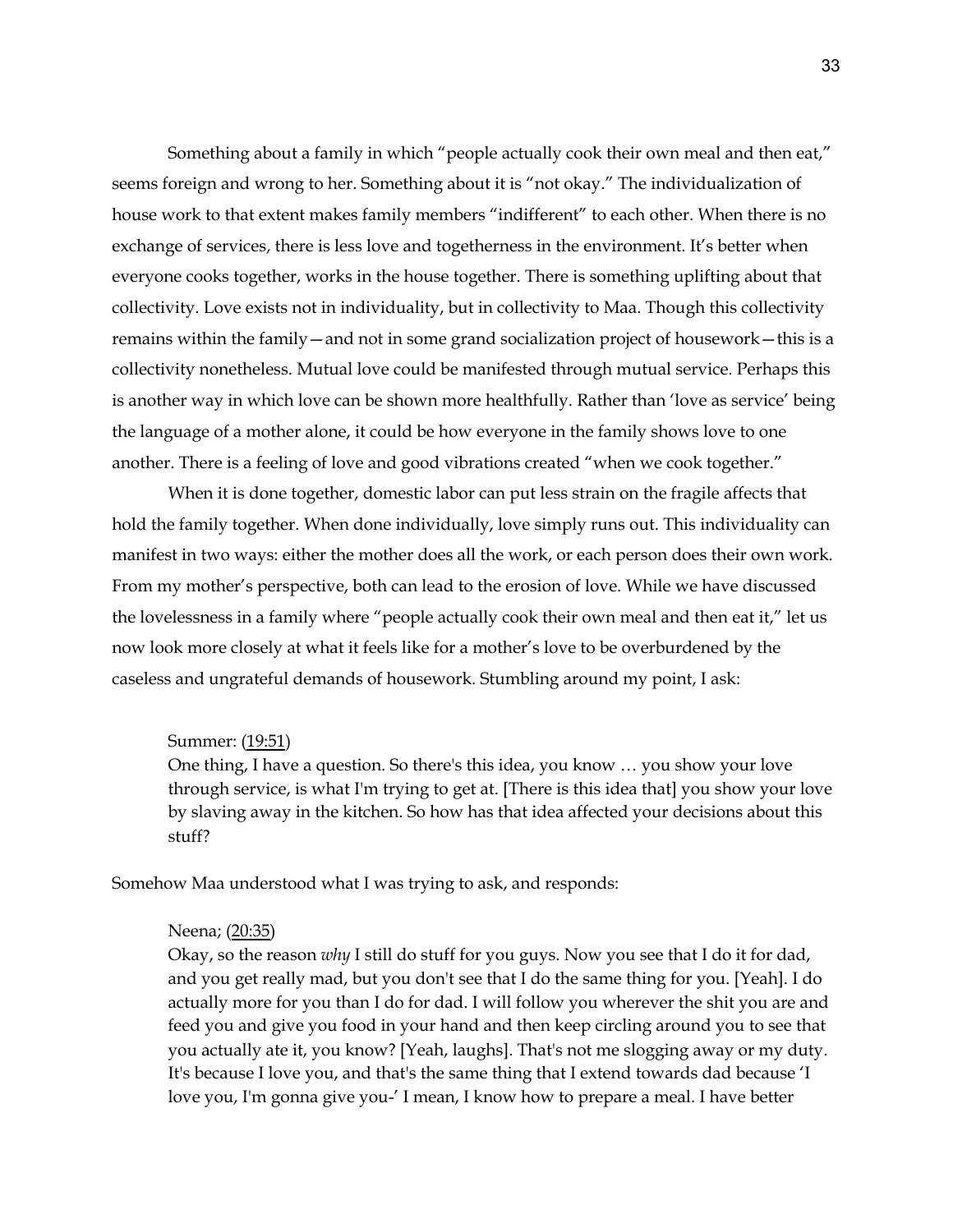knowledge about it, and I'm going to give you a perfect meal. If I can, if I can handle it. But it becomes a pain in my ass if I have to do it every single day and if I have to clean up after myself, and have to do every other thing. But the thing is, I am one of those *kutte ki dum which is tedha*.56 [I laugh]. So *khana57* is something I cannot leave you guys to your devices. I could totally do that. Just *khana pada hai kha lo jakey*,58 dad can go and do that. He's actually done that a few times now that we were fighting. I don't feel good about it, you know? Because I feel that at the bottom of it all, we all love each other. We are a very small, close knit family. And I feel that food is a very, very important part of your being, and that should never be taken away from someone. That's what I feel. You know, no matter how much you're fighting, how much you're angry with each other, you shouldn't take it out on food. You understand? It's not that I think it's my job that I have to do it, or it's my duty that I have to do it.

But it's annoying if I have to do it all the time along with all the other stuff. So I, every single day, you won't believe: I actually start with a good mood and then my mood starts going down as I am still in the kitchen, and I'm still working and he's still sitting and watching TV. And I started getting angry. [Right]. Every single day. But I won't say anything still because I'm too proud, or I am thinking 'this is not rocket science that you can't figure out.' Figure out that if you are tired after a whole day, I'm tired too. You understand? That's where the problem is. [Right].

Here Maa makes a number of important points. She re-establishes that, to her, housework is not an obligation or duty, but an act of love and care. This is something that she wants to be able to do, "if she can handle it." Since all the burden is placed on her shoulders, she is unable to practice helping her family members in a loving way all the time. She wants to be able to maintain food as an "important part of one's being," something that "should never be taken away from someone." This is an ontological principle to her that should never be violated. But the conditions of work under which she is placed erodes her ability to live up to that principle, creating a lot of anger and frustration. This is the very reason that her mood "goes down" as the day goes by, as the same issue repeats everyday.

In a way, this is quite a complex argument. That's because Maa wants to preserve love in the family, it is important to her. She is not interested in demystifying love as an ideological weapon of capitalism, as Aviva and I might be. She knows that this is a precious affect, that

<sup>56</sup> Translation: "the dog's tail will remain bent." The proverb loosely refers to somebody who is hellbent on continuing bad habits.

<sup>57</sup> Translation: "food."

<sup>58</sup> Translation: "the food is sitting there, go and eat it."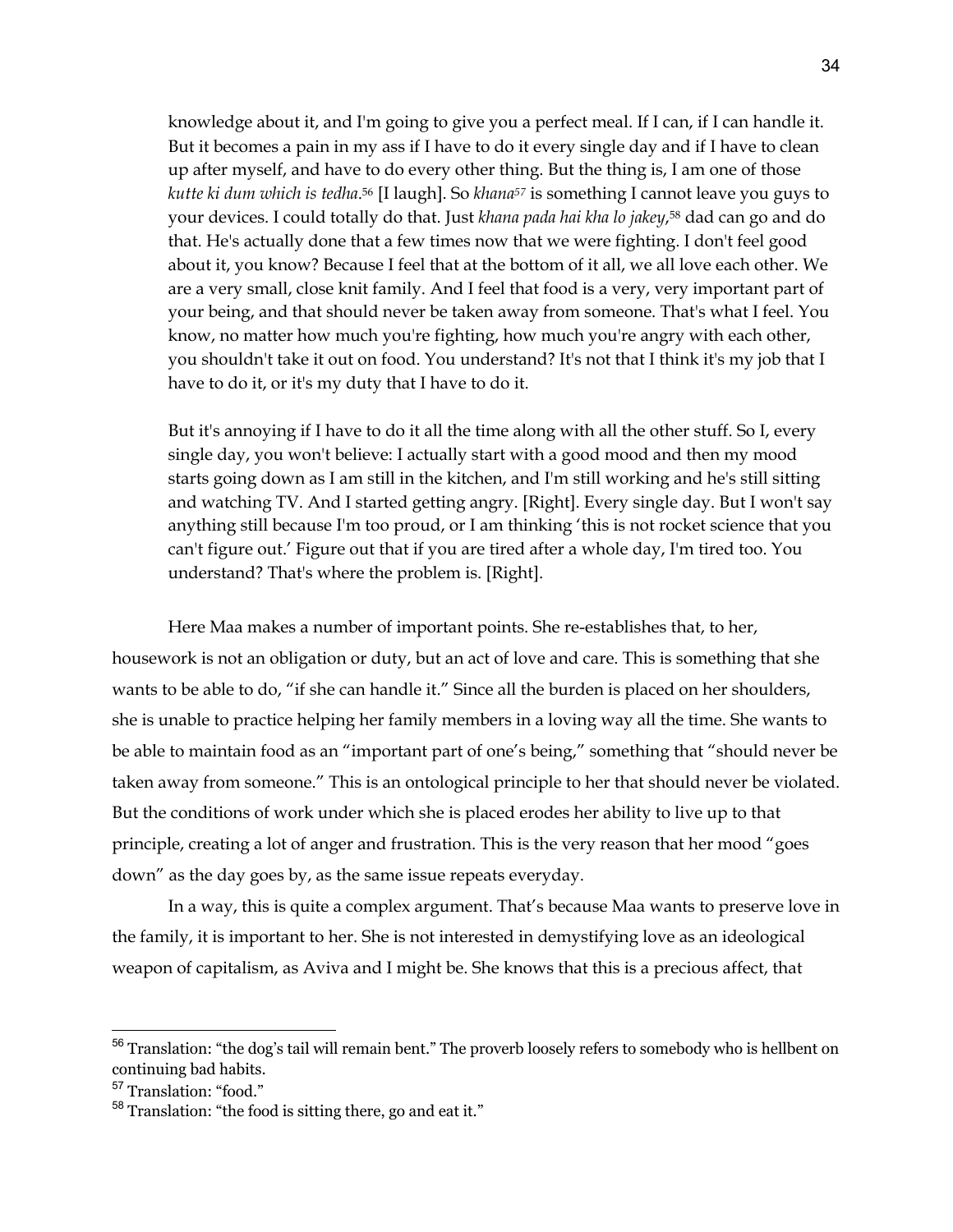needs to be protected from the burdens of capitalism. She would like to show love through service, "if she can manage it," that is. Thus she points to how capitalist housework not only exhausts women of their energies, but also of their capacity to feel genuine love for their family. It is hard to feel love for those who benefit from your exploitation.

My mother's lamentation, that in many ways is directed at me, is not a complaining vent. It is instead a detailed critique. It is a critique about the penetrative effects of housework on women. While our theorists explore how this work drains women of their energies and creative capacities, Maa illuminates another aspect of the exploitation: that it also drains one's ability to show love in any sustainable way.

The argument moves in an even more interesting direction when we turn it onto the self. What is the effect of housework on a woman's ability to show love to herself? While we often talk about love as something one shows another, it must also be directed at ourselves. Acts of self-care are needed in order to reproduce oneself under capitalism. These labors, however, come into conflict with the demand to reproduce others. One begins to sacrifice their own needs in order to meet those of others. Maa describes what this is like as a wife and mother. A couple minutes out from where we left off last, I ask Maa to expand on something she had just mentioned. I ask:

#### Me: (23:46)

Tell me more about that. [About what?]. That experience you were saying of working in the kitchen, your day starting better, and you just keep working and working, and by the end of the day you're angry and bitter, and feeling like …

#### Neena: (24:05)

Yeah, because I'm running out of time. I don't have any time left for myself. I need to chill, but I also need to go to sleep because it's getting late. [Yeah]. And I still have to clean, and the house still looks like a sty because nothing has moved, and cooking and kitchen work takes a lot of time … And during the week, when I am running around and that includes the weekend also, because during the weekend I'm thinking this is my earned time to relax myself. I need to relax too. I'm not going to slog my day out just by cleaning and scrubbing again, trying to fix the house. Because the days are so short, it's gonna go by so fast, right? [Yeah]. Again, where am I resting? So on the weekends also I don't do it a lot of times because I'm the only one doing it … It seems sometimes that dad doesn't understand what amount of work goes in just doing your daily chores. You know, the kind of work that goes into doing daily chores—it takes a lot of time.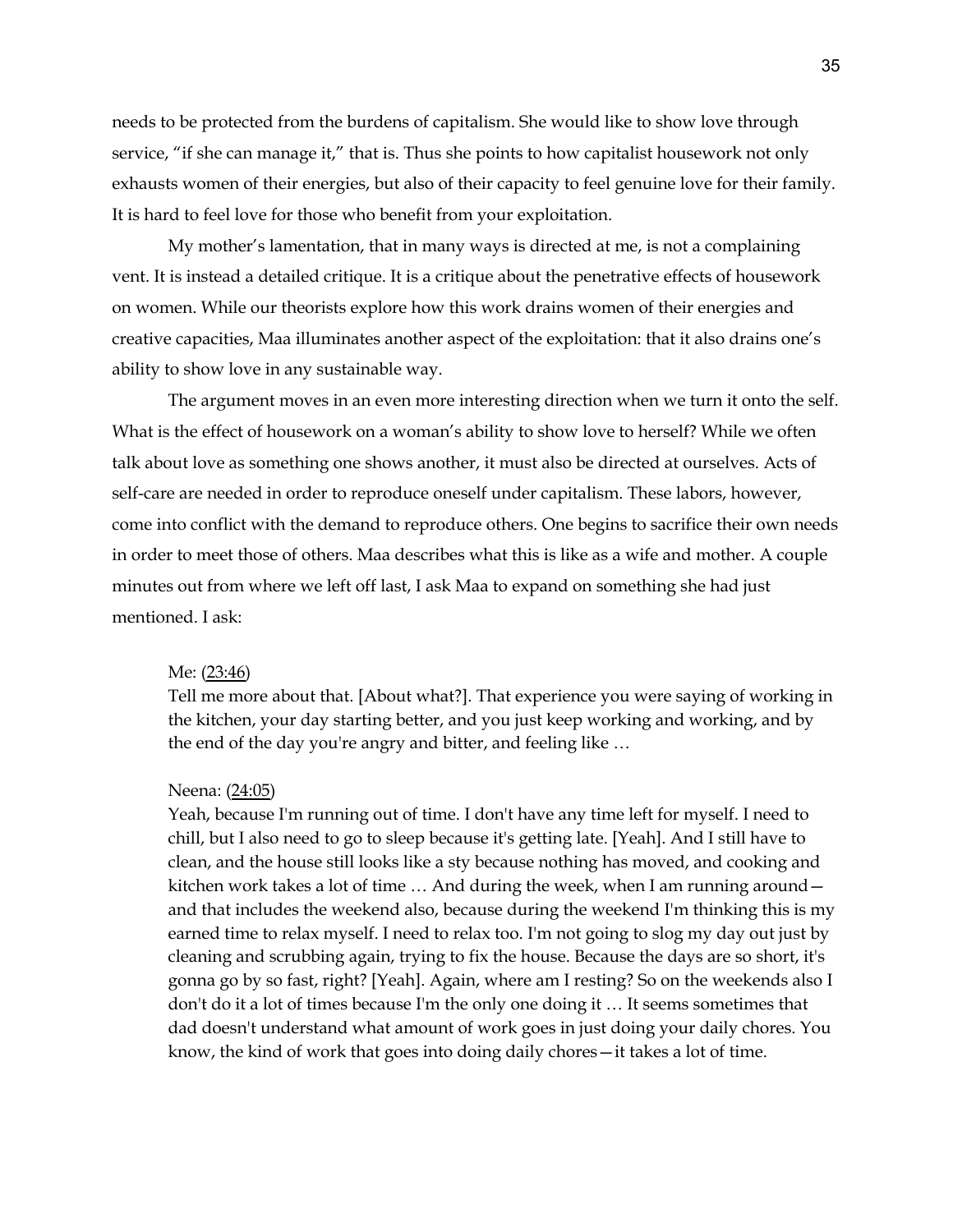And I have my own work. Like, before I go to sleep, after I've done everything, I remember 'oh shit, I have to wash my face with soap, and I have to scrub it nicely. Then I have to put that medicine on my forehead, I shouldn't forget that. Then I have to put that medicine over there or whatever. And then I need to put that eye mask on myself for 10 minutes! And then wash my eyes and then put the-' That itself is a routine that takes time. [Yeah]. I don't have time for that! [Yeah]. A lot of days, like the last three days, I haven't used the mask on my face because I'm so tired that I want to go to sleep. I don't want to get up and then wash my eyes again, and then—I'm like 'fuck it! I'm going to go to sleep just like that.' These are the things.

#### Me: (27:52)

So you, like, sacrifice your own self care.

#### Neena: (27:56)

Yeah, sure! So, all those things are there. And then yesterday, after everything, I had to even take a bath because I had to wake up in the morning seven o'clock again. I knew I won't have time to take a shower. So after everything I was thinking, 'should I eat my dinner right now or should I take a shower first?' I could not decide that, I was asking dad about it. And then I take my food upstairs and then I eat it and then I go to sleep. I don't even bring the plate down, I put it on the stairs. So, you see? If dad was also up and about doing stuff with me after he came back from school—uh, work—the house would look spic and span, right? [Yeah]. So there.

Here, Maa talks about the many small decisions she has to make at the end of a long day: the choice between sleeping and applying medicine; between dinner and a shower. Because she spends so much time cooking and cleaning, she is left with little time to take care of herself. Simple things like washing her face, showering, eating, and taking the plate down after, are left undone. She draws a clear line as to why this happens. It's because she is "the only one doing it"—all of the housework is left to her and it exhausts her time, let alone her energy. This is what reproduction of the self looks like for Maa.

Self-reproduction is an aspect of social reproduction, which is all about the labor that goes into re-producing a person's labor power, or their ability to work. It includes all of the tasks that need to be accomplished, so that the worker may show up at work the next day, and produce the same amount of output for their employer. How ever much effort is put into a worker's reproduction, that determines their quality of life. Many of us live off of very little. We eat less and rest less, so that we may continue to meet the demands of our employment. Our lives then follow the same model as all processes in capitalist society: maximum output for minimum input.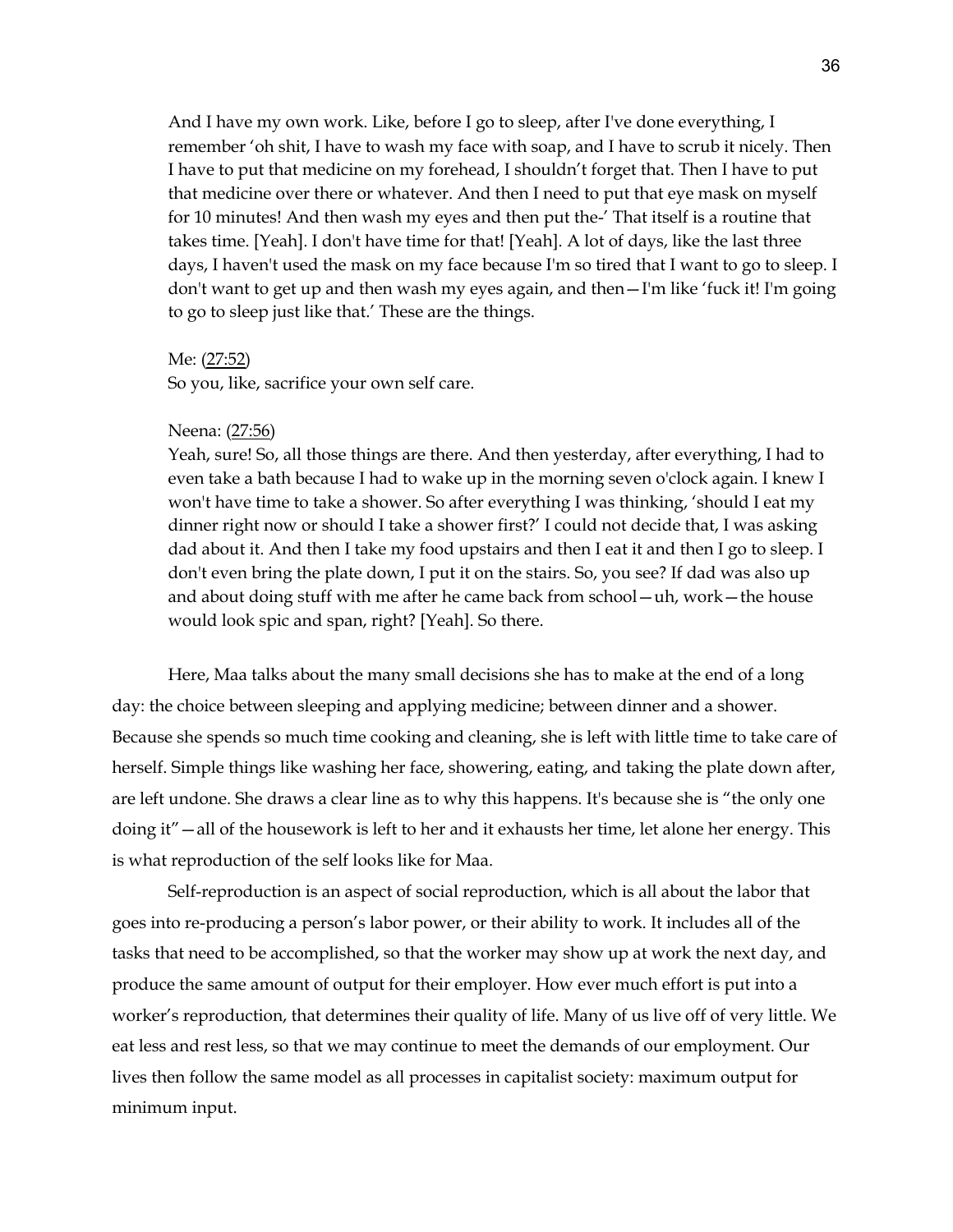Women who work both in and out of the home know the true meaning of that "minimum input." Maa reduces the amount of effort she puts into her own reproduction as a worker in order to reproduce my father and myself. She might "choose" to not eat properly, take that shower she needs to, or apply her eye mask, if it will allow her to just go to sleep and show up to work the next day. She reduces the input that goes into creating her own labor power; and ultimately lives a life of less quality at home. Demands of housework on a woman then do not really conflict with demands of the workplace; in fact they conflict with a woman's own needs. That is because she sacrifices her own care over both housework and professional work.

This is the real reason that any of us were interested in the issue of women's unpaid domestic labor in the first place—because it harms women, and reduces their quality of life. As theorists, we are often so focused on the unfairness of how much work women have to do for others, that we forget why this was a problem in the first place. It is a problem because women forget themselves in the midst of it all. Doing the work to reproduce our dependents takes time away from our own reproduction as workers. We are unable to show ourselves the love and care that we deserve; the very care we are constantly directing at others. This is the greatest injustice of all—and it manifests in the smallest decisions we made in our bedrooms, bathrooms, and kitchens.

## **Sammy, take me or leave me: hesitantly unapologetic.**

As we have seen, love emerges as a significant part of the question 'What does grasping theory do for our personal lives?' While it can be reimaged to align with aims of the left's struggle, the reality is that we are not there right now. Even though it could be otherwise, for most of us, love stands in the way of practicing liberatory theory. Its current configuration does not allow us to live the lives we want to; the kind of lives we know we deserve. This contradiction between reality and theory weighs especially heavy on the consciousnesses of political women.

Political women have to balance living out their liberation, along with keeping the peace in the home. If for no other reason, then just to have some peace for themselves. I asked Sammy about how she experiences this. How does she manage, or not, the various demands of being a good comrade, a good student, and a loving partner? Her response revealed an oscillating internal monologue: one that went back and forth from being unapologetic about not doing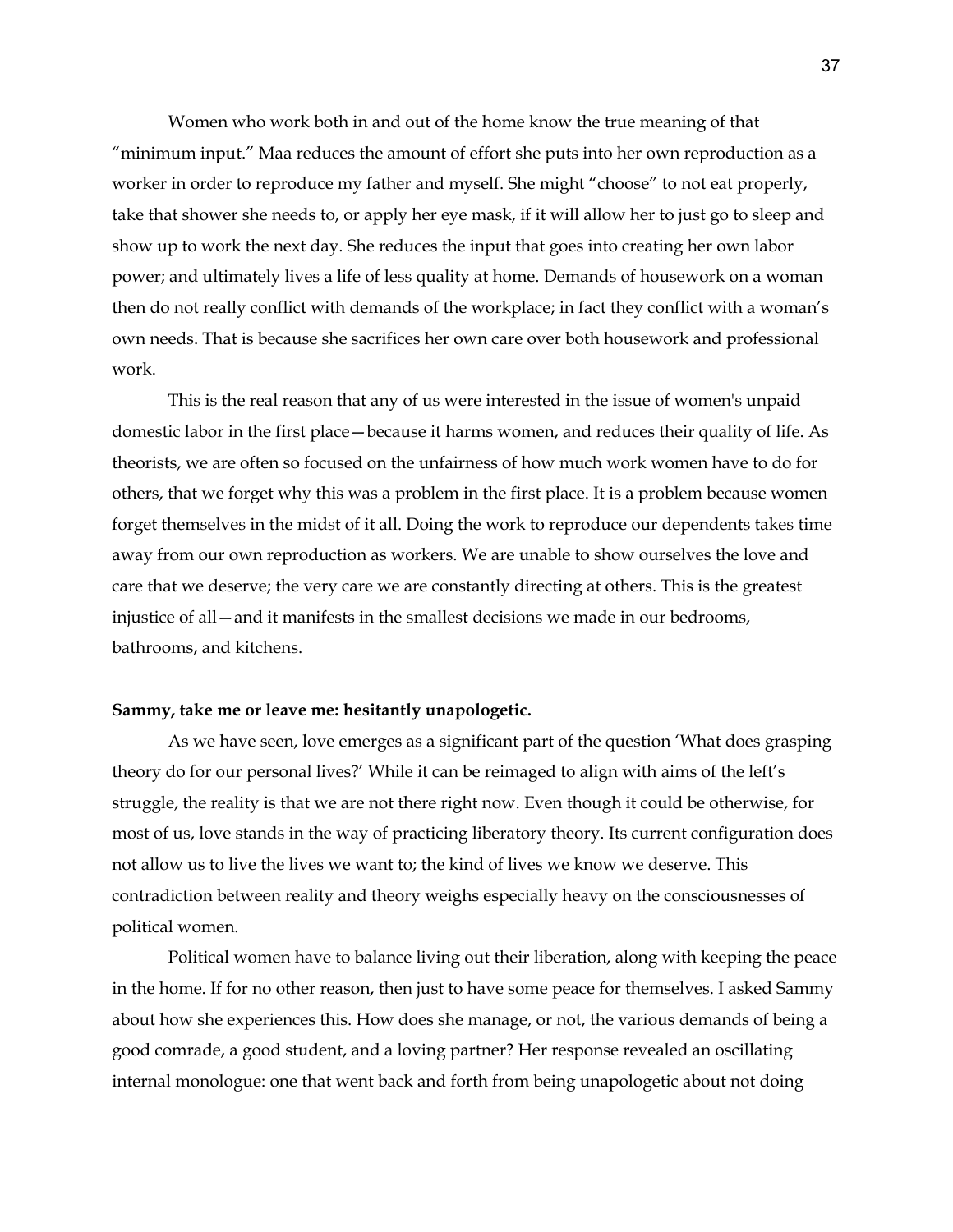housework, to still feeling guilty for putting up boundaries. She reveals what is probably a common experience for women trying to balance their politics with the fact that they have to do housework, and still be present in romantic relationships.

# Summer: (25:12)

So you had mentioned the idea of being a good wife [in an earlier marriage] and how housework comes with it. How do you see your role now? Cause there's a lot of titles that party women have to balance: like being a good comrade and a good worker or student, but like a good girlfriend. So how do you balance the different—um, or not— [We laugh]—or struggle with, or negotiate the different needs of these titles? Because we want to be good comrades, but we also want to be better in our relationships. Do those come together? Do they always flow?

# Sammy: (25:56)

Yeah I mean, definitely, since joining the party, my idea just entirely about my relationship to my romantic partner has been changed a lot. Before I started dating my partner now, Brian, there was more conflict in other relationships. It just became pretty apparent quickly that for me party work really comes first. And you know, a romantic partner doesn't want to hear that they come second, or they don't want to feel like they come second. So I do think that's a big struggle that I don't know that men in the party, who are in relationships with women, necessarily have. [They do not have] that same dynamic to deal with because I feel men do have expectations of 'this is how a girlfriend or a wife or a female partner behaves.' And you know, 'what they're supposed to do for me' or whatever. I think now, luckily I'm with someone who understands that this is central to my life. I'm always going to be doing it. I'm sorry, I can't go out for a date on Saturday night—I always have party work.

And there are definitely times where it's sort of like, I feel a little bit of guilt about the way that I delegate time because, you know, he's my partner and I do love him and care about him and I want to make sure that he feels loved and cared for. But then also, you know, I have all this other stuff going on. So it's like I take care of the party work, and then I take care of my schoolwork, and then I take care of myself, and then I take care of my partner. [We laugh]. And like I pretty much don't have friends anymore. [We laugh]. There are people that are there, we text, but like I don't really have that type of social life.

So there are times that I feel like, 'Oh, you know, I shouldn't be complaining so much about doing the housework.' You know, 'I should just do it.' Or 'I should make more time for him,' or this or that. But then usually those kinds of thoughts don't last very long because I do feel very grounded in the political work that I do. I've always been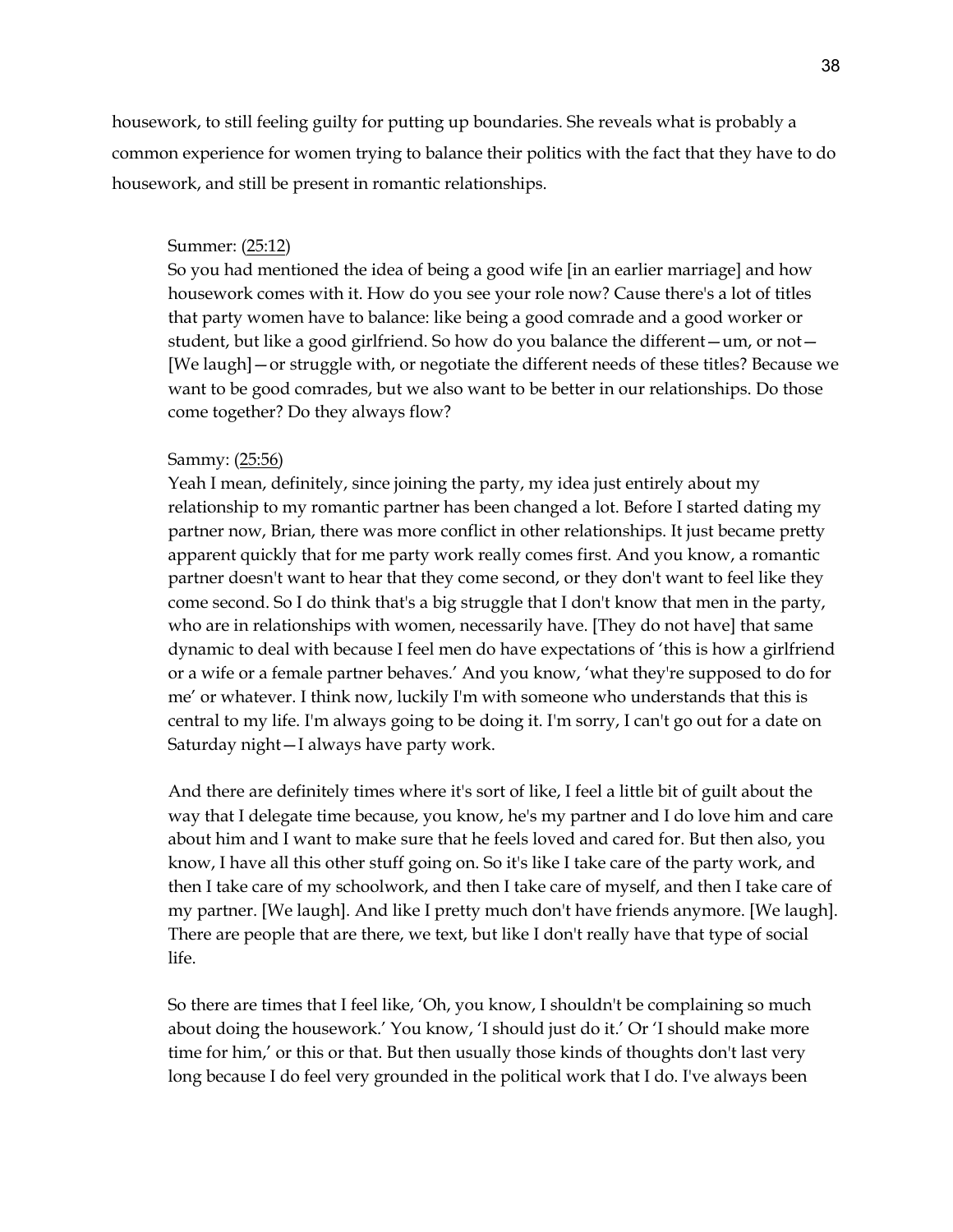such a political person, that this is just who I am. So you just have to take me or leave me! [Nice]. He has an understanding of who I am.

But yeah I think that occasionally there will be some amount of conflict just with, like, me being annoyed that things are falling to me. We haven't really resolved it. Like it comes up sometimes, and sometimes I just have to let it go.

There is an unapologetic tone to Sammy's voice that is so empowering. Her political work is a priority, and there are no two ways around it. It is work that she dedicates herself to, and everything comes second—including her partner. A lot of this confidence for Sammy comes from being political. She opens her response with how the party has changed her attitude towards romantic relationships—"since joining the party, my idea just entirely about my relationship to my romantic partner has been changed a lot." While in a previous marriage she had let herself prioritize housework and being a 'wife' over all else, now her priorities are her own. And political understandings have helped her make that change.

In the party we read, discuss, and analyze feminism from a working class perspective, and Sammy has developed a consciousness around that. She draws identity through this consciousness—empowering her to demand respect and equality in her current relationship, and to demand it unashamed. Nonchalantly, she concludes: "This is just who I am, so you just have to take me or leave me!"

But we do not always live up to this ideal—of being that woman who demands respect and equality from their partner on all accounts. Because interspersed with this confidence comes a sort of guilt. It is a guilt that surfaces in Sammy's words, just as it did with Aviva over not wanting to do unpaid labor for her disabled sister. From time to time Sammy feels "guilt" about the way she "delegates time" because she loves her partner and wants to make him "feel loved and cared for." And often times that love must be expressed through time and labor. While sometimes these "kinds of thoughts don't last very long," given that Sammy is very "grounded" in her political work; other times this guilt leads to frustration and conflict that never truly gets resolved. Instead of having another difficult conversation, it can just be easier to "let it go."

 Just because we know that housework is not a woman's duty, this awareness alone does little to change personal life. The contradiction between principal and the personal perists, and it is left to individual women to deal with it in our own lives. Talking more about how she navigates these difficult conversations, and about how love is shown through labor: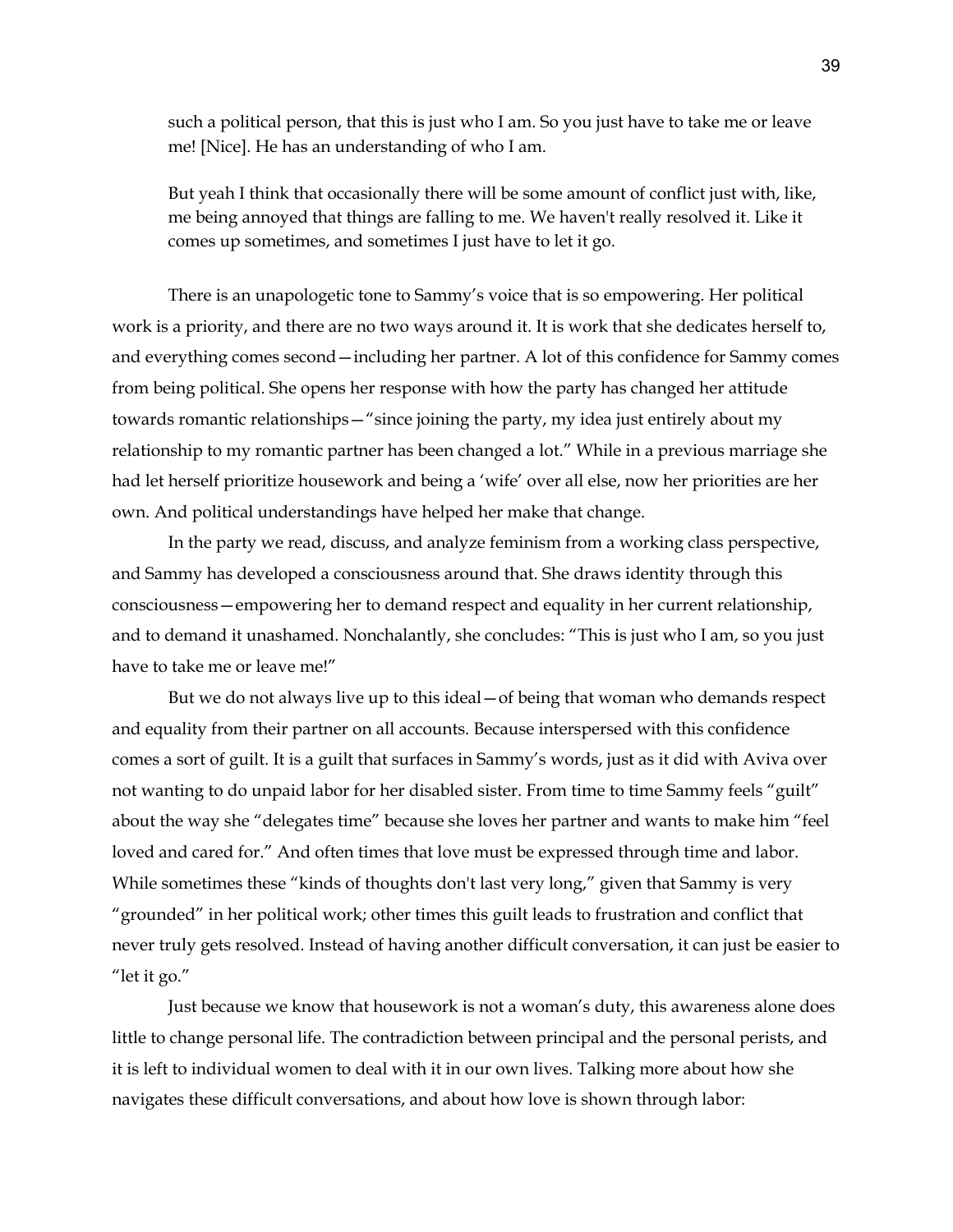## Summer: (29:18)

Do you ever feel like—and this is just knowing how I sometimes have to think about it … that to show love is to do work? ... Like 'I love you and so I'm just going to do the work?'

# Sammy: (29:39)

Totally. Yeah. Yeah, I totally relate to that. Especially like if ... so he has depression. So sometimes he has periods of time that he's pretty much … in bed. You know, it's difficult for him. And especially during those times I'm like 'Okay, I'm going to make the house nice.' I want to try and lift his spirit. And I'm happy to do that. But yeah. I would say that even in my family that's definitely a way that I tried to communicate love or caring. And *actually*, thinking about it within party work, sometimes that's how I communicate to my comrades that I care about them. Like 'I see you've got a lot going on here, give me some of that work.' Even if I'm kind of stressed out and have a lot too, I want to alleviate the burden of that work, you know? Yeah. [Pause]. Yeah, that's funny. I haven't really thought about it in that way before, but yeah.

# Summer (30:40)

I mean how do you feel about that? Do you think that's a good way to show love or are you like 'Oh, that's kinda unfortunate?' Or do you like it, you know?

## Sammy: (30:49)

Um, I think that it's probably not the most healthy way to show love. Yeah, I mean people communicate that kind of stuff differently, and there's people talking about love languages and stuff. [Yeah]. So I know there's differences there. I think that it's an easy way to burn yourself out, especially if you have a lot of people in your life that you love. That's something I struggle with a lot—understanding when to say 'no' or 'I can't take this on.' Because I feel like 'Oh, that's like a failing if I can't do it,' especially if it's my partner or my comrades or something. If it's work, I'm like whatever fuck you. Even school sometimes I kind of shrug off. But if it's people I really care about, then that kind of weighs on me.

I mean, I don't know, like, what the alternative is or how I would be able to reconcile that in my brain. Like 'yeah you love this person, you want to help them, but you should say no.' [I laugh. Right]. I think other people have that skill. Maybe it's something I'll learn someday, but yeah, I think it's something to be careful about I guess.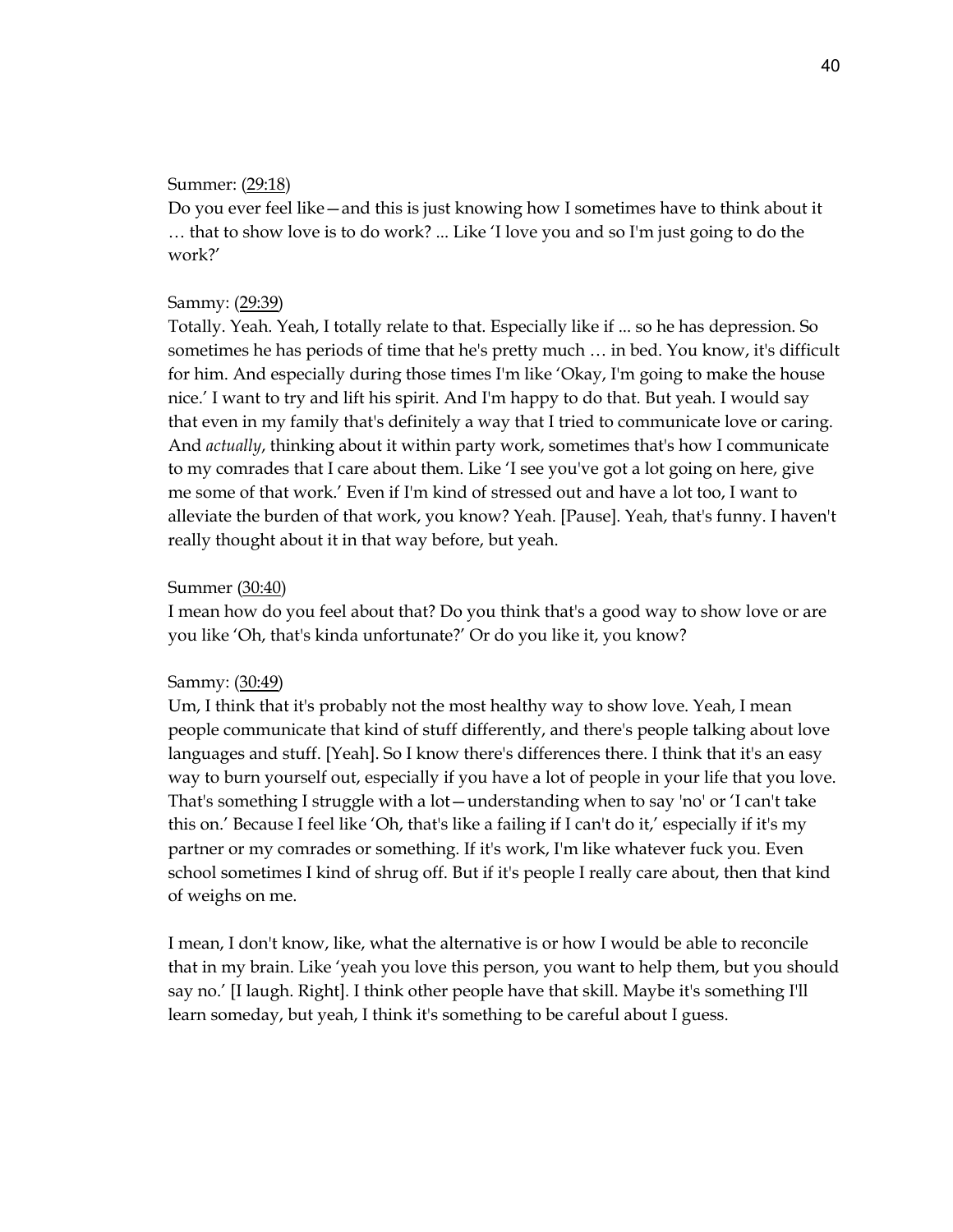## Summer: (32:02)

I've been hearing a lot in my circles talk about boundaries. Like, 'you need to draw boundaries, even for people who you love.' And I'm like 'I don't know how to do that!' [We laugh].

#### Sammy: (32:14)

Yeah, I think you have to go to therapy to learn that. Seriously. I don't know. And it's funny because other people will say to me 'Oh, you know, I'm just too tired, I'm not able to do this' and my reaction is never like, 'What an asshole.' [Yeah]. My reaction was always like, 'Totally! take care of yourself. I want you to be healthy and okay.' Like that's fine. That's, um, yeah—that's complicated [We laugh].

To learn how to say 'no' isn't easy, it in itself becomes a task. Sammy says "other people have that skill" and she might have to go to "therapy" to learn it. This points to the seriousness of the work that goes into managing conversations about labor—in a way that protects one's partner's feelings. The woman must facilitate the conversation in such a way that love is never questioned or threatened.

We can take two lessons away from this. First, the assumption that it is the woman's job to manage her partner's emotions. On top of the domestic labor, this additional labor falls on the woman, instead of the other person feeling the need to change themselves.

Second, we can see that having such discussions and saying 'no' is so difficult because it calls out the economic relations of a relationship. We like to maintain the illusion that a romantic relationship is just that—all love. However, dynamics of exchange and necessity exists between two people when they live together; and one person has more to gain from the exposure of this economic reality than does the other. That is because a lot of hard work goes unnoticed under the guise of romantic love.

To conclude, in this section we have analyzed an important theme that recurs in our interviews. We look at the experiences of Aviva, Maa, and Sammy to understand how love operates at the level of ideology to explain, distort, and even call out the existence of economic activity in the home. Let us now turn to another aspect of wx: mental health.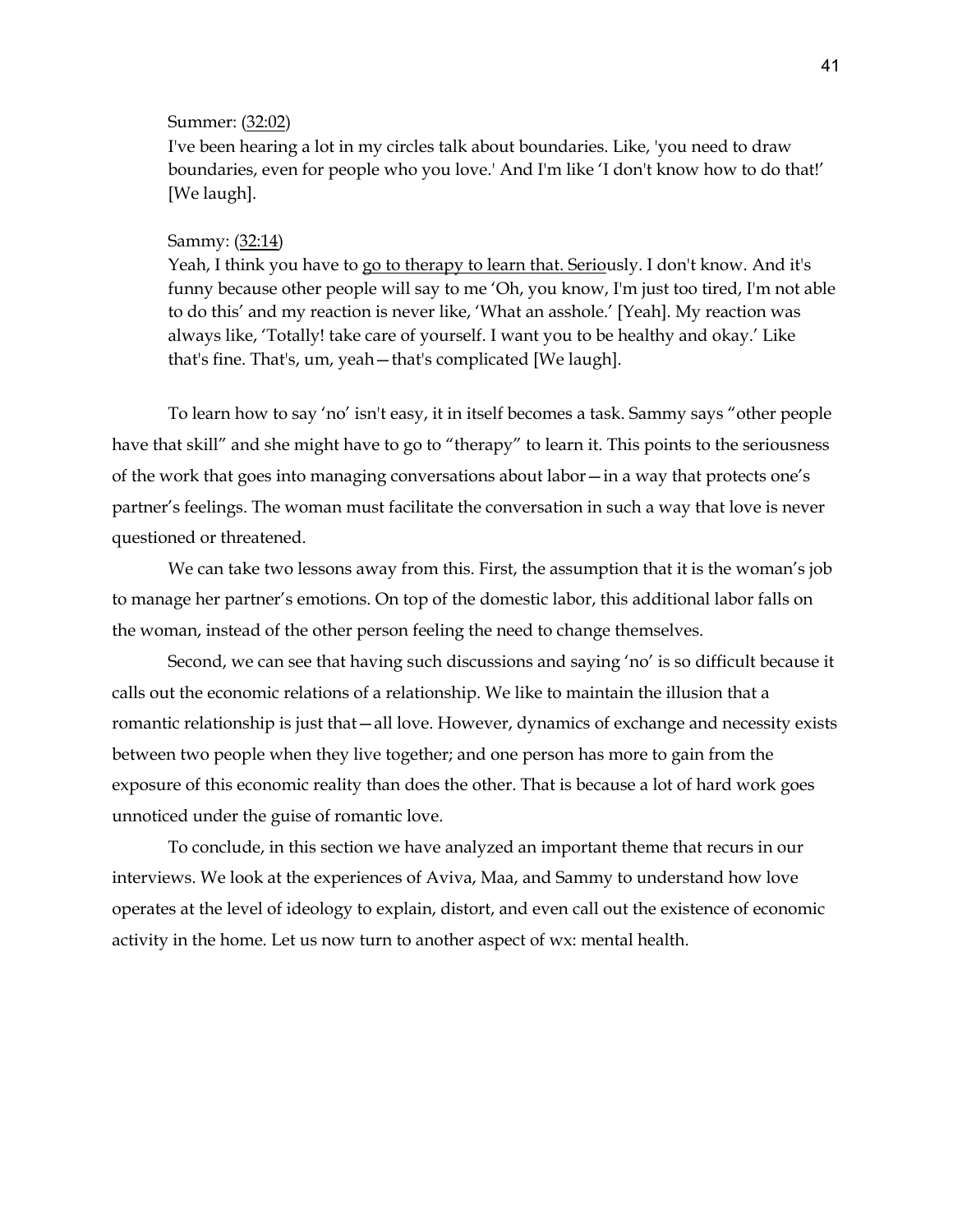# **CHAPTER 3 MENTAL HEALTH AND SOCIAL CONDITIONS**

Because of its repetitive, monotonous, and thankless nature, housework can often depress women. It can drain them of all their mental and physical energies, exhausts and frustrate them, estrange them from their creative and intellectual potentials, and lower their self esteem.

Thus it was important for me to investigate this crucial aspect of women's lived experience with housework. I wanted to know how housework affects their minds and how it makes them feel about themselves. Part of the reason I ever departed on this project was because of my mother's journey with this. Having to become a housewife in America after living and working in India all her life brought her a deep depression, and I realized it a few years too late. It had affected her sense of self, her self image. It made her feel that she wasn't growing or doing anything meaningful with her life. And so here I focus on Maa and her words; her comments on housework, mental health, self image, and mental peace.

In this chapter Maa reflects on how she first realized that housework had a dark, degrading side. When she saw her cousins get married off and become *bahus59*, she saw the disrespectful state they had to embody, and avowed to never end up like that. While we discussed this dark side of housework, we also talked about its potential light. In a follow up conversation, Maa talks about how housework can be a spiritual experience, given that the conditions are right. And this sparks a theoretical investigation for me. Inspired by the contrasting accounts of housework that Maa provides, I ask what is the nature of housework? Is it necessarily a degrading and exploitative task? Or can it make someone happy—even bring them closer spirituality and peace? And if it can be a positive part of women's lives, under what conditions? What social, political, economic, and cultural conditions are needed to decouple housework from drudgery and depression?

<sup>59</sup> Translation: "daughter-in-law" especially one who lives with her husband's family when married.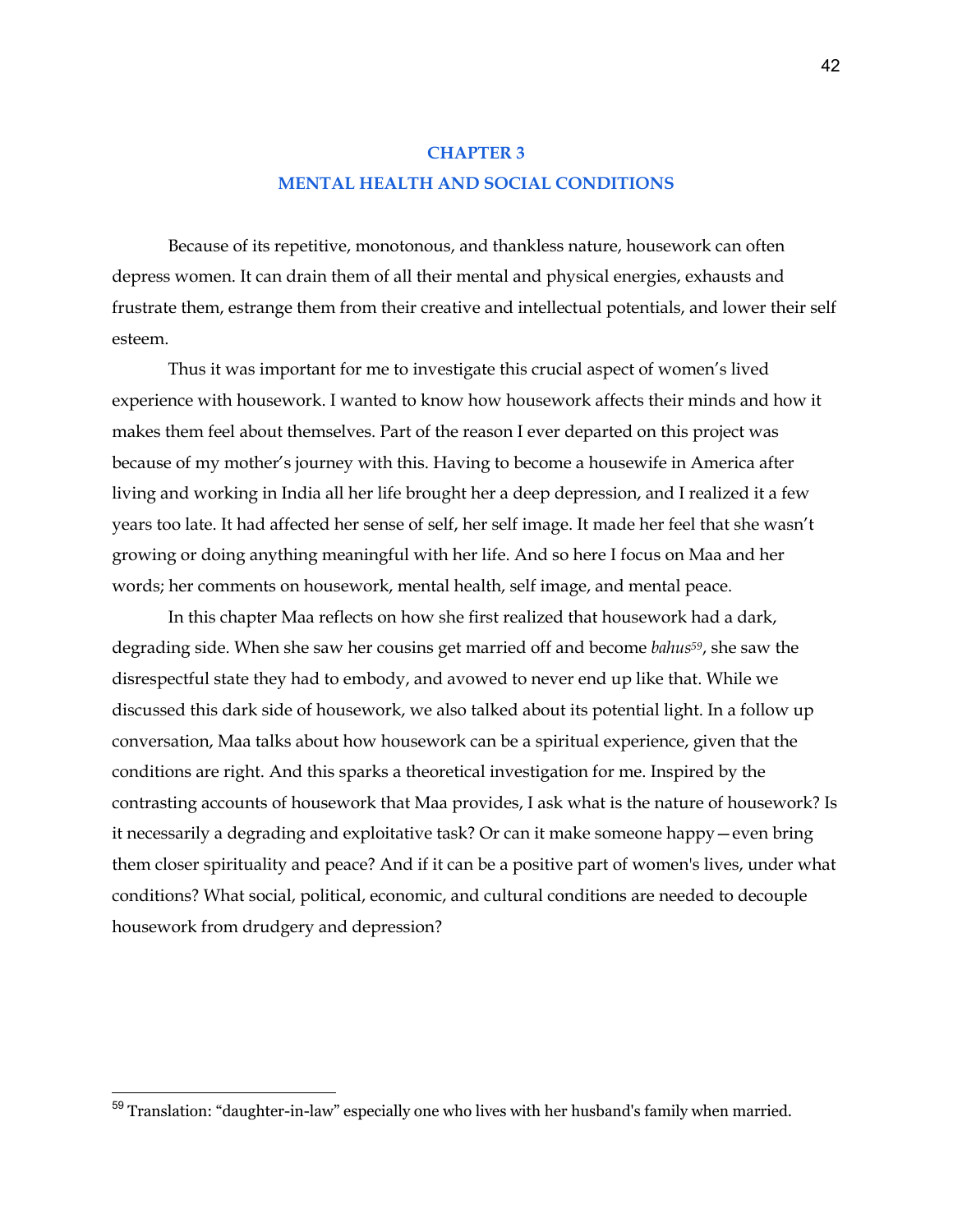# **Neena and** *the bahu.*

Let us begin by looking at the darker side of housework: the way in which it can harm women's self image and sense of worth. At this point in our interview, Maa had been talking about her childhood experiences with housework, and she naturally flows into:

#### Neena: (09:40)

My awareness about housework and how shitty it is came when I was grown, when I saw my family—my extended family. Sanita Didi and Sanju Bhaiya's family was one major family we used to visit every time, and they were the first cousins who started getting married. And I would see how the *bahus* were treated when they would come home. '*O tumhe khana banana aata hai ki nahi?'*<sup>60</sup> What is that? You just got married and have come home on the first day, and what you're doing is you're cooking a meal for everyone.61 Or as the days go by, the *bahu*, like Raju Bhaiya's wife, Joshna. You remember Raju and Josna, right? [Yeah] So she was really skinny and dark. I mean, she's dark but she was very skinny. And initially when she—[reflecting] I just remember the whole marriage and everything. When she had come home like a *bahu,* everyone was scrutinizing her, and she would wash their clothes and everything. [Wow, like a maid]. Yeah, wash their clothes and all, and cook food and all that stuff. You know? The bahu has to get up first thing in the morning and be in the kitchen and do stuff like that. So I would just see that. And that kind of was appalling for me. And that was another reason I was like, 'I'm never going to get married.' That was in my head. I'm, no, there was never my family. My family was always different from the rest of the crowd.

Summer: (11:16) Why was it appalling?

# Neena: (11:17)

It was appalling because I couldn't see myself in *that* situation.You know? *Ki tum sari pehen ke tum khana bana rahe ho.62* I can't. That's not me, I'll never do it.

Summer: (11:30) What about it bothered you?

Neena: (11:31)

The fact that I have to work and please other people. Like I can't even get my own shit together and you want me to do stuff for everyone else? I'm not your servant. You know? I'm not here to please you. And I always would think like that, 'Why does a

<sup>60</sup> Translation: "do you know how to cook food or not?" This is what the in-laws would say to the *bahu*.

<sup>61</sup> "Come home" i.e. to your husband and in-laws.

<sup>&</sup>lt;sup>62</sup> Translation: "that you are wearing a sari and making food for everyone."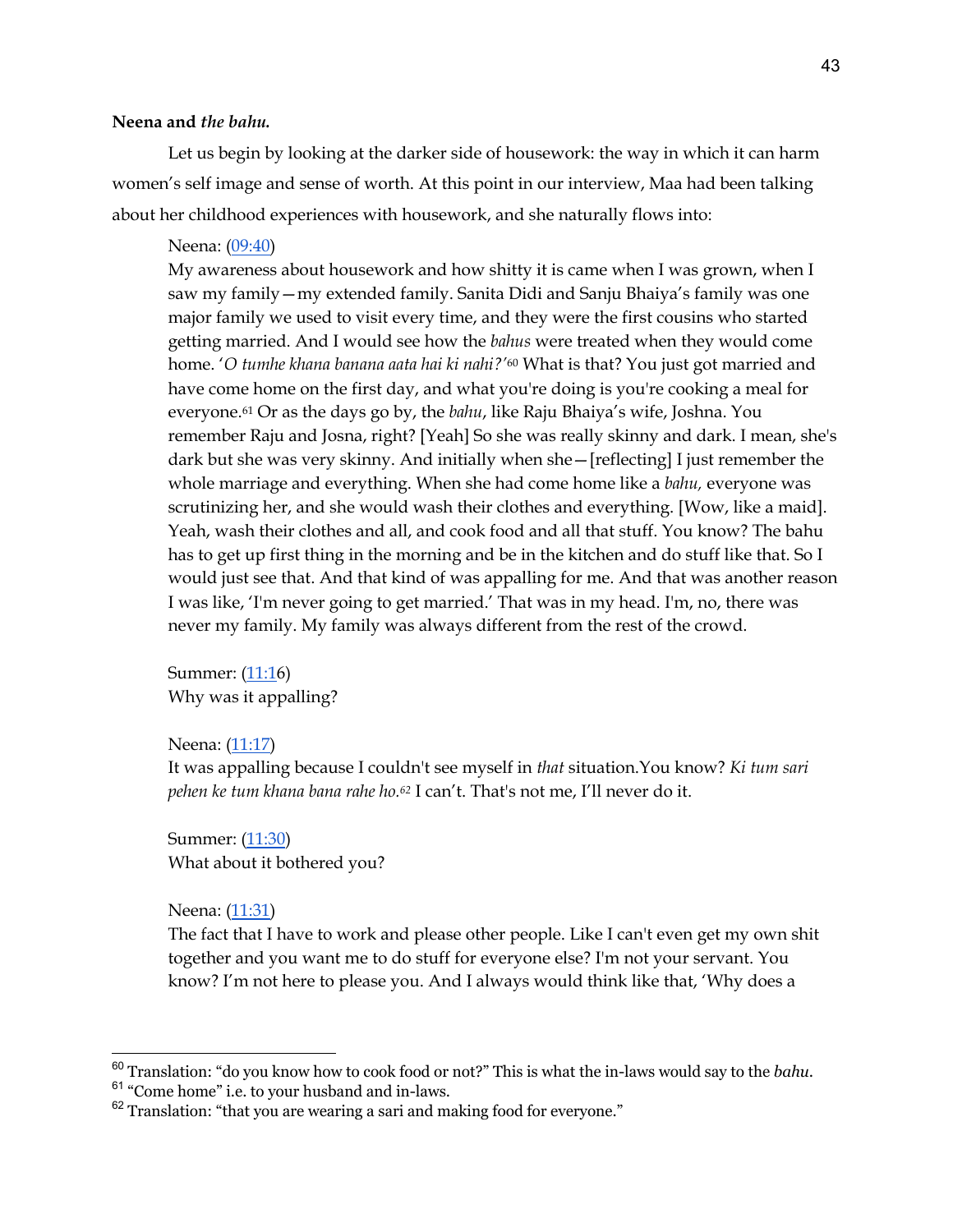woman have to leave her parents and go to a guy's house?' You know that's the first thing I told dad ... 'I'm not gonna live in a joint family.'

There is a particular domestic degradation that women experience in India, and Maa saw it all around her as she grew up. Right after marriage, the *bahu* moves into her husband's home with his parents. She is "scrutinized" and criticized, and must take over all the duties as a maid would. She cooks for them, "washes their clothes," and serves them well. Maa saw this happen to the women in her extended family and she was "appalled." She couldn't get how after leaving one's family and entering a new home, a person had to take care of not only themselves but also of everyone else. This was a role she could not see herself in, the role of the pleasing *bahu*. "I'm not your servant," she said," I'm not here to please you." The role of *bahu* seemed like disguised servitude, and it would rob her of any sense of self-worth and dignity. As a young woman Maa immediately got how degrading that must have been for her cousins, and avowed that it never happen to her. *"*That's not me, I'll never do it."

And she never did. Though she married, she had a conversation early on to ensure that she didn't live with her in-laws. And though she was responsible for the housework, she always worked. She has been a teacher for most of her life, and takes great pride in her job. It was when we came to America, though, that she got stuck in a role that she had fervently avoided—that of the stay at home wife. In 2012 we moved from Mumbai to Chicago, and Maa lost her ability to work as a teacher. Institutional racism made it so that schools in America do not recognize Maa's Indian bachelor's degree, or her teaching certificate. She would have had to go back to school to recertify—something she never had the emotional or financial support to do. And so Maa ended up staying at home for six years. As a "housewife" she did all of the cooking, cleaning, and laundry, and raised me through high school. As the years went by she became depressed. In a way I had never seen in her before, she dullened. So when she started working in schools again a couple of years ago, she bloomed once again. She has a great passion for teaching, and getting out of the house was crucial in helping her return to her bright self. I tried asking Maa about this:

## Summer: (16:33)

What was the effect of working inside the house versus outside—when it comes to your mental health, state of mind, and your wellbeing?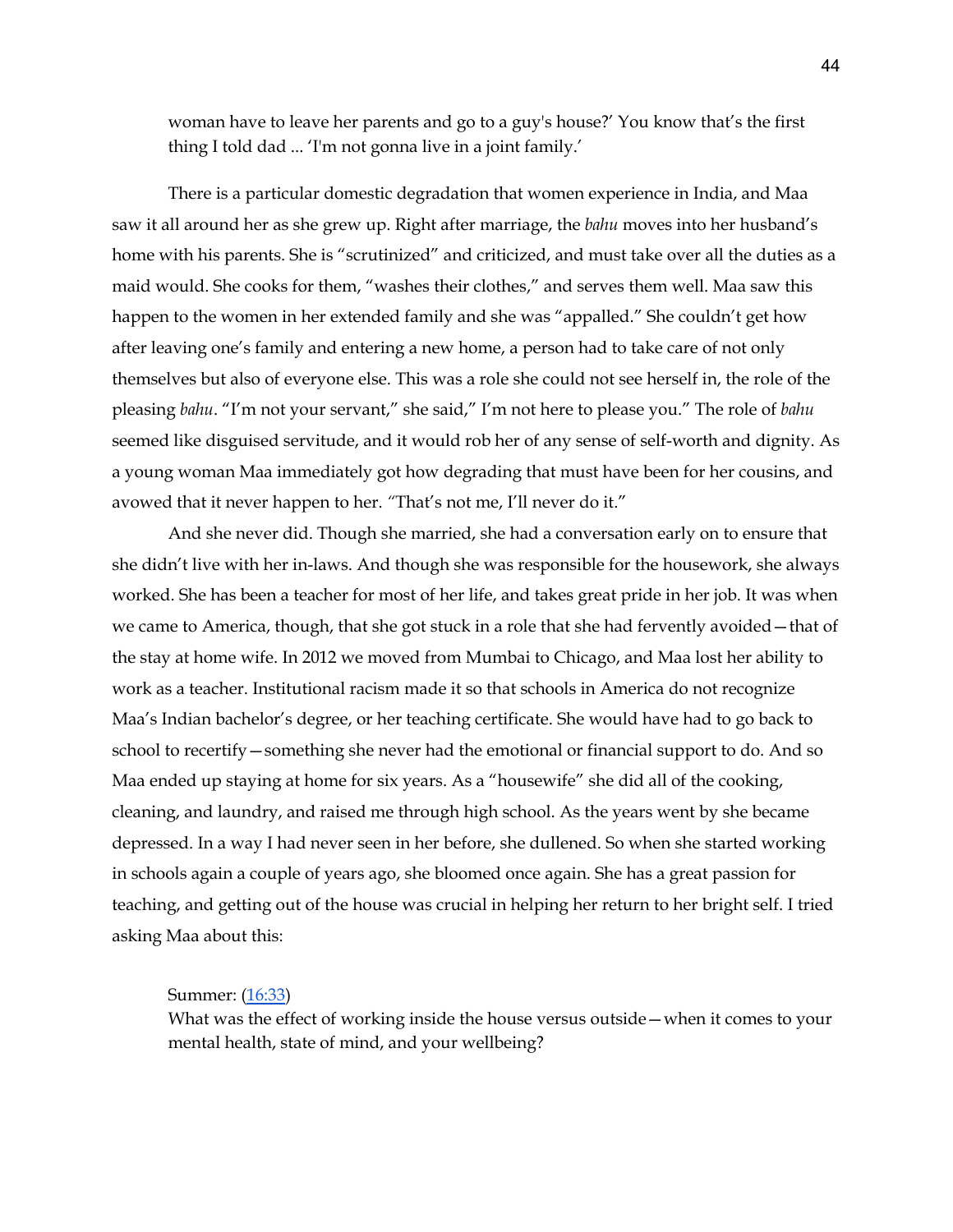#### Neena: (16:43)

So for my mental health, working outside and having a career is important … Having a career is really important for your mental health. But housework is something that you cannot ignore because having a well and functional home—a home that is comforting to you when you come back home after a long day, is also equally important for your mental health. So to be able to manage it is a skill that everyone should have to learn. [Yeah]. You know? So I think the only way do to be able to do that is by being disciplined and being organized, if you don't have outside help.

Staying in the house was not good for Maa's mental health. She has often described that time of being a housewife as stagnation: an endless routine of no stimulation, feeling like you are not doing anything worthy with your life (also given the lack of importance that society gives to housework). So it was important for Maa's psychic wellbeing that she begin to work outside the home. After making that clear, she also talks about the importance of homework. She reminds us that even though housework can be depressing, it can also be connected to a healthy state of mind. She says that "having a well functional home—a home that is comforting to you when you come back home after a long day, is also equally important for your mental health." Thus the relationship between homework and mental health is not only negative.

#### **A spiritual labor.**

There can be a positive relationship between mental health and housework. For one, as Maa often exclaims when the house is clean for once: "cleanliness is close to godliness!" The result of housework (a clean house, a home cooked meal, getting your emotional needs cared for) helps build the kind of life that can bring us mental peace and health. Two, the labor and act of housework/care work can in itself be rewarding.

In a follow up interview with Maa, she describes an *ashram*<sup>63</sup> she visited once in Bangalore, India. An *ashram* is a place to rest and recoup. People can come and stay here, but there is no charge. It is a spiritual community that operates by certain ancient principles, and the one she is talking about is run by Gurudev Sri Sri Ravi Shankar. We may look to this *ashram* as an example of how spirituality and housework may come together in harmony. The question for us, though, is under what conditions have housework and spirituality been able to come together?

<sup>63</sup> Translation: "a spiritual monastic community."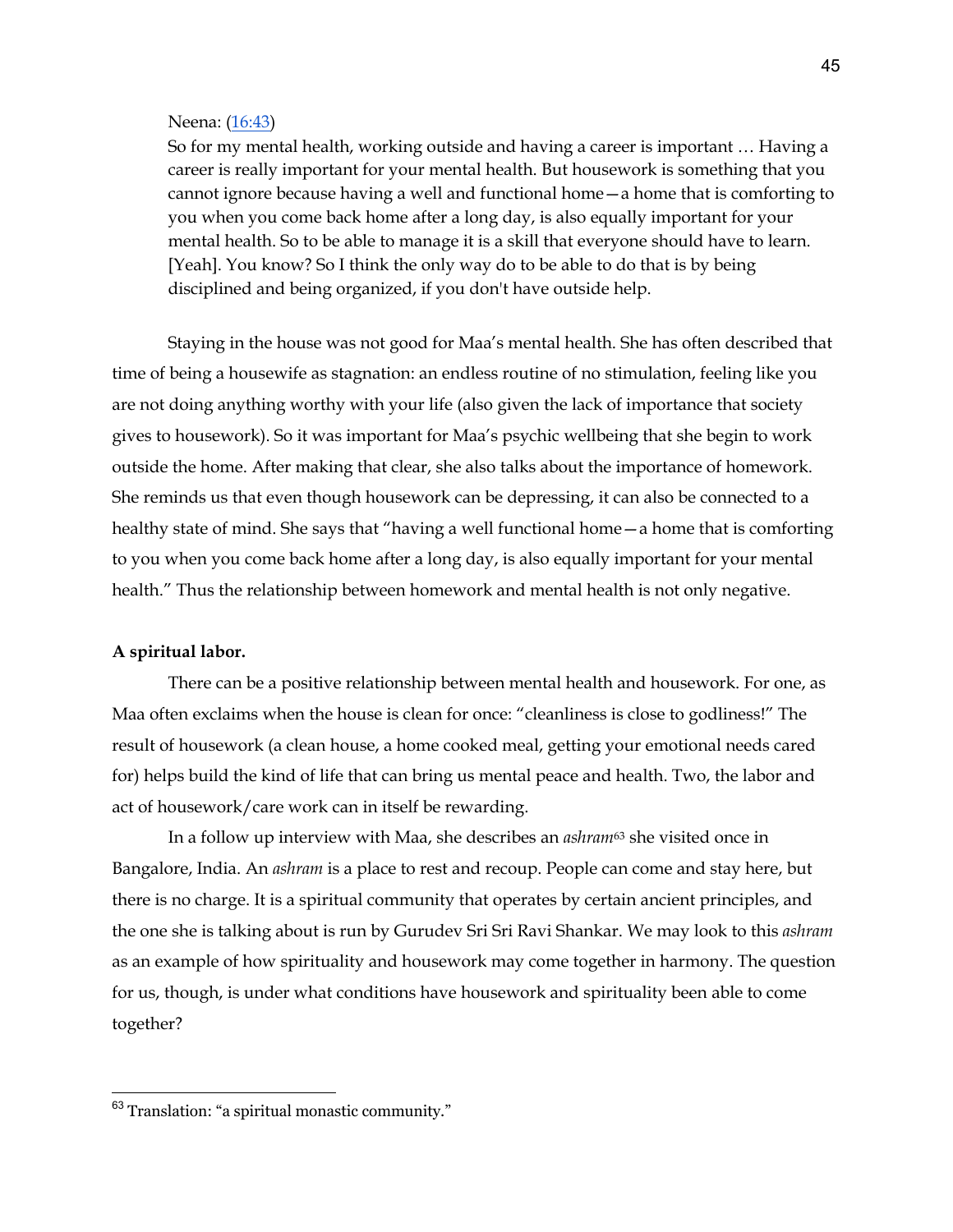## Neena: (6:13)

Sri Sri Ravi Shankar's ashram, if you go, you see such a different community. He has this community where there is no differentiation between the work that men and women do. [Really?] It's his thing that everybody needs to do their own shit: do your own chores. And that's exactly what happens. People come to stay in the ashram, and they do everything. They have the basic living and there are no workers, no servants. Everyone is doing—it's like a communal living. Everyone is helping out in the kitchen to cook, everyone is washing, everybody is doing everything, the bathrooms included. Everything they do themselves. So that's a perfect example of communal living. [Right]. And they grow their own vegetables. [Really?] And his *ashram* is really beautiful, in the sense that it is very open, lots of greenery.

When people come and stay at this *ashram*, they have to contribute to its upkeep. They have to do a lot of labor to keep it looking beautiful, including cleaning the bathrooms. This may seem demeaning to the visitors, but that is part of the point: to rid yourself of the idea that some work is "beneath" you, ridding yourself of the ego. Thus there are "no workers, no servants"—something which would have been the norm in India. Instead, "Everyone is helping out in the kitchen to cook, everyone is washing, everybody is doing everything." Work is not distributed on the basis of class status, pointing to the classless nature of the *ashram*. Cooking and cleaning is not allocated on the basis of class status, where the servant class cleans and the rich meditate. And it is not allocated on the basis of gender either. Maa reports that "there is no differentiation between the work that men and women do." All the people cook in the communal kitchens together, and serve free meals to the community. In a way, it is "a perfect example of communal living."

Of course, as long as the outside world is dominated by aspiritual capitalism, there can be no place within the superstructure that is immune to its pressures. But the *ashram* operates by principles that challenge these pressures, pointing forward to the possibility of alternate ways of living and being. While capitalism views domestic labor as an invisible and worthless activity, the *ashram* recommits to housework as an act of love and peace. In fact, the word "ashram" itself means "to toil," from the Sanskrit root "sharm" (शम्).64 The idea is that by toiling after the most basic needs of life, a person reconnects to the essence of what it means to live. To labor for oneself and one's fellows, is to become intimate with yourself and your community. There is spirituality in rubbing down the ancient brick walls of the *ashram*, or in watering the

<sup>64</sup> "Ashram (n.)" in *Online Etymology Dictionary.* https://www.etymonline.com/word/ashram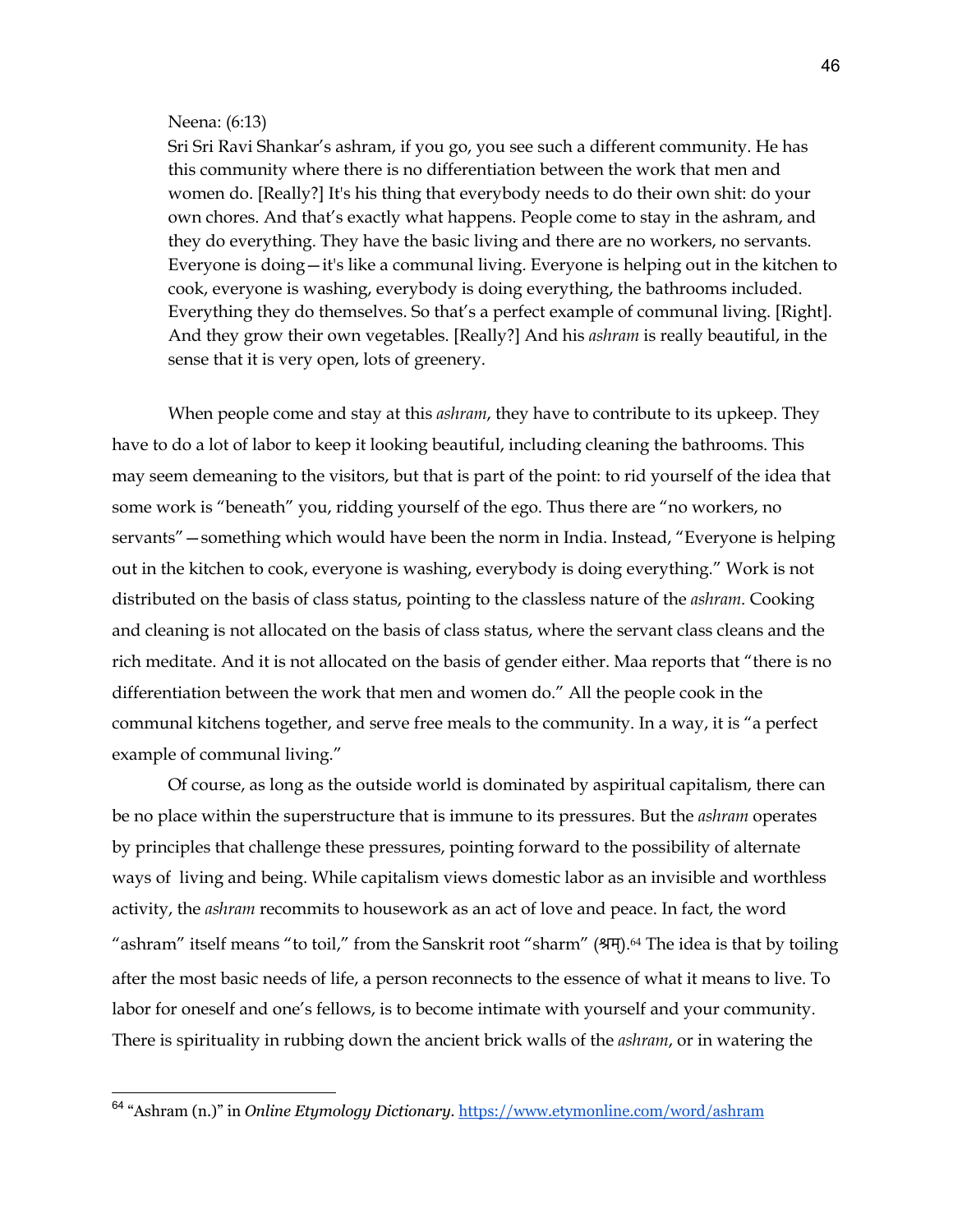plants that line its *bags*,65 or in feeding the tired who come there for rest and shelter. In this way, the *ashram* embodies a close relationship between domestic labor and psychic wellness.

But we ought not to romanticize how good housework can be for us, if we are to not focus on the social conditions of it all. The conditions under which housework is organized will determine if it is beneficial or destructive to women's mental healths. Currently, women are isolated into family units, burdened with everyone's share of work, and then demeaned for it. They contribute to the wealth the capitalists are generating, and then get nothing in return for it. These are not the conditions in which we should purport housework as something spiritual. Here, it is just economic exploitation.

The conditions under which housework is currently experienced by women, necessitates that it become an exhausting and possibly depressing part of life. But in the *ashram*, rather than the burden being put on one person, everybody does all the work together. Rather than just the women or the poor slaving away, everybody works to meet the needs for everyone. There are no class or gender divides, as principles of spirituality and communalism reign. Thus, to rid housework of the mental strain and depression that it brings women, we need to change the conditions under which it is organized.

It is not the work itself (the act of cooking a meal, or dusting a shelf), that is in itself demeaning. As my narrators have said many times, this is necessary work that needs to just get done like all other work. It is no more or less exciting than shelving books at the library or packing groceries. Instead it is the conditions of disguided servitude under which housework operates that makes it so harmful for women's psyches. It is the social conditions of gender and class discimination that make it so unfair. Thus we need to transform the conditions under which we live, if we are to ever reclaim the positive potentials of housework. We need to build a classless society that breaks free of patriarchal ideologies, if we are to ever experience housework as calming and spiritual.

<sup>&</sup>lt;sup>65</sup> Translation: "garden."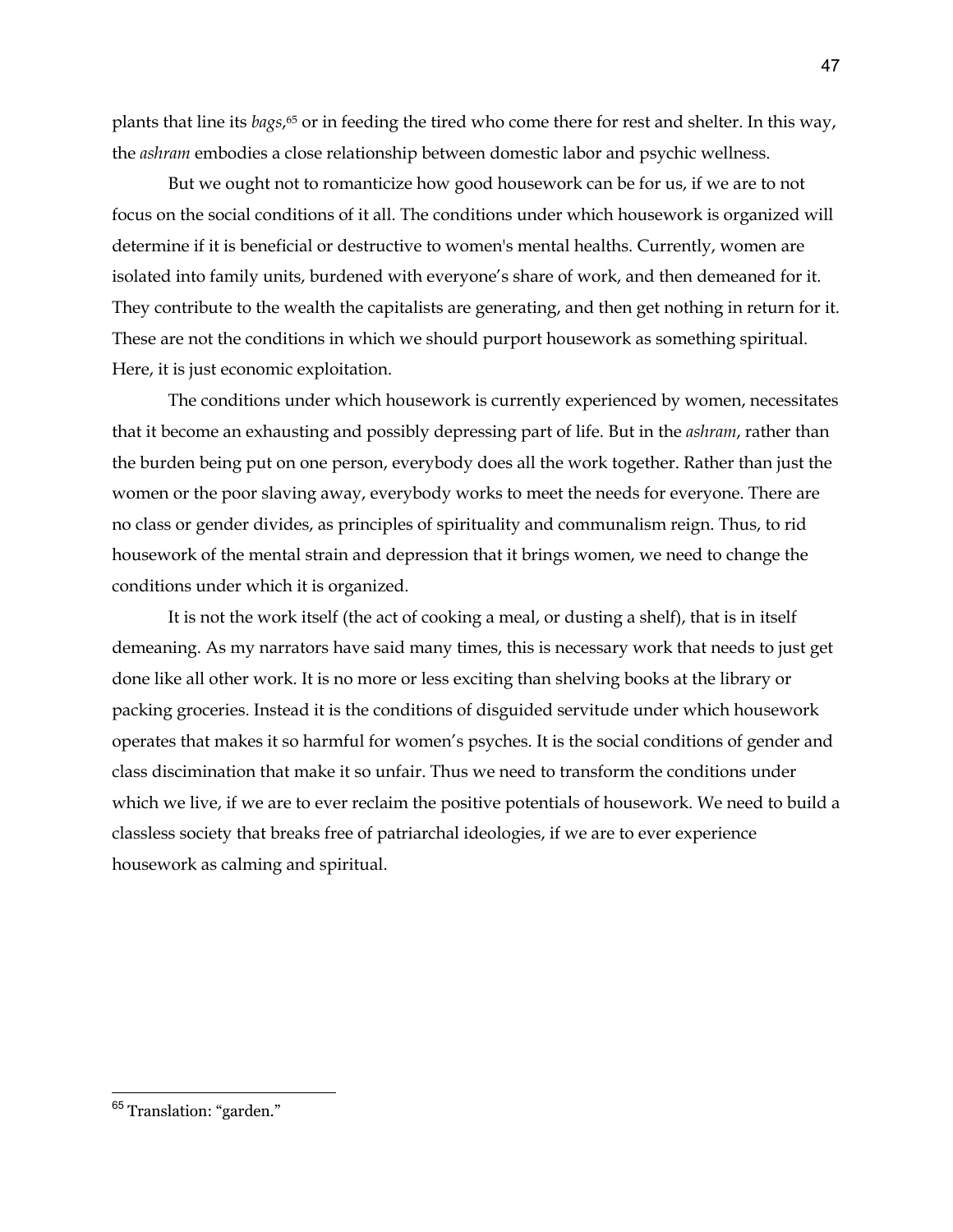## **CHAPTER 4**

# **SOLUTIONS: THEORY AS RADICAL IMAGINATION**

Domestic work putters so constantly in the background of the everyday that it becomes an unquestionable part of our reality. We treat it like the ground under our feet, the roof over our heads: necessary, but never looked at for too long. Because housework is so mundanely and intricately connected to the rest of the political economy, a change in housework implies a change in the entire superstructure. To imagine a different kind of housework, then, is to imagine and build a world radically different from ours.

This mundane and everyday regularity forms the foundation of our reality and economy. We would have to overhaul a lot of values, norms, and practices in order to redefine these terms. Housework helps constitute our social reality through the family, the house, and all the constructs that come with it: love, romance, morality. Thus, its deconstruction will require a powerful kind of imagination: a practice that bell hooks helps point us toward.

In *Theory as Liberatory Practice,* hooks writes about coming to theory at a very young age. Trying desperately to understand the world around her, a young hooks challenged her family and the patriarchy she saw in it, and she got abundantly punished for it. She writes, "Whenever I tried in childhood to compel folks around me to do things differently, to look at the world differently, using theory as intervention, as a way to challenge the status quo, I was punished" (1). As hooks looked at the world differently, and tried to get others to do the same, she was deploying theory as her tool of intervention. This young spirit spun her own theory, and it was linked immediately to her reality.

Formulating theory from lived experience is a feminist practice. To "challenge the status quo" by imagining how things could be done differently, is an act of theory. This childish practice of asking "why" and proposing the unheard of, is what makes for good feminist theory. hooks turns to Terry Eagleton's words in *The Significance of Theory* for explanation. Eagleton writes:

Children make the best theorists, since they have not yet been educated into accepting our routine social practices as "natural", and so insist on posing to those practices the most embarrassingly general and fundamental questions, regarding them with a wondering estrangement which we adults have long forgotten. Since they do not yet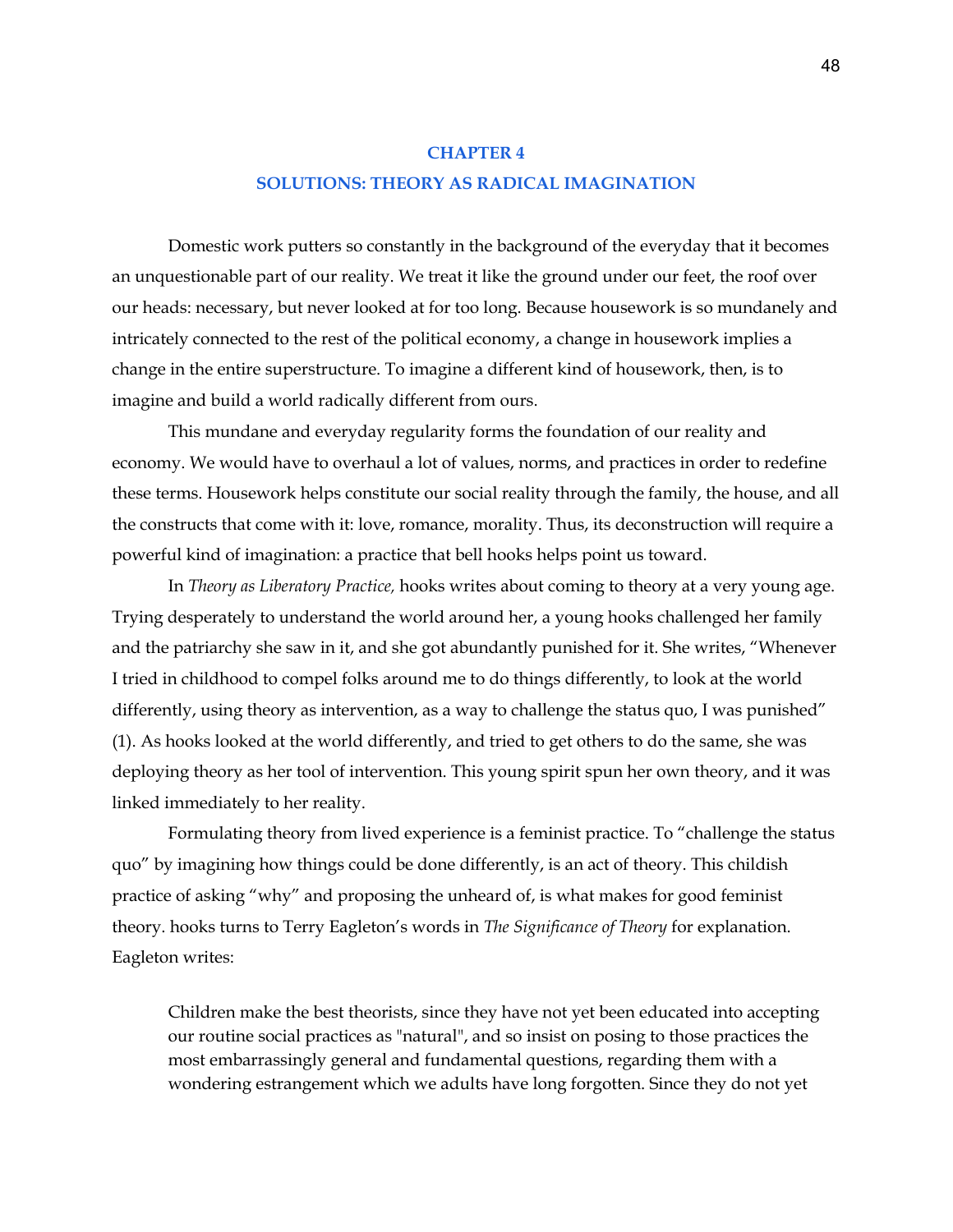grasp our social practices as inevitable, they do not see why we might not do things differently.<sup>66</sup>

Because children pose "embarrassingly" fundamental questions, they call into question practices that we long assumed as "inevitable." They imagine alternatives to the way things are, questioning and overturning the most fundamental aspects of reality in their search. "They do not see why we might not do things differently," as Eagleton puts it. It will take this kind of childish radicality to overturn the current order of housework. Because patriarchal, capitalist housework is a fundamental aspect of our reality, continuously operating in the background of our lives, my narrators must engage in radical imagination to overcome it.

When I asked my narrators "What could domestic life look like without women's exploitation?," I was genuinely asking them to propose the ridiculous. I might as well have asked them: "What would it look like to abolish the mother? The wife? How can we destroy and rebuild the family?" Answering this question would necessarily involve fantasy: imagining how the fabric of life as we know it could be entirely different.

Some of my narrators were more comfortable with this task than others. The party women were used to it because they have practiced radical imagination before, and they are used to doing it in a collective setting. The party facilitates this sort of thinking through programming and political education classes. One could say that encouraging radical imagination amongst the masses is part of the party's very mission. Thus, there is a marked confidence in the party women's voices as they talk about their shared vision for collectivizing housework. This includes communal kitchens, food delivery systems, cleaning crews, and child care. As they paint this picture of an alternative future, the party women confidently reauthor the domestic sphere.

Maa, on the other hand, demonstrates more hesitance when articulating her ideas for an alternative future. While she believes in the idea of wages for housework, she thinks it might be an unfeasible project. At the same time, she finds it more realistic than any long term aspirations that the party women have of socialization. She simply cannot see that far ahead, none of us can, and so she reigns her dreams in for the short term. The only tool we have to see that far ahead is radical imagination—something I would say Maa is learning to do.

<sup>66</sup> bell hooks, *Theory as Liberatory Practice*, (1991), 1. https://digitalcommons.law.yale.edu/cgi/viewcontent.cgi?article=1044&context=yjlf .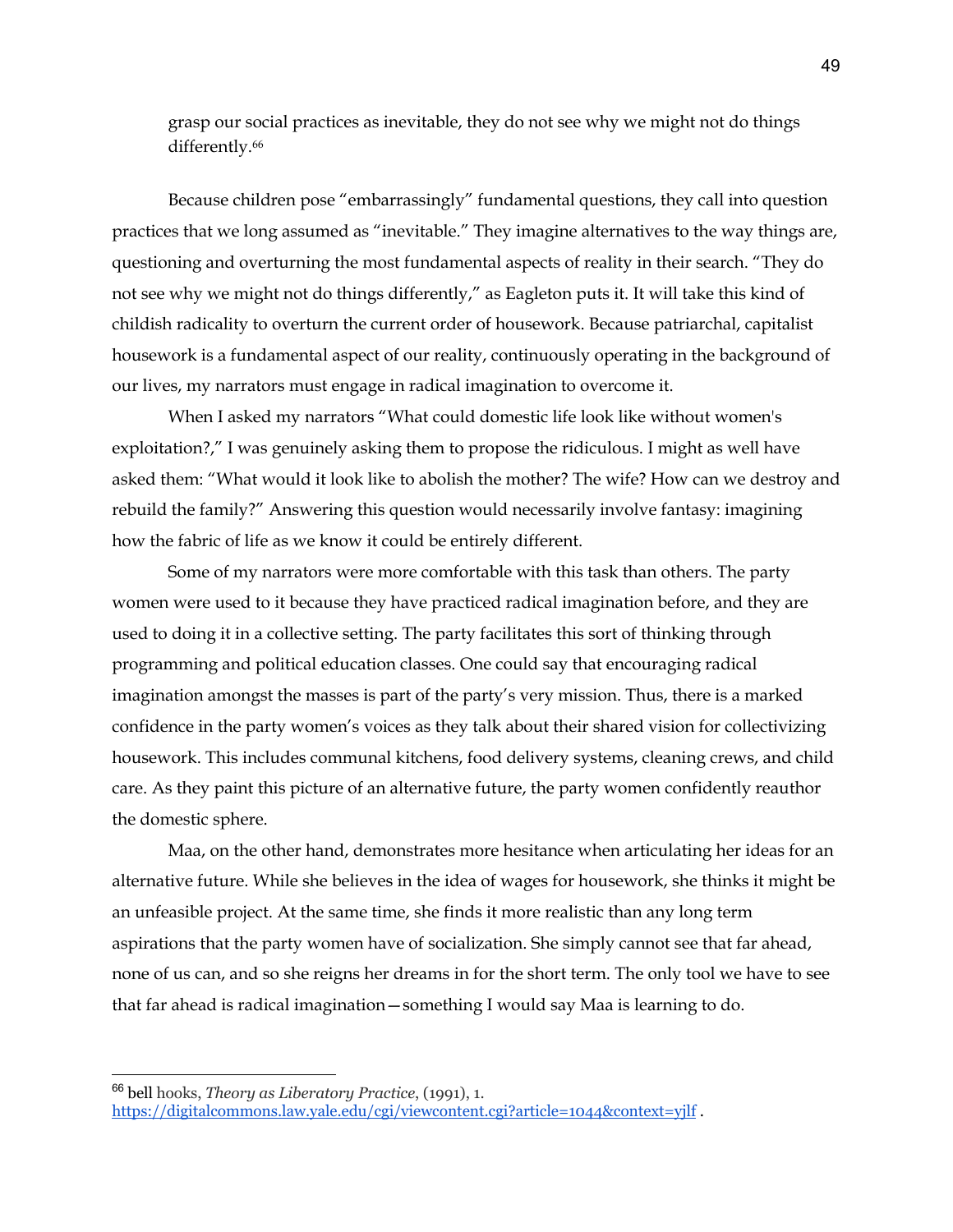But we need to learn how to picture what we are fighting for, and do it with hope and clarity. We need to become like the children who make the best theories, who reimagine the most fundamental and unquestioned aspects of our everyday. Toward the end of our section, I wonder what role the party must play in cultivating this skill in its comrades, and how a collective can encourage us to re-capture our childlike imaginations.

## **On collectivizing housework: Beth, Sammy, and Aviva.**

First I will look at party women's proposed solutions to capitalist housework. We will survey Beth, Sammy, Aviva, and Candice as they argue for the collectivization of domestic work, food deliveries, and community kitchens. Overall, their aim is to have women no longer be isolated to individual kitchens. If each wife/mother is cooking dinner and doing laundry everyday, clearly these are universal tasks and could be done more efficiently in a collective. Instead of each woman bearing the burden and cost of these tasks alone, communities should come together to fulfill them more efficiently.

Further, on the question of whether women should get paid or not, in accordance with the demands of the Wages for Housework movement, the party women view this proposition as more of a reform than an ultimate solution. The ultimate solution of course is the socialist revolution—or at least it begins with it. While some party women are suspicious of giving housewives wages, in accordance with Angela Davis, some like Aviva see it as a stepping stone on the way to total revolution.

#### **Beth: just like the garbage man.**

Beth helps us understand better what the term "collectivization" means in the context of housework. Essentially, it is a move away from the individualization that capitalist society pushes upon its subjects so aggressively. Socialization means that cooking, cleaning, laundry, etc would be taken out of the home, and become the responsibility of organizations and associations of workers. I now turn to Beth to expand on this.

At this point in our conversation, Beth had just finished talking about how important it is for women to be financially independent. She says "okay, you're in the struggle, you're fighting to make a revolution to free women," but in the meantime, "women need to be financially independent." Her own life taught her this lesson, and it is the advice she gives to all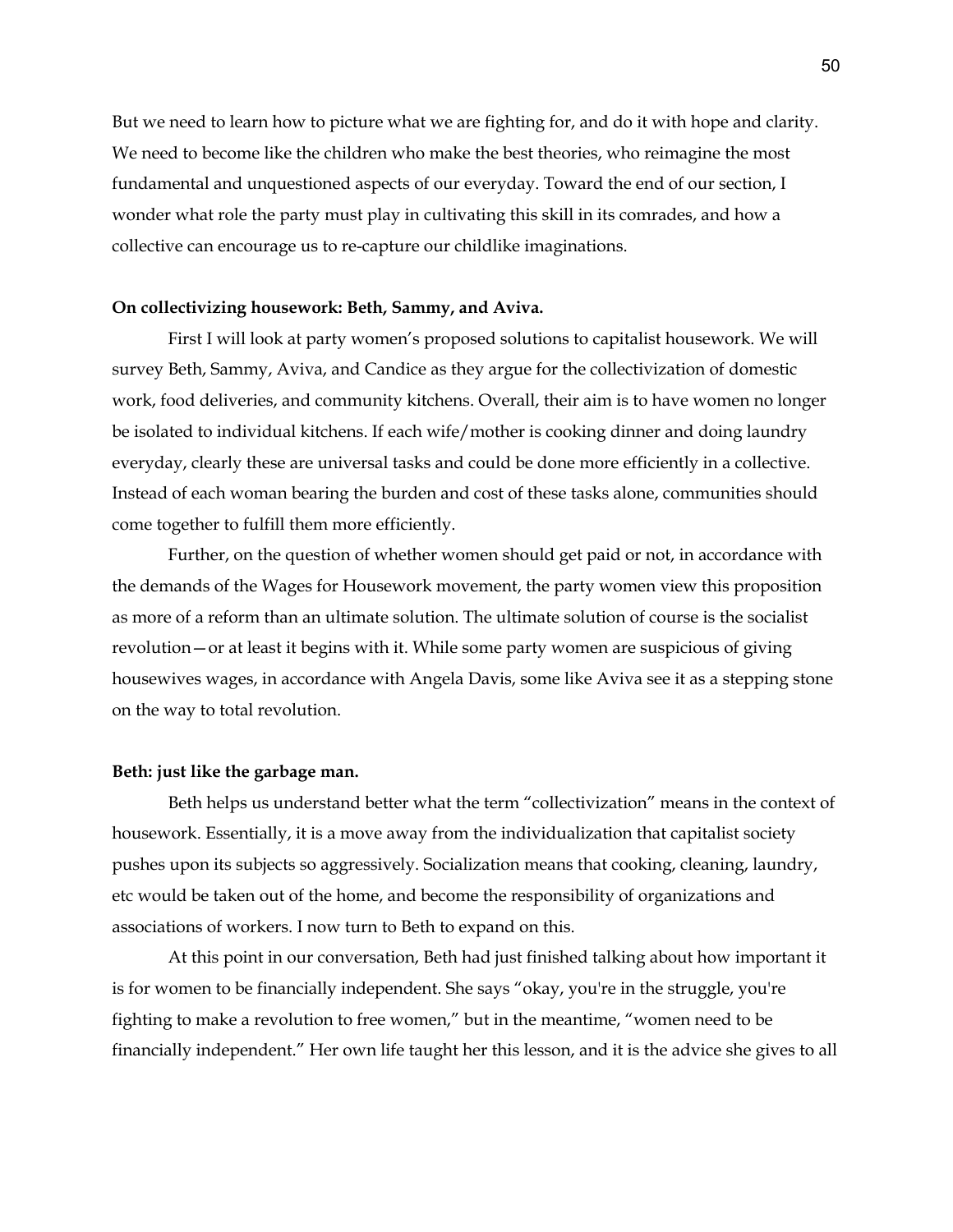young women. I then steer us to the topic of finding alternatives that could replace capitalist housework:

# Summer: (32:59)

So you said that we're in the struggle now, right? And we're aiming for this kind of society where there's less exploitation of women and all workers. And in the meantime, women need to be financially independent. [Right]. And so what is that vision—what are we working towards? What kind of world do you want for women when it comes to domestic labor? What's the ideal?

# Beth: (33:35)

What's the ideal? Well I would say  $-i$  you look at Cuba, and then you add the fact that, really, the world has plenty of riches for everybody, and Cuba is impoverished by the blockade—basically you'd be back to men and women equal. Their role in society is equal. You know, Cuba's legislature is actually slightly more women than men, but pretty much equal. When it comes to the work that needs to be done: if we've got wealth, I could think of hundreds of ways that we could take that labor away from individuals. For example, with food preparation there would be ways to collectivize that. We could be able to have deliveries that come, somebody's job is to make food that can be delivered to homes.

Or cleaning, for example. Now that's something that, okay, could be onerous. But at the same time, it *is* labor. I mean, there's other things that are onerous too, but I don't see why—plus there's all sorts of robotics that could be developed. Like for example when I was growing up, people would say 'it's terrible to be a garbage man.' Well, okay, but it's a job that needs to be done. If it's paid, it's valued. You know what I'm saying? It's something that needs to be done. And you could find ways to make it not as horrible. That's what I would want that. In other words, food preparation, cleaning of houses, the laundry. For example, somebody could come pick up your laundry, do it, bring it back to you. I mean, I don't see any labor that is necessary for human beings to be 'the meaning' as long as it's paid appropriately, and looked at as *something*.

I'm sorry, taking care of both babies, children, and the elderly  $-I$  think that is extremely significant labor and should be totally valued. There's nothing that I can think of that is more important to the society as a whole than taking care of both the very young and the very old. [Totally]. Or those who are disabled. You know what I mean? It's extremely important labor. [Right]. So, I guess that's my vision. [Yeah].

What stands out to me in Beth's response is the vitality she sees in all forms of labor, especially in taking care of others. "There's nothing that I can think of that is more important to the society as a whole," she says, than taking care of the young, old, and disabled. And it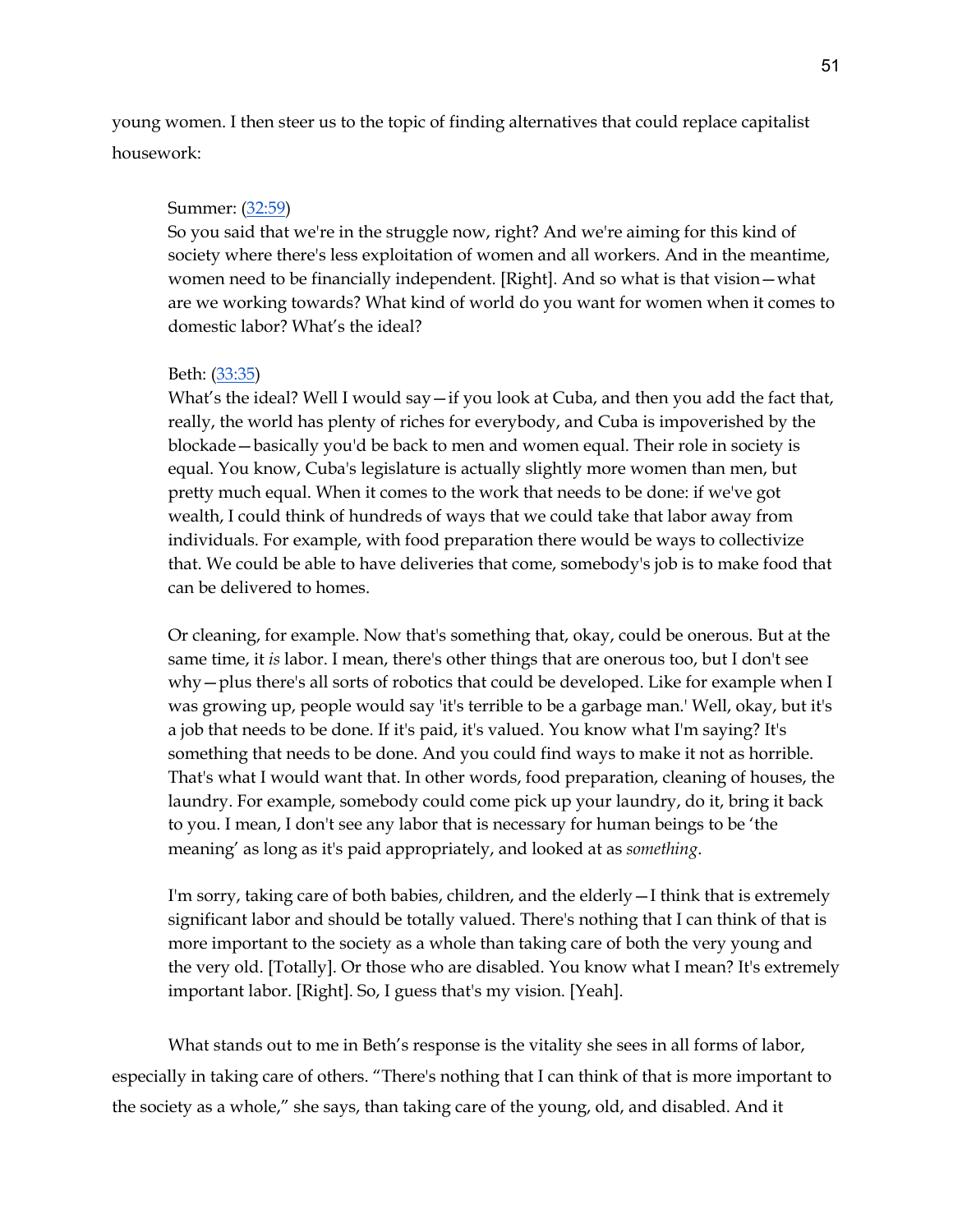"should be totally valued." Just like the garbage man, if a task is compensated, recognized, and "looked at as *something*," it is valued by society. And this is what should happen with housework.

Valuing a kind of work does not involve relegating it to the invisible domains of the house, shrugging it onto the women of the house and acting as if it never happened in the first place. To value a function of society is to recognize it, and create organizations and services that meet its ends. The garbage needs to be hauled away, so we have waste management organizations that pay workers to do that task. People must have nutritious, home cooked meals, so we should create organizations that pay workers to take care of this need. "Collectivize that," as Beth puts it. It could be "somebody's job to make food that can be delivered to homes."

And Beth's reference to robotics in this context is not an irrelevant point. In reference to collectivizing cleaning, she says, "there's all sorts of robotics that could developed." That is because socialists believe in mobilizing technology in the favor of the people: to use robotics, AI, machine learning, and big data to meet the needs of the people. Marxist revolutionary Angela Davis writes in *Women, Race, and Class*, on the topic of technology and housework:

What is needed, of course, are new social institutions to assume a good portion of the housewife's old duties ... Teams of trained and well-paid workers, moving from dwelling to dwelling, engineering technologically advanced cleaning machinery, could swiftly and efficiently accomplish what the present-day housewife does so arduously and primitively.

This is similar to Beth, and other party women's, descriptions of futuristic housework, where technology has a significant place in the socialization of housework. Technology becomes a friend in the overall effort to make housework a public issue—helping us to visualize the future. In the effort to visualize what housework could like when taken out of the home, Beth turns not only to technology, but also to Cuba. She says, "Well, look to Cuba." And even though she doesn't go into it too much, Cuba's effort to create a state-run daycare system, and to legislate on the equitable distribution of housework between men and women through the Family Code, is a model to look up to. This is a state that made the effort to, as Beth says, "to take that labor away from individuals."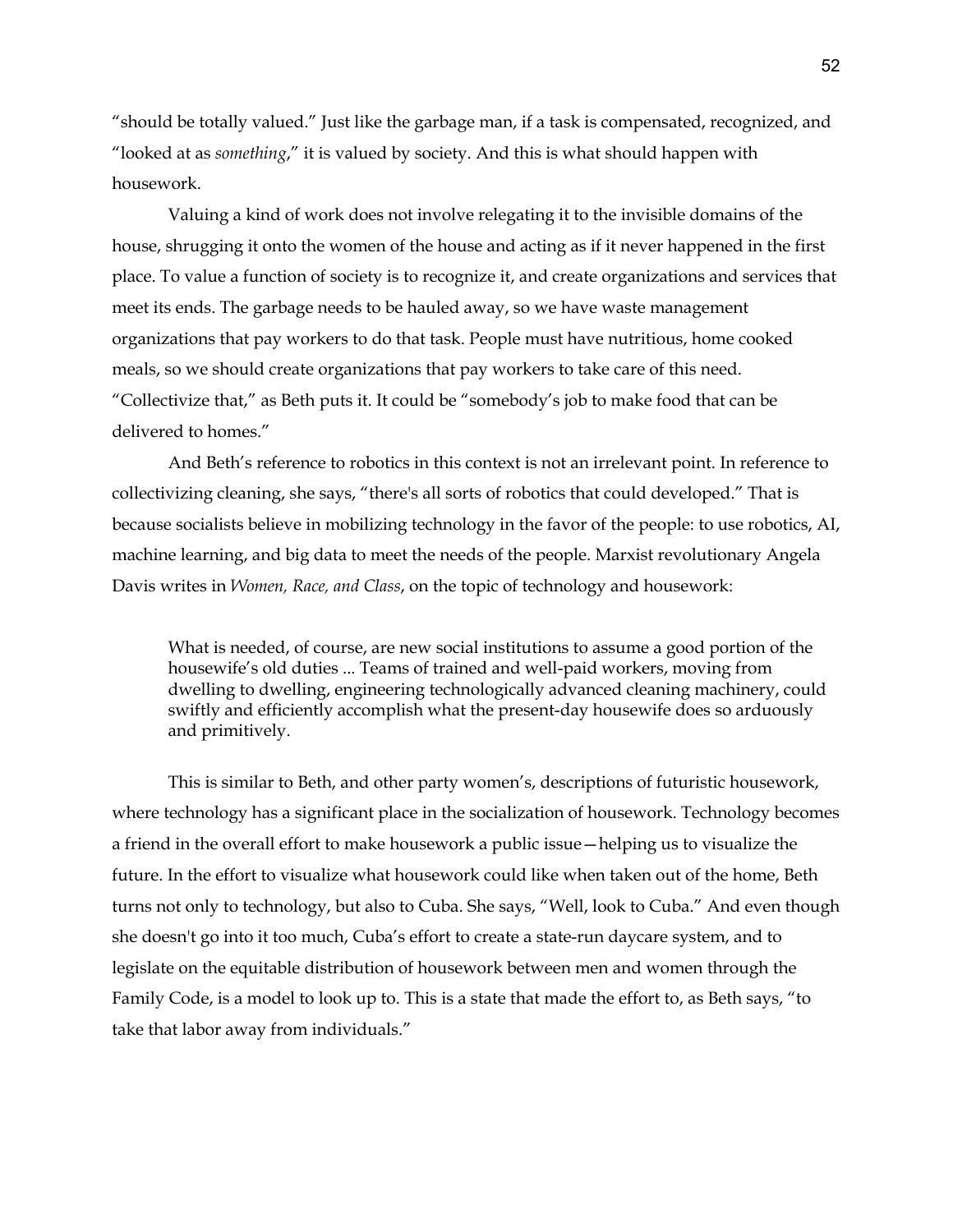#### **Sammy: building on Beth.**

Now let us look at Sammy's perspective on the question of what should housework ideally be like. As I have said, Sammy, Beth, and Aviva all have similar solutions in mind. They hope to collectivize the chores that are usually relegated to the domestic realm. Sammy's response helps us better understand this idea of collectivization. She illuminates two aspects of collectivization that we examine here. Not only does she call the topic of help, class, and access into view, she also helps us reconceptualize the family as the social.

At this point in our conversation, Sammy had been telling me about how she first realized that housework was being distributed unfairly. It was when she was in her first marriage at the age of seventeen. I asked her what exactly about the work she found unfair. She answers the question, and suggests her idea for a solution.

#### Summer: (11:28)

So you mentioned having the realization of 'Oh wait, this is unfair'  $-i$  f one person just is doing all of this work. Can you explain more what you mean by "unfair"?

# Sammy : (12:10)

The work itself has never really bothered me. There's some "chore" type work that I like to do more than others. But in general, I mean it's work that has to be done and someone has to do it. Personally, it's mostly the division of sharing the amount of work.

When I think about it as a Marxist, I remember we had a women's class once and someone brought up the idea that a family lives in a house, and the family is responsible for doing the cleaning of the house, the cooking, and all that stuff—how that's not really an effective way to do things. But as an alternative, having community kitchens where you can go and eat together, or even having a specific division of labor being that there are people who go to other people's houses [to do housework]. Sort of like what we have now, except instead of it being like 'Oh, if you can afford it, you can hire someone to come and help you' and instead, having it just be a normal job that anyone has access to.

Also the fact that everyone is responsible for their own housework [does not work because] there are people with disabilities, there are older people, you know, there's always going to be some people that are just too busy. Like if there are kids and the older parents are working outside the home. That was my other experience growing up on my dad's side: is that everything is just wild in the house because no one really has the time to do it. But yeah, I mean the work, the work itself I've never really had a problem with, but just, um, sharing the workload I think is more… [Yeah].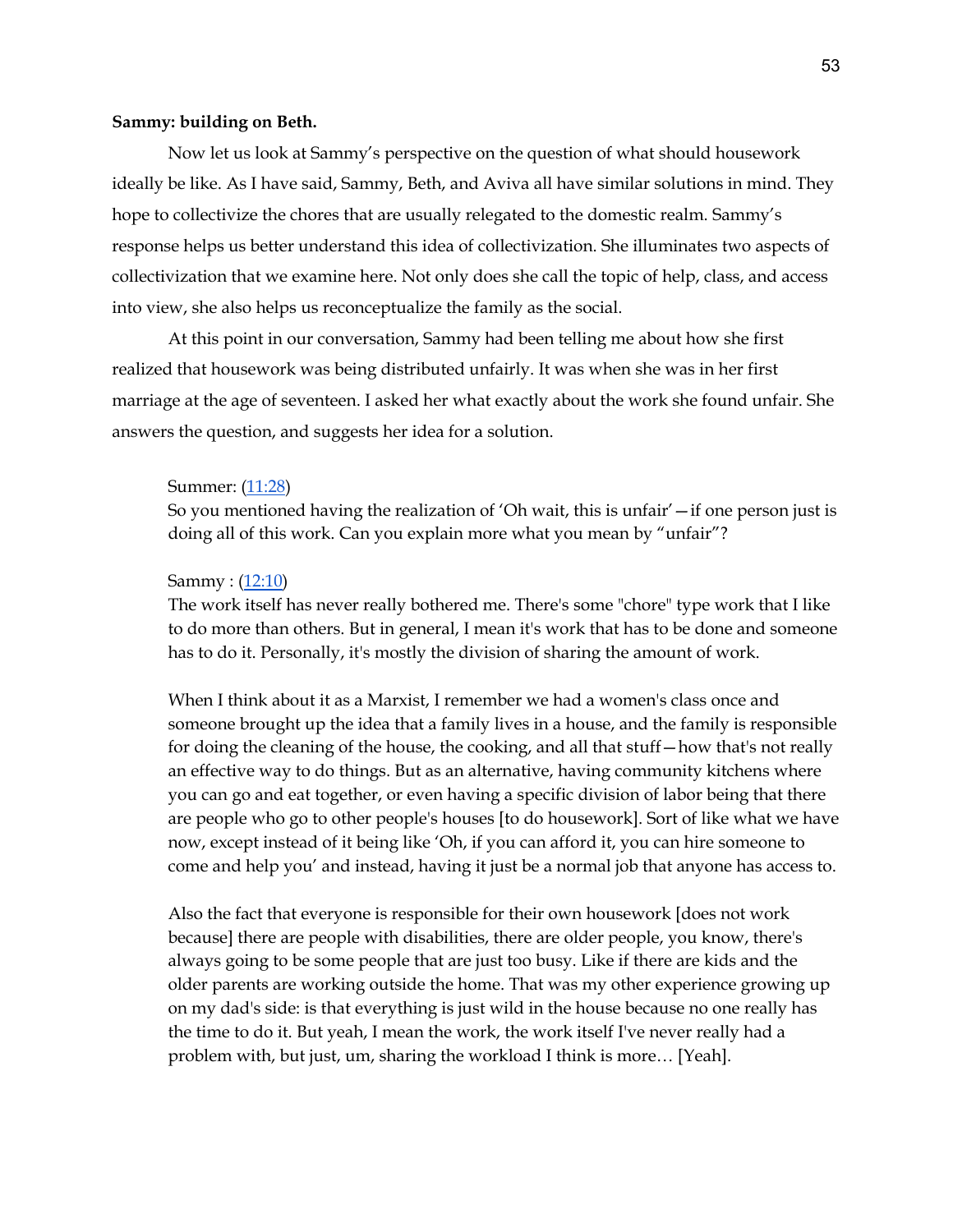Personally, Sammy would be fine with a fairer division of labor between her and her partner. That would help with her immediate life. But thinking about it on a more social level— "as a Marxist"—like Beth, Sammy turns to collectivization. She believes that the current system in which "the family is responsible for doing the cleaning of the house and the cooking," is not only unfair but also ineffective. Instead, she says that housework needs to become the responsibility of society. Later on she adds: "there needs to be a lot more support coming from the state or your neighborhood or local communities." In addition to emphasizing the need for professionalizing house chores, Sammy makes a further point about class and access.

She brings our attention to the fact that, as it stands, rich people are able to access cooking, cleaning, and daycare services. If one can "afford it," one can reap the benefits of the current semi-professionalization of housework. Accessing help with chores is a luxury reserved for those who can pay for it, performed by people who are grossly underpaid for it. But in the world that Sammy is interested in building, workers who would do society's housework would be treated as "just a normal job that anyone has access to." Destroying the class barriers that make it so that only the rich can access help in the home is a priority for Sammy. That is because anyone who has the need for such a service should have access to it. As the communist saying goes, "From each according to their ability, to each according to their need." Sammy names older people, people with disabilities, people who are just too busy, and older parents who are both working, as needing help in the home with daily chores. She experienced this herself when she stayed at her dad's place. There, "everything is just wild in the house because no one really has the time to do it" — a reality for many households in America, that no one ever properly acknowledges. Instead of shaming families for not being able to fastidiously accomplish the mountains of housework that await them every evening and expecting the women to bear most of this burden, Sammy is looking for alternatives. This search, however, will necessarily include rethinking the family in fundamental ways.

Some may find it offensive to collectivize household chores because this may mean increasing intervention from the state, the community, or the neighborhood—into the home. It brings the outside inside in uncomfortable ways. The home is meant to be a private realm, away from the public and its interference. In this project, however, we have assumed the inherently public and political nature of the home. This is for a few reasons. One, because we need to be able to acknowledge the ways in which institutions that were formed in the public (such as capitalism, gender, race) determine interpersonal relations within the home. If we ignore the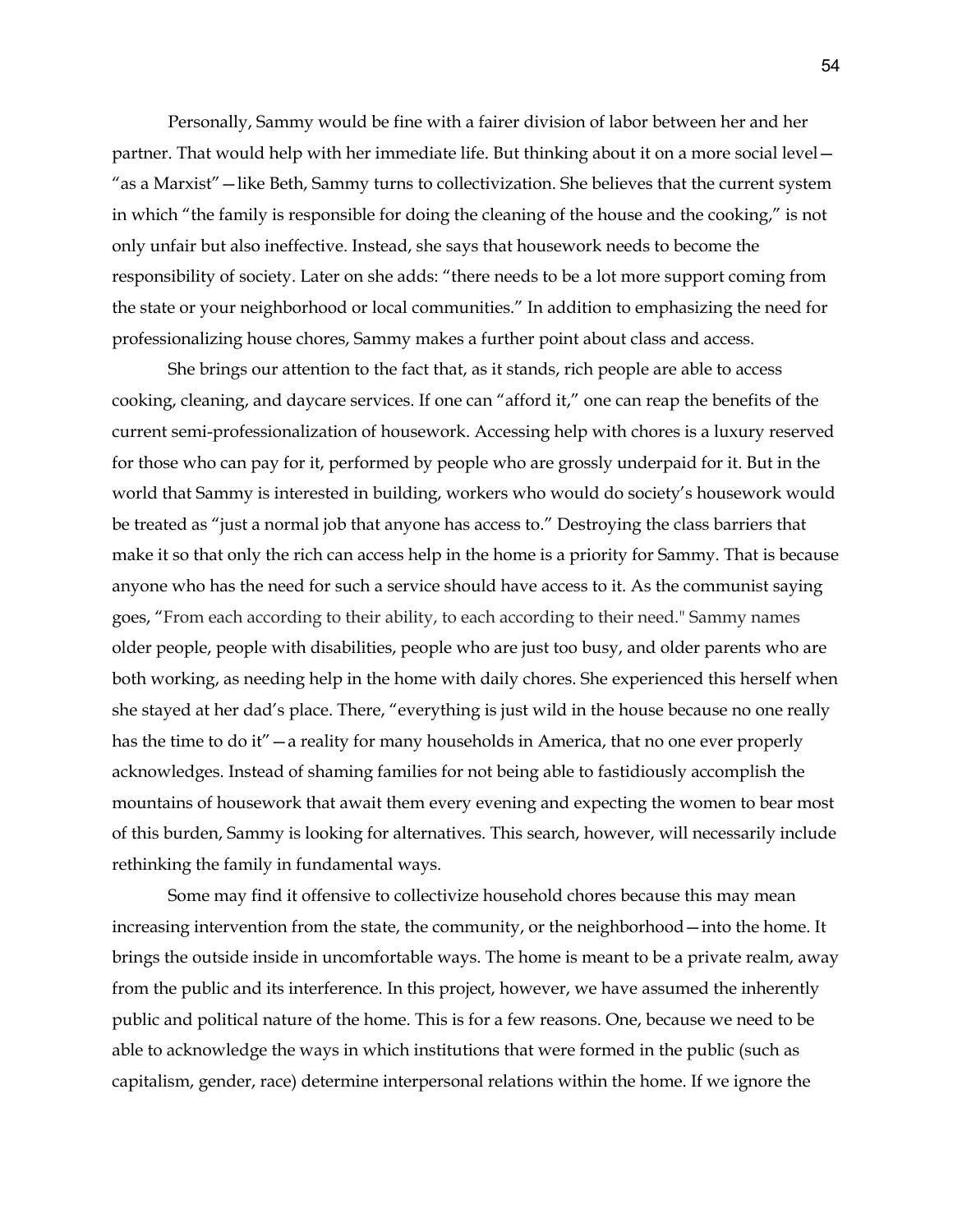already public nature of the home, we allow injustices that are perpetuated because of these systems in the home. And further, I make this assumption in the text because designating the private as separate from the public relies on sexist binaries of men's and women's domains that have long been abandoned by progressive theory.

Sammy brings this point into conversation with our search for solutions. In order to social-ize housework, we will need to think of the house *as* social. Instead of mystifying the family as the master of the home, we should recognize the presence of political, societal, and economic factors within the home. This also means that there is positive potential in acknowledging society's responsibility within the family. What benefits may come from society taking workload off the shoulders of the family—how could that help women, and the family itself? Sammy helps point us in this direction. Picking right back up from where we last stopped, I ask:

#### Me: (14:08)

So how do marxists envision the house past capitalism? From what I understand, there isn't an 'answer,' but what is the ballpark? ...

#### Sammy : (14:33)

Yeah. I mean, it's always hard to imagine 'what is it going to look like after capitalism' because who knows about the exact conditions and everything. But when I think about it, like personally from that perspective, I think a lot more things would be public or organized in the interest of the public, instead of so much falling to individual families. So more communal-minded. That comes to childcare and stuff. That it's not like 'you're the family unit, you're the nuclear family,' and 'you have all these things you're responsible for so make sure the household runs,' but that there be a lot more support coming from the state or your neighborhood or local communities. Making sure that everyone has cooked meals every day. I mean, maybe it's kind of extreme but I think that why even have a kitchen in every house? Like why not? [We laugh] That's one thing I personally like the idea of, is having communal kitchens. Of course not everyone would be down for that. And I do like cooking in my own house as well. But just having options that 'sure you could do it on your own if you like it,' but a more effective way would be if we had people do it together.

Sammy is calling for a more "communal-minded" culture, where the nuclear family is not seen as sovereign. She says it should not be that "you're the family unit, you're the nuclear family," so you alone must "make sure the household runs." Instead, we need to extend that sense of responsibility to our state, neighborhood, and local community. To do this we will have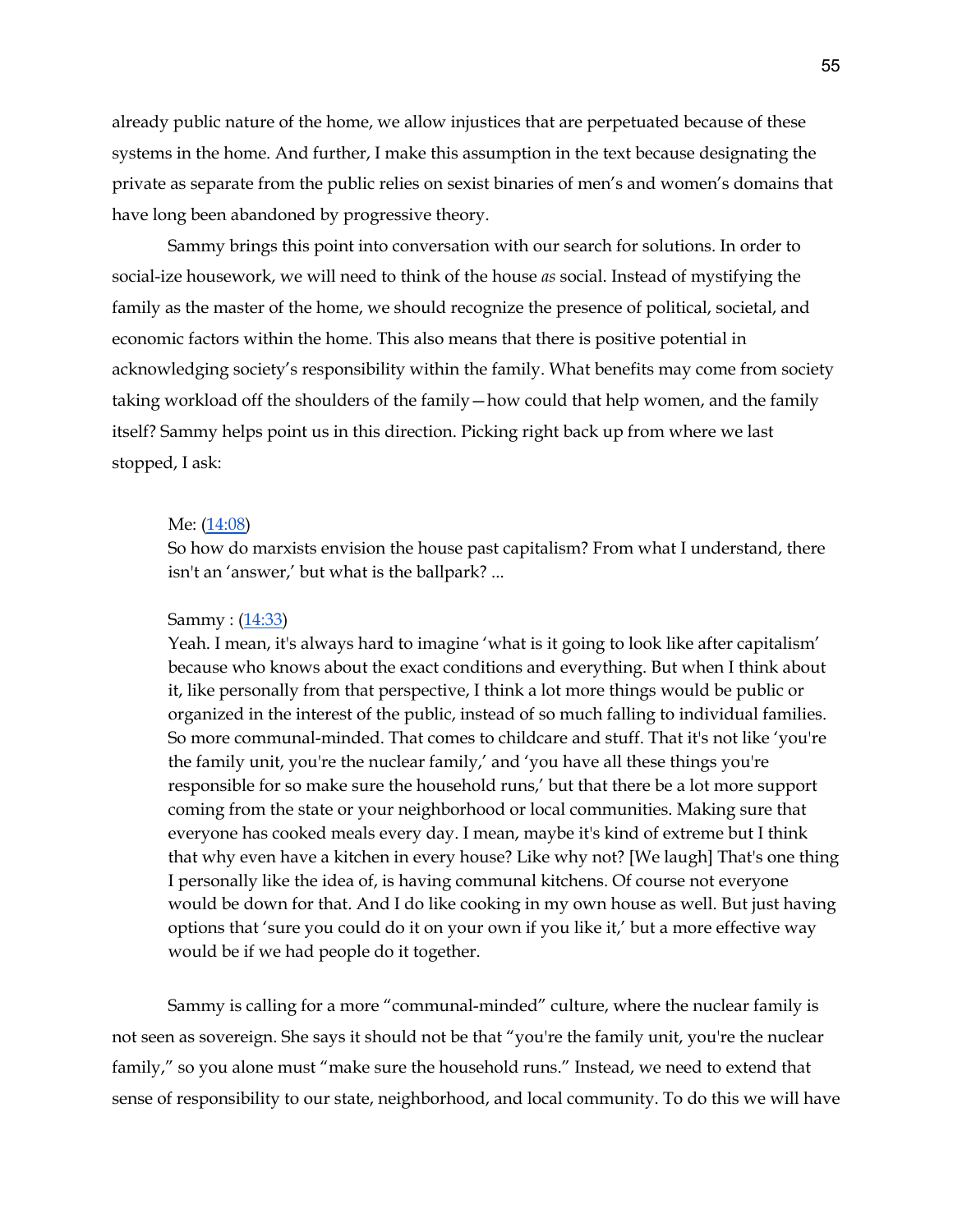to understand the important connection between society and the family—between the public and the private. We need to blur the lines between the private and public, and understand the public as private, in that it should be a societal issue if some of us do not have a "cooked meal every day." And we ought to make the private public, in that the family should be able to rely on the collective for services such as "child care" and "communal kitchens" as Sammy proposes. Rethinking the family is in fact a fundamental part of what it means to collective housework. The very point of this solution is to pull economic tasks that have long been relegated to the domestic realm, into the public.

Thus, our narrator has helped us better understand what it means to "socialize" housework. Far from the picture of a cleaning lady working in the big mansion, socializing housework will mean granting these services to all those who need it, not to just to those who can afford it. It will mean professionalizing this labor, and valuing it equal to all other kinds of work. Furthermore, socializing housework is not about intruding into the home, but about recognizing that the home is always already intruded. The economy, politics, and power are always at play in the home—thus it would be appropriate that those elements take some responsibility in this realm, and help out. Getting help from the outside, thus, means taking advantage of already existing realities.

## **Aviva: toward reconciliation.**

Having understood a little better how party women are thinking about housework, let us now turn to the insights that Aviva brings us. In our interview, she helps us to understand how collectivization comes into conversation with the Wages for Housework campaign. This campaign, started in 1970s Italy, demanded that those who do household chores get paid by their governments for creating economic value. Compensating housewives, mothers, girlfriends—people who already do the bulk of housework—then makes up another option for those looking for alternatives to unpaid domestic labor.

These two solutions: compensating housework versus collectivizing, may seem conflictual. But are they? Is it that we must pick one over the other? This question will be central to our inquiry, and Aviva offers us an interesting and complex way to look at their relationship. Her outlook takes into account the historical place of the Wages for Housework campaign while still aiming for socialization.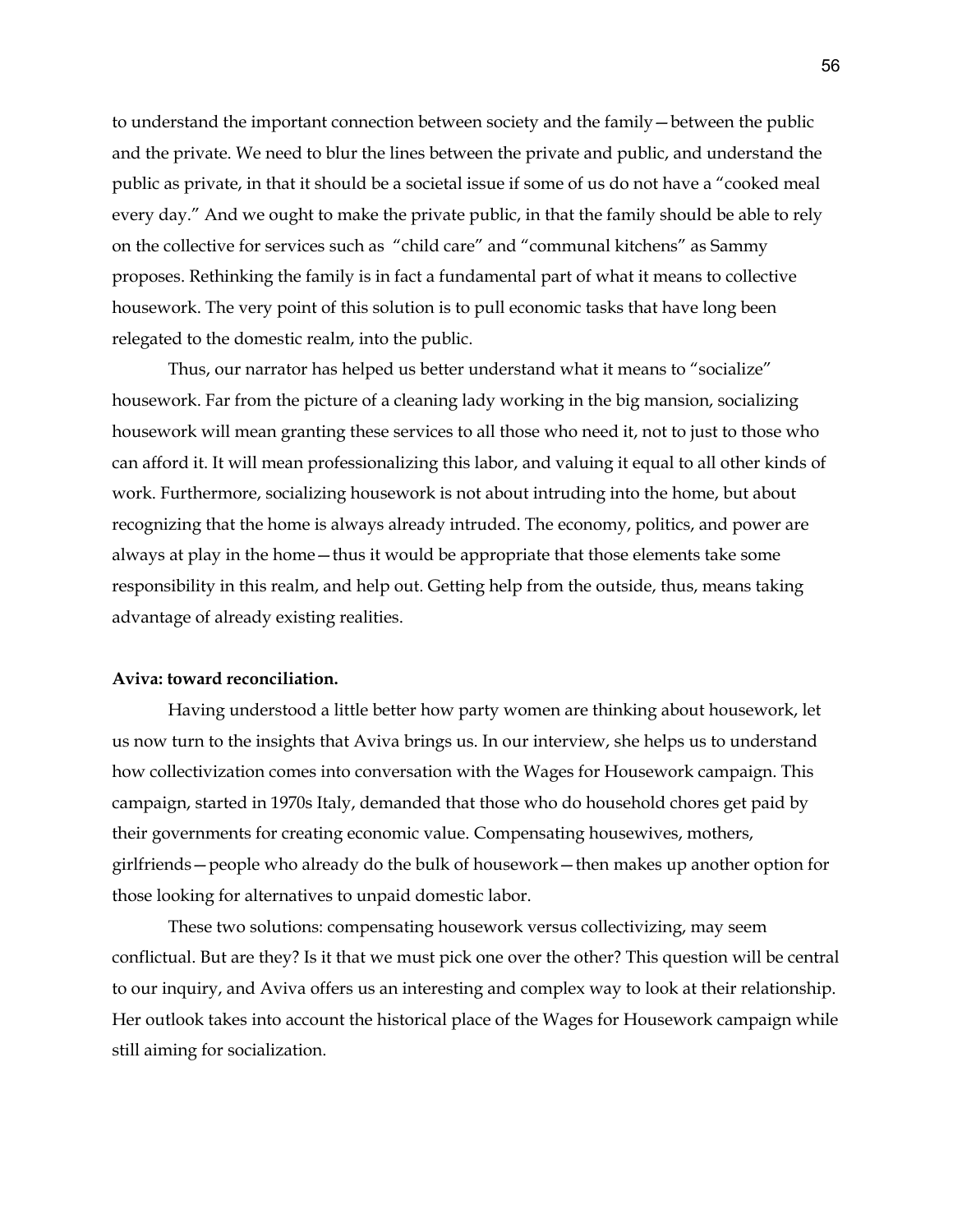Let us turn to Aviva's interview. At this point in our conversation, Aviva and I had been talking about how exhausting it is to balance schoolwork, office work, party work, and housework all at the same time. Aviva reflects:

# Aviva: (26:51)

There's definitely points where you're doing all this political work, and then you're like, 'shit, I've got a bunch of dishes piled up.' Or yesterday, I mentioned earlier that I forgot to take my meds. Like that was cause I was out, cause I had to do some political stuff, and I just forgot. There is sort of this drain where, you know, I have school, I have housework, I have political work, I'm starting a new job this week. [Wow]. There's just a lot that goes on.

# Summer: (27:44)

Yeah, shit. Do you think it's worth it? [We laugh].

# Aviva: (27:54)

Yeah! Yeah, for me I'm thinking of it as I'm doing this political work so that we can build a society where housework is communal, it's socialized. So that none of us are just isolated in our apartments, in our houses doing this work. Like we could all be doing it, and that would free everyone to go out and actually engage in meaningful, productive labor. But also be able to pursue hobbies and art and personal interests.

## Summer: (28:34)

Cool. And is that your vision for hopefully what housework is like—that it's socialized, rather than being paid? [Yes]. I know you know that theoretical debate …

## Aviva: (29:01)

Yeah, the idea of Wages for Housework is sort of like on the one hand it's a reform and you think 'okay, maybe that can be valuable.' And on the other hand, it sort of calls out the nature of housework as being labor. It puts that into the spotlight. So from a political ideological perspective, it is valuable. But in the long term, in a revolutionary sense, paying a wage for women to stay in the home is absurd. Like we need to have housework socialized, we need to have childcare socialized, we need to have communal kitchens. We need to have all of that shit. So that we're not stuck having to work eight hours a day and then come home and cook and clean and everything else. [Right].

Aviva makes a distinction here between long and short term goals. In "the long term, in a revolutionary sense," she aims to build "a society where housework is communal." Just like Sammy and Beth, she envisions socialized childcare and communal kitchens. If tasks like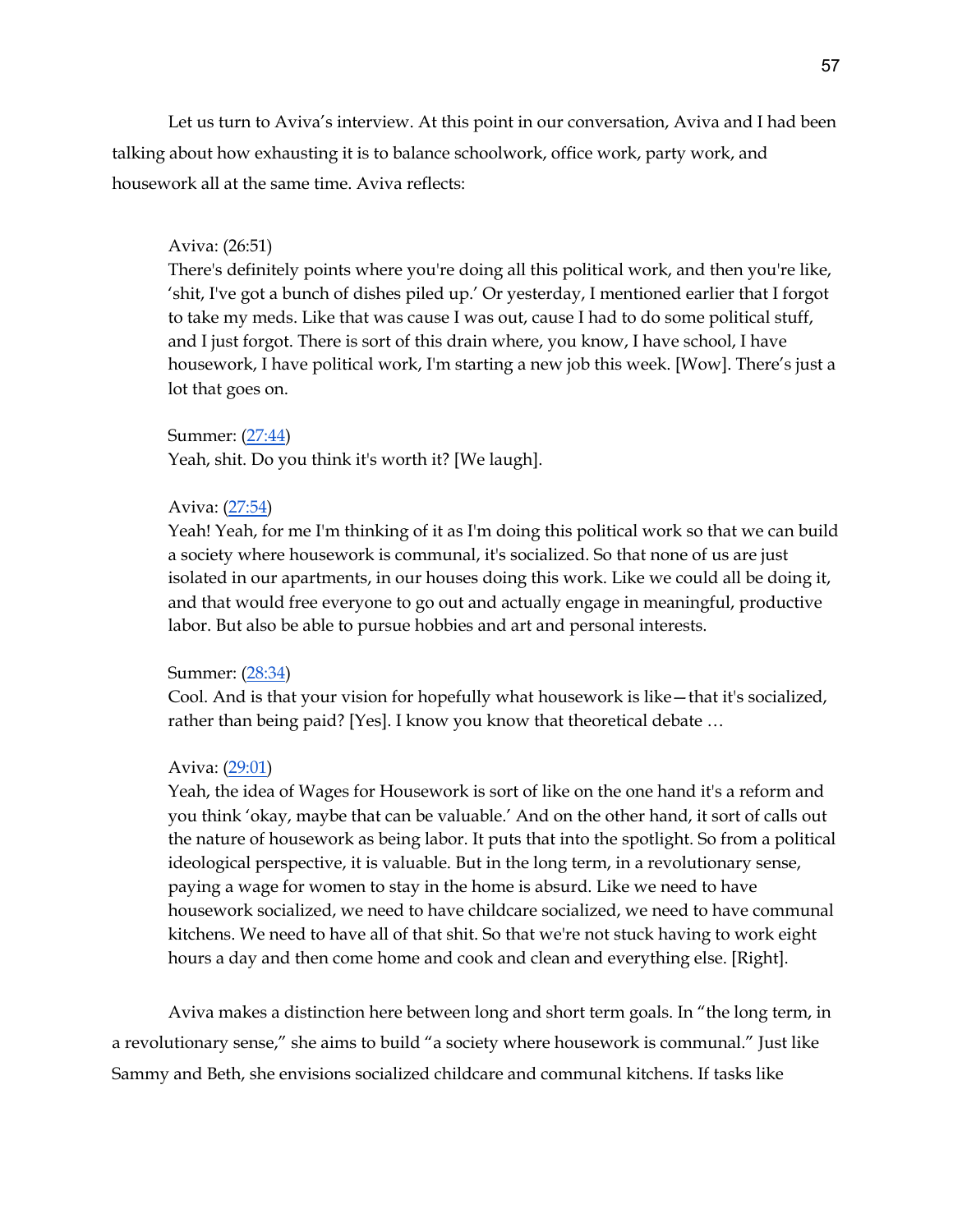childcare, cooking, cleaning, and laundry were completed by the collective, people would be free to engage in creative pursuits and "meaningful, productive labor."

If we look back to theory, underlying Aviva's point here about "meaningful, productive labor," is an assumption she shares with Angela Davis. In *Women, Race, and Class*, Angela Davis calls for the socialization of housework as well as "the abolition of housework as the private responsibility of individual women."67 She writes that housework is both an uncreative and unproductive activity, and that no woman should have to be relegated to it.<sup>68</sup> Housework is uncreative because it is "deadening and never-ending." Quoting Lenin, she calls it a "nervewracking, stultifying and crushing drudgery."<sup>69</sup> In addition to being uncreative, Davis says that housework is also unproductive. By this she does not imply that it is unimportant, but that, in an economic sense, it is not part of the cycle of production—that it is instead a precondition to production.70

This is the theoretical background that Aviva calls on to argue that if we socialized housework, we would be able to "free everyone to go out and actually engage in meaningful, productive labor." For her, productive or meaningful work does not happen in the kitchen. One must "go out" to do that.

Given their assumption about the nature of housework, Aviva and Davis conclude that compensation would be an inadequate solution. Paying the wife or mother of the home to do chores simply does not challenge the patriarchy and degradation embedded in the capitalist form of housework. This would simply relegate women to the same "unproductive and uncreative" drudgery as before, just now they would be paid for it. Aviva says that "In the long term...paying a wage for women to stay in the home is absurd." It is absurd because the effort may become antithetical to its intended purpose. While its purpose was to bring justice to women, and address their exploitation in the home, compensation risks only enslaving them further. Davis writes: "It would seem that government paychecks for housewives would further legitimize this domestic slavery."71 Paying wives and mothers to complete the home's chores would only codify their condition, and completely attach them to it. It would now literally be the woman's "job" to do the housework. On this perspective, Wages for Housework cannot

<sup>67</sup> Angela Davis, In *Women, Race and Class*, (Marxists Internet Archive Encyclopedia), 18.

 $68$  Ibid., 1.

<sup>&</sup>lt;sup>69</sup> Ibid., 12.

<sup>&</sup>lt;sup>70</sup> More on this in Chapter 1: Theory Review.

 $^{71}$  Ibid., 13.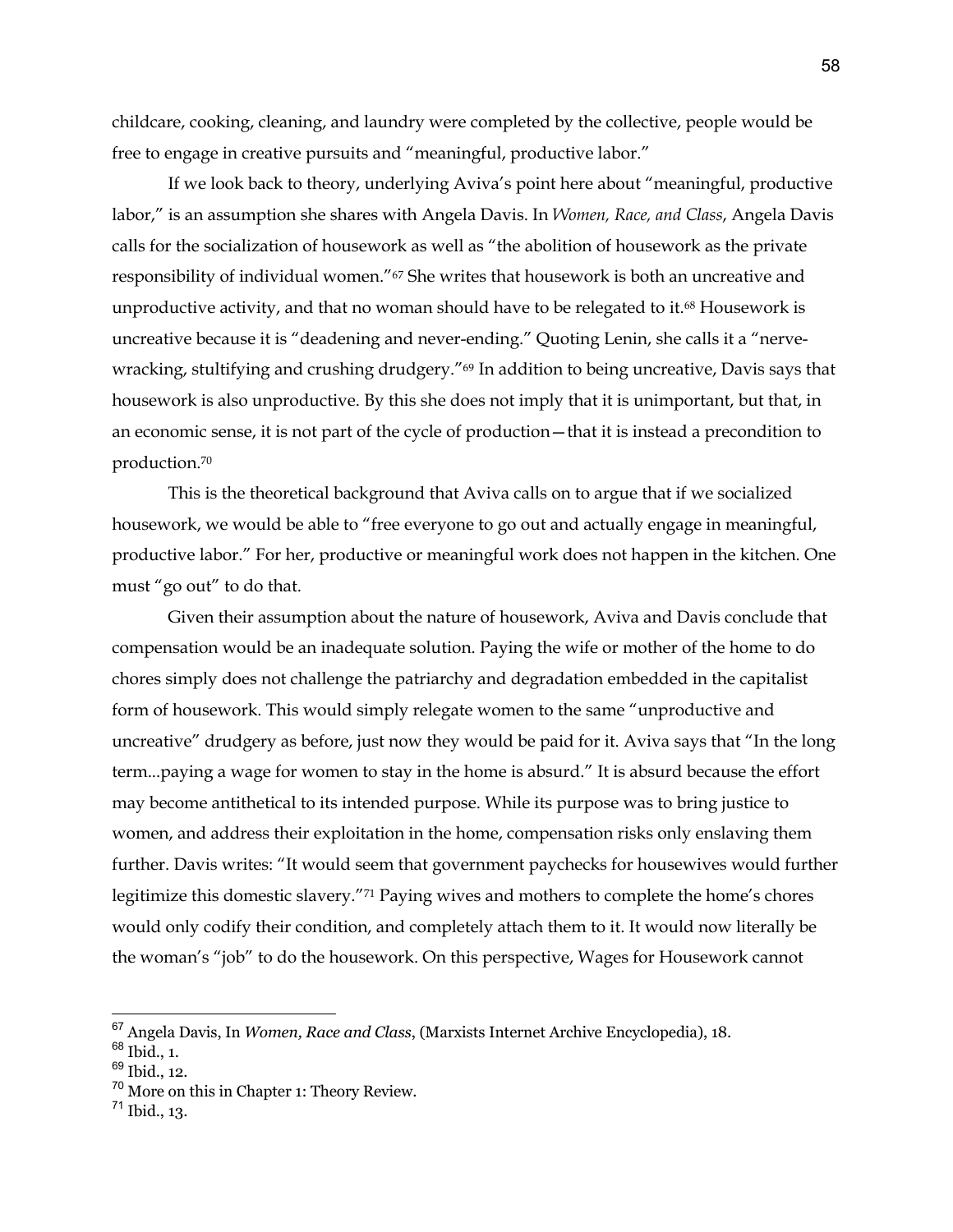liberate women, because "Wages cannot compensate for her slavelike situation," as Davis insists.72

How then can we reconcile with the Wages for Housework movement, if it only further legitimizes women's domestic slavery? A route for reconciliation may be in the reminder that all work under capitalism is bondage.

## **Reconciling compensation and collectivization.**

Socialists like Davis critique housework for being exploitative in nature, but they must agree that all other work is also exploitative. This is why many socialists often call all work under capitalism "wage-slavery"—not because its trauma matches the experience of American slavery, but because it retains familiarity to this economic structure in that workers are unwillingly bound to a system that harms them, that they never chose, that they do not benefit from.

So we must remind ourselves that all work under capitalism is unideal, exploitative. When the socialist revolution comes, all work ought to be transformed. Work will go from being privatized under for-profit corporations, to being collectivized in the name of all workers. The theory says that profit will be abolished, and so workplaces will need a new motive to organize themselves around: such as meeting the needs of the people.

But whilst corporations are being transformed into collectives, and workers are bearing the fruits of socialist reforms, housework might just get left behind. Without a Wages for housework movement, this form of labor will remain invisible, naturalized, unrecognized. The revolution might risk treating housework just as the capitalists did: as an invisible task that goes on in the home, done by women, that is of no business to the state.

To avoid this very real possibility, we need a movement that can "call out the nature of housework as being labor"—that puts housework "into the spotlight," as Aviva argues. We need a movement that does the "ideological" work of recognizing housework, thus pulling it into the group of existing work recognized by capital. We need a precedent of treating housework as if it were economically valuable, before the revolution comes. We need to pay wives and mothers who already do the bulk of society's housework; we need unions that defend their right to a wage, and their right to decent working conditions. We need organizations that can ask the critical questions that will come up, about what it means to be a

<sup>72</sup> Ibid., 13.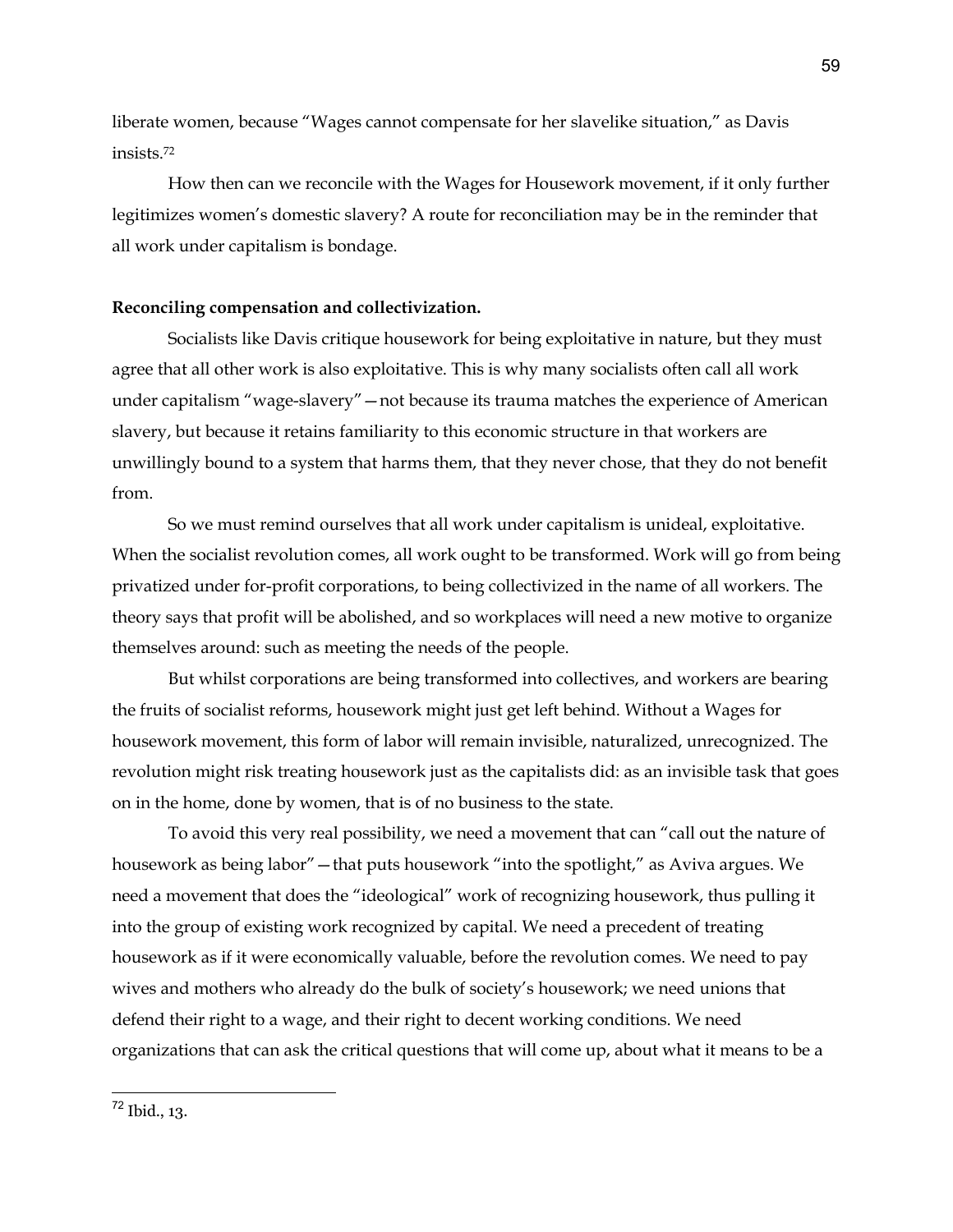houseworking woman? We need a movement such as Wages for Housework to lay these foundations, to elevate domestic work to the same status as all other recognized jobs in society, so that when the socialist revolution comes, housework can be uninhibitedly included in the wave of changes that are to come.

This may be the short term purpose of the Wages for Housework movement; a movement that can and should act in harmony with the longer term aim to collectivize all domestic tasks. When Aviva makes the distinction between long and short term goals for the future of housework, this is what she was alluding to. She says: "So, from a political ideological perspective, [paying women] is valuable. But in the long term, in a revolutionary sense, paying a wage for women to stay in the home is absurd." While in the long term, paying women for the domestic labor they already do may prove to be problematic for all the reasons that Davis articulates, in the short term it may play a crucial ideological purpose.

Let me turn to Maa, actually, to explain better what this ideological purpose is. We were having a discussion in the home at some point about my argument in this section, and I had her read over all that has been written up to this point. She agreed with the argument, and summarized it as follows. Speaking on the ideological role of the Wages for Housework movement, Maa summarizes:

## Neena: (00:01)

You're saying they should start paying for housework. So now that housework is paid for, it becomes like any other job. But we don't want it to stay there because payment can be in the most minimal form. And again, your argument is that will also brand women as "houseworkers" just because they are getting paid. 'So the problem is solved! We are paying the money so now you work!' [I laugh]. So it seems that women would just be resigned to their fate just because there is some form of payment. But that is not your goal, that is not where you are ending it. That is just your stepping stone so that housework gets recognized as a job—as any other job. Now once that happens, when the revolution happens, when the big change comes, and when all the work is not looked upon from the point of view of profiting, then all work falls under the same category. [Exactly]. Whether a person is a chef, or a person is a doctor, or a person is a *housewife*. So that becomes recognized as a legit work, as any other work. So all you are trying to do is elevate housework from nothing, from no work, to paid work. [Right!] Okay. So this is how you should say.

With the help of the party women and Maa, I have come to this conclusion: that we first need to "elevate housework from nothing" to the same as "any other work." This way, when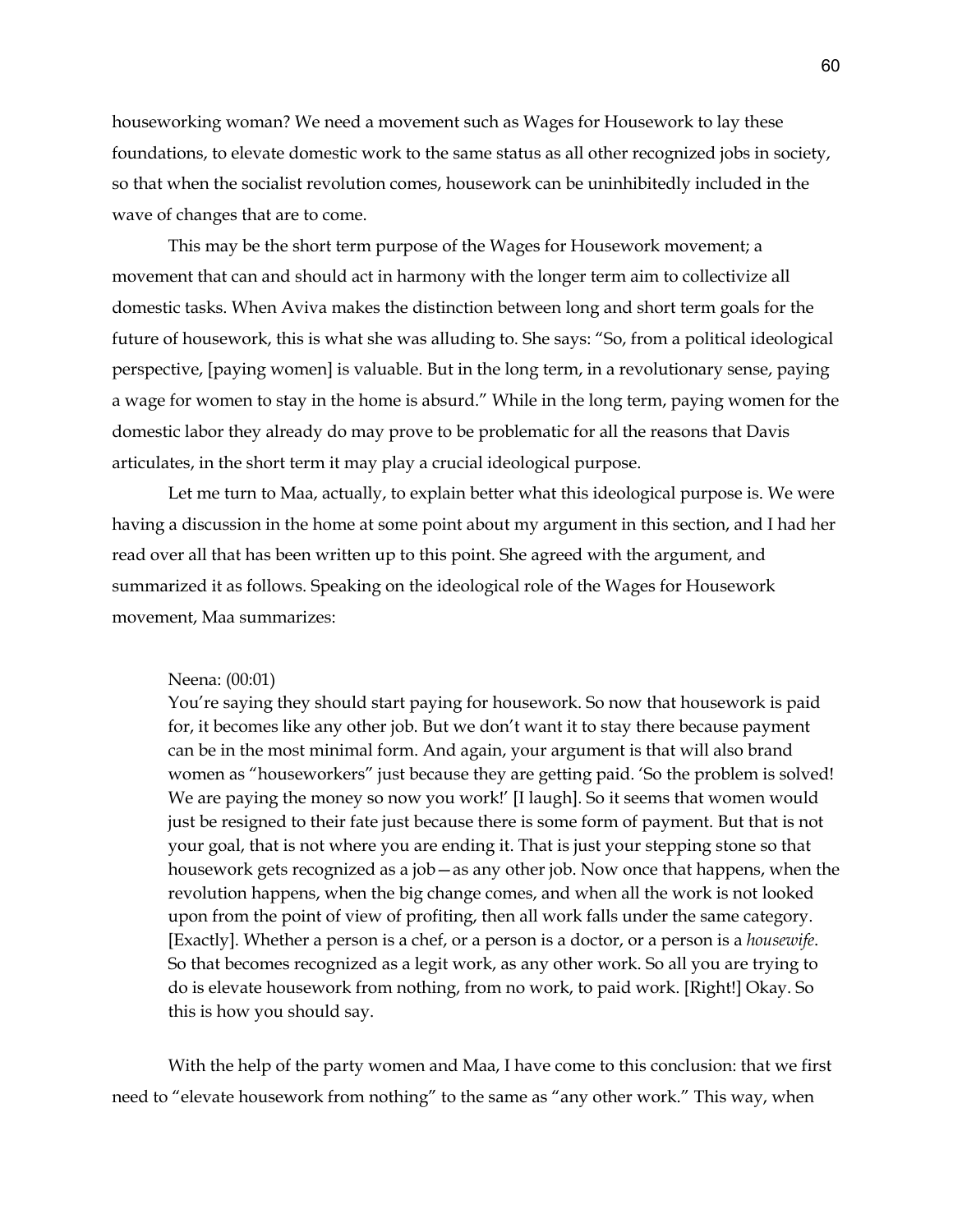the "big change comes," housework can begin the process of collectivization along with all other forms of recognized labor.

# **Maa on solutions.**

Using Aviva's words, I have just formulated the possibility of a short and long term solution to unpaid domestic labor. In the short term, the Wages for Housework movement could do the ideological work of calling out the nature of housework as labor, and in the long term, we would collectivize all domestic tasks. But Maa's ideas on the subject are different.

When I asked Maa how she would situate her view in relation to the one I have just suggested, she said: "The focus of my point of view is short. I'm not looking at it from the point of view of it being the first step onto something else. I am looking at it as this being the solution. I am looking from the perspective of making realistic changes in the current situation. Make sense? "73 It is not that she levies criticism against the goals of socialization, but that the long term is just not her focus. She is more interested in what we can do in the now, under the system that currently exists. In this way, she says she is being "more conservative and more realistic." Her solution does not involve a socialist revolution or any schemes of collectivization, and because of this it is probably more relatable.

She likes the idea of the Wages for Housework movement, though she does not expand on it here. Through our conversations I know of this opinion of hers, but all Maa says in our interview on the topic is the following. After lending enthusiastic support for paid maternity leave, she comes to the topic of paying housewives herself. In a hesitant and resigned tone, she says:

## Neena: (06:42)

And paying the housewives—well, it's something that is never going to happen. I just feel it's something—and even if they are going to get paid, it's going to be bare minimum. You know? Because I don't think any government can afford that.

## Summer: (07:06)

I mean. Okay. Do you think that that's something that a government should try to make possible?

## Neena: (07:13)

Sure, they should of course try to make it possible. But they can't afford it. Because those women who are sitting at home, being housewives or being moms for several years, are

<sup>73</sup> In a follow up conversation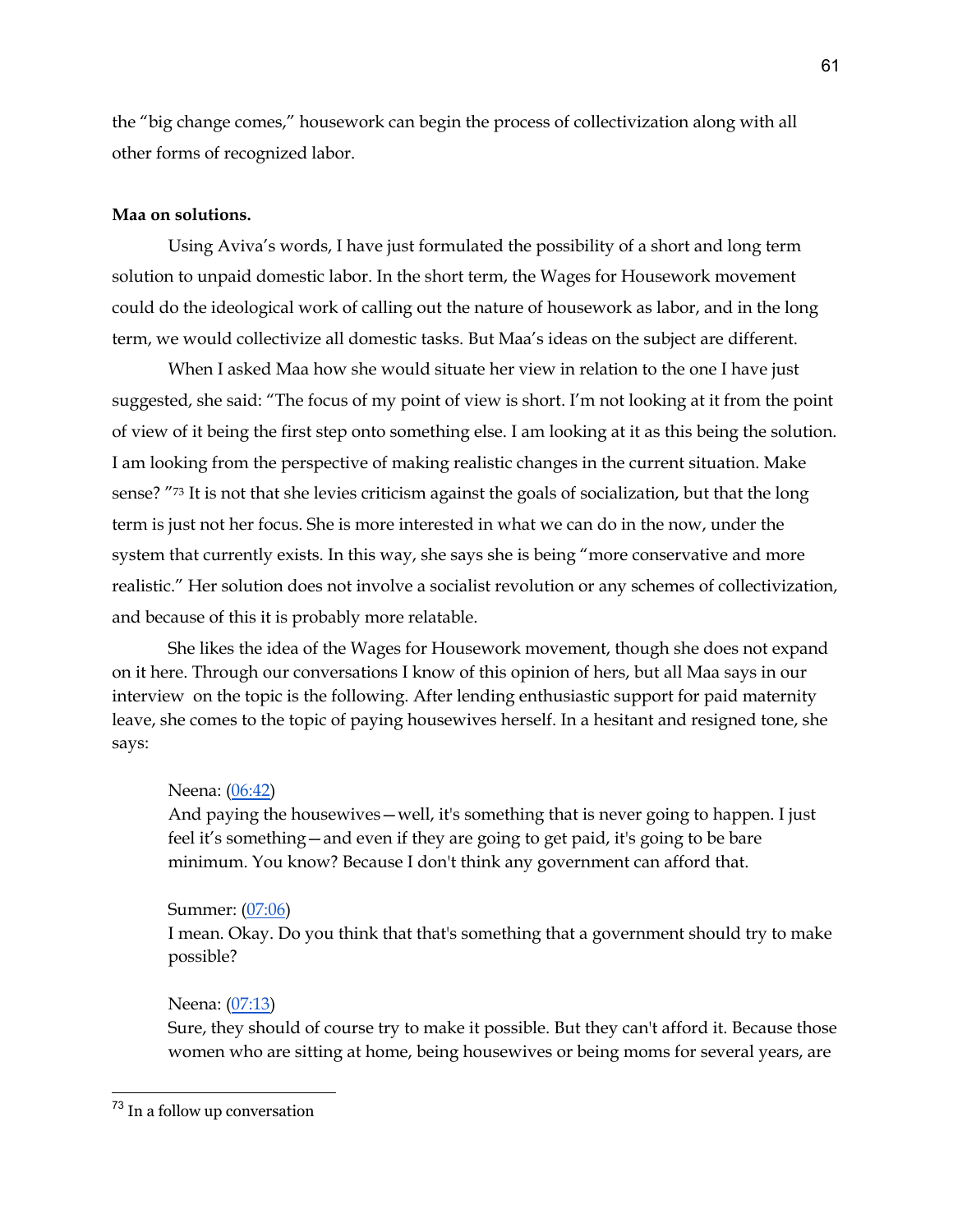not earning any money—pumping in any money. That basically means half the population of the country gets money without having to work. Right? [Yeah]. So I—I can't even imagine what kind of world that would be. It would be basically … Eh! You know what it should be? [Laughs. What?] For example, in a family the guy is working, the woman is a housewife, right? So the company should be making two checks: one for the husband who's working, and one for the housewife. [Yeah]. Half and half, half and half. Yeah. [That's a good point.] *Hai na?74*

Maa began with a tone of cynicism, lacking hope. "It's something that is never going to happen," she says, even though this is a cause she believes in. She "can't even imagine what kind of world that would be"— one where women get paid for housework. But interspersed amidst these signs of abject resignation, she is still thinking about how she could make this all work. She switches back and forth between seeing no hope, identifying legitimate issues, and then suggesting new possibilities—as she does at the end. It is the unavoidable struggle of critically thinking through an issue.

After stating that it is probably impossible to secure pay for housework, Maa flirts with that very idea. She says that even if it were possible, the government would most likely allocate some small stipend to give the appearance of compensation. "Even if they are going to get paid, it's going to be bare minimum"—an amount pitiful compared to the hours of hard work that go into upkeeping the home and the family. If they were to really compensate women for all the unpaid labor they did, they couldn't afford it. Maa says, " I don't think any government can afford that." Rather than seeing her point as regressive, this is actually her knowing just how much work women do in the home, how important it is, and how undervalued it is—that if a government were to pay for it, they would go broke because women do *that* much work. In this, she has expressed a genuine worry about the Wages for Housework movement.

If the wage that is settled on is too small, this might harm women further. They would be resigned to the role of houseworker, and still receive pitiful wages. This is a similar to Davis's critique that the effort might end up further legitimating women's "domestic slavery."75

Maa suggests a creative way out of this dilemma. With a quick switch in tone she goes from resigned to excited, and suggests that employers should compensate housewives. She says, "You know what it should be? ... the company should be making two checks: one for the husband who's working and one for the housewife. Half and half." In the scenario of a

<sup>74</sup> Translation: "isn't it?"

<sup>75</sup> Davis, Women Race and Class, 13.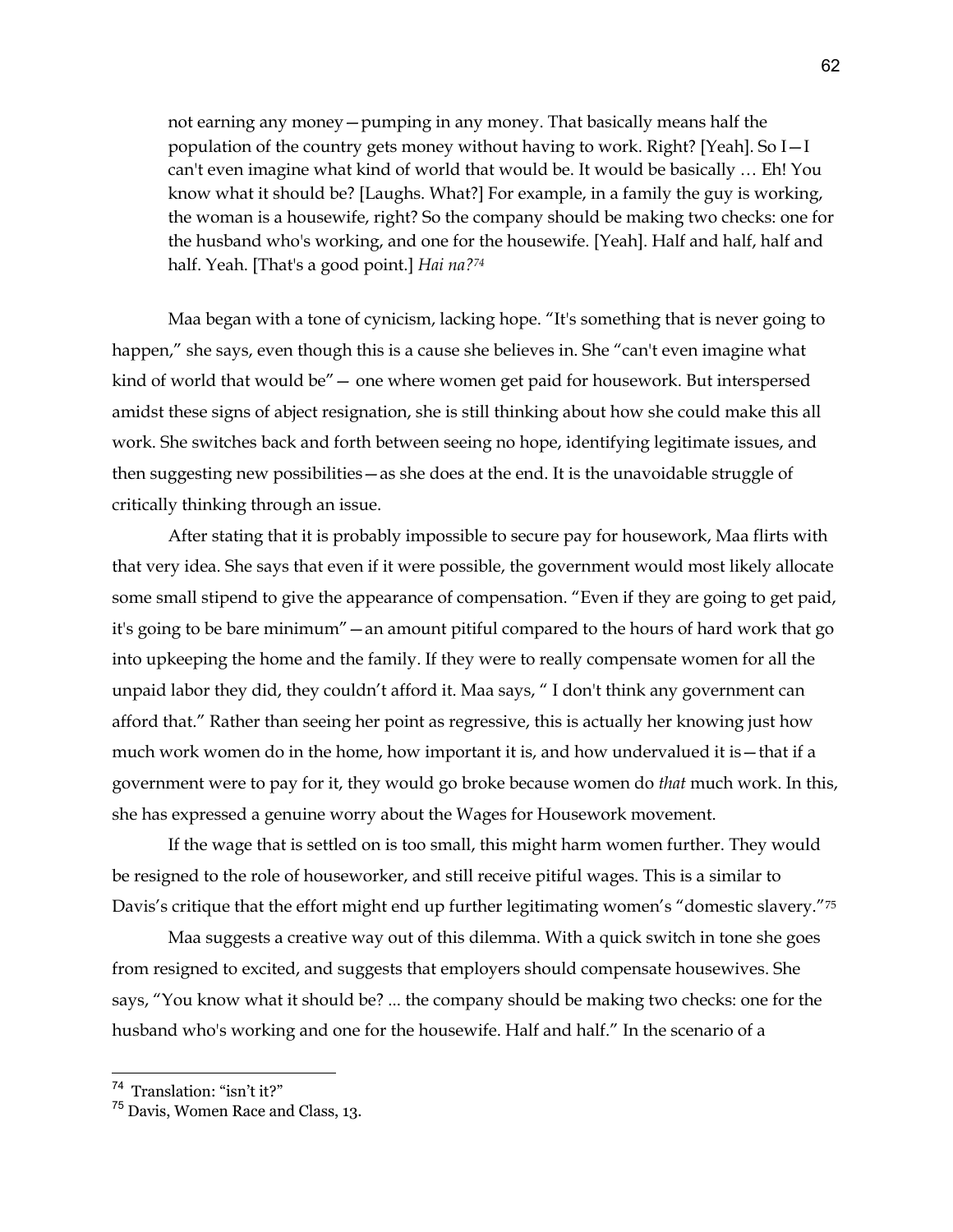heterosexual married couple, where man works, and the woman is a housewife, Maa suggests that the man's paycheck be split with his wife.

This would solve a couple issues for Maa. It would increase the amount Maa presumes she'd get from the government, to at least half of the husband's income. It would also ensure that ideologically housework is not taken for granted, because now the family gets the second half of the husband's income because of the mother. This is important because it makes visible the wife's role in her husband's productivity. Her contribution would be acknowledged through her husband's paycheck. Maa suggests this as a different way to go about wages for housework.

#### **Maa and the risk of radical imagination.**

The idea of the company making two checks, one for the husband and one for the wife, helps Maa visualize how all this can work out, making it less abstract and more real. Throughout her response, we can hear her working out how one can seriously suggest that which has never been done before. If one strays too far from what housework already looks like, one risks seeming like they've lost touch with reality. This is the troubled process of radical imagination. How creatively can one dream before they lose touch with the capitalist real? How many details or possible missteps must we account for, before we can commit to a dream? These are the difficult questions that arise when one practices theory as a child.

Children have the special power of looking upon the world with a "wondering estrangement;" to look upon everything as if it could be made anew, as if it didn't have to be this way. Eagleton reminds us that since children "do not yet grasp our social practices as inevitable, they do not see why we might not do things differently."76 And this is why children make the best theory—because they are not afraid of the process of radical imagination.

Beth, Sammy, and Aviva are well-versed in practicing radical imagination. They are members of a party that encourages us to propose new ways to build a more just world for all. In party classes or conferences, regular people from all walks of life—teachers, nurses, officeworkers, students—all gather to discuss how to restructure society in the interest of the working class. We do this work regularly. But not being in any party, Maa doesn't do this too often, and so she expresses more hesitancy in her interview. Most of the time she makes political dreams alone, or with me when we have our kitchentable discussions.

<sup>76</sup> bell hooks, *Theory as Liberatory Practice*, 1.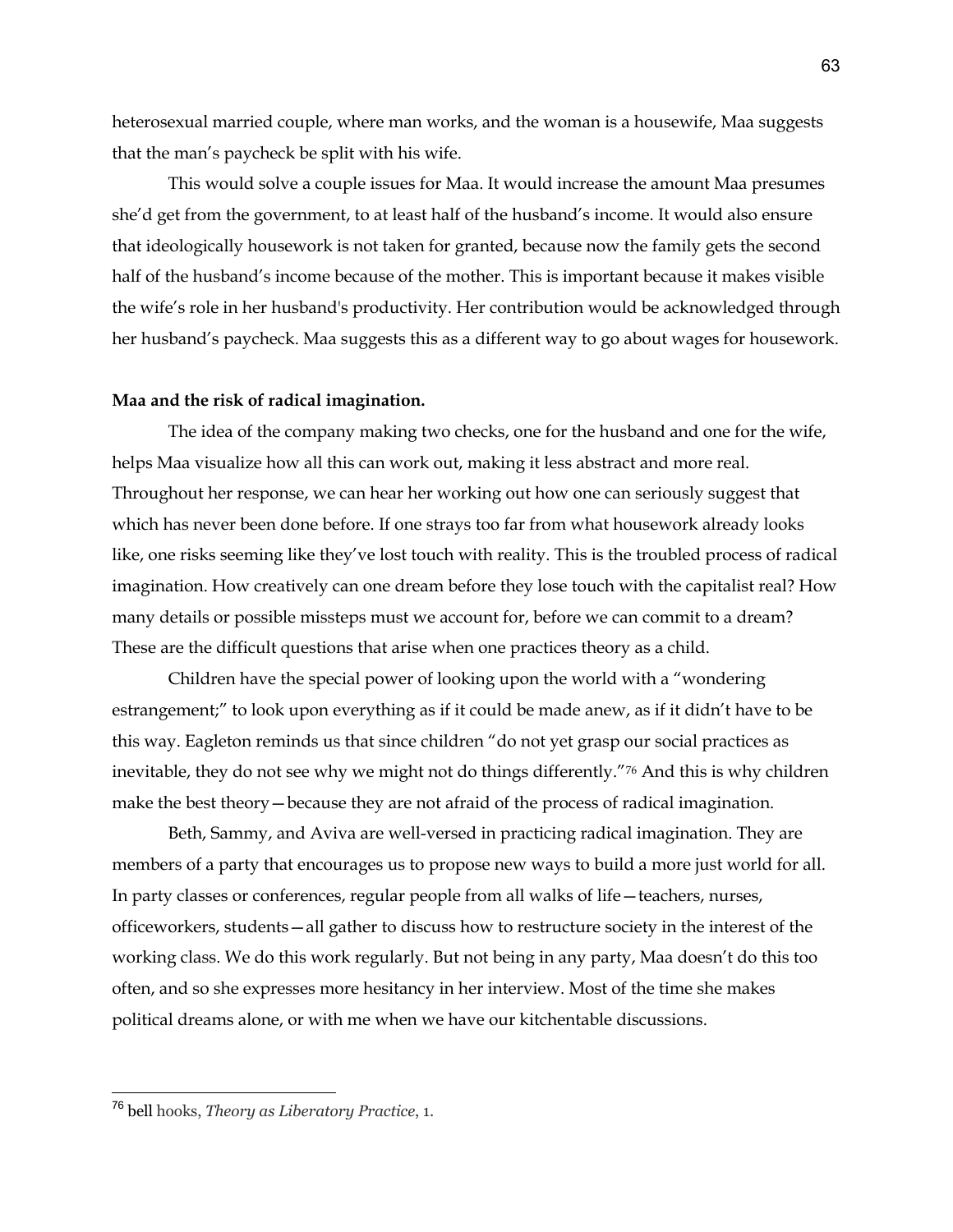But even though it was hesitant, Maa made theory in this section. She used her lived experience to question and critique the current order, and to suggest new possibilities in her own right. In the midst of our interview, she had made the most hopeless statement. But right as she did, she caught a spark of excitement. Right as she said "I can't even imagine what kind of world that would be," she exclaims, "Eh! You know what it should be?" and goes on to propose a new way we should compensate for housework. Despite thinking that it's probably never going to happen, Maa decided to propose her idea regardless. It is these moments that we need to celebrate—when our mothers switch from resignation to excitement, from hopelessness to possibility. For none of us know whether the political plans we spend so much time fighting for will ever come true. Yet, we must find the excitement to live to fight another day: to imagine despite it all.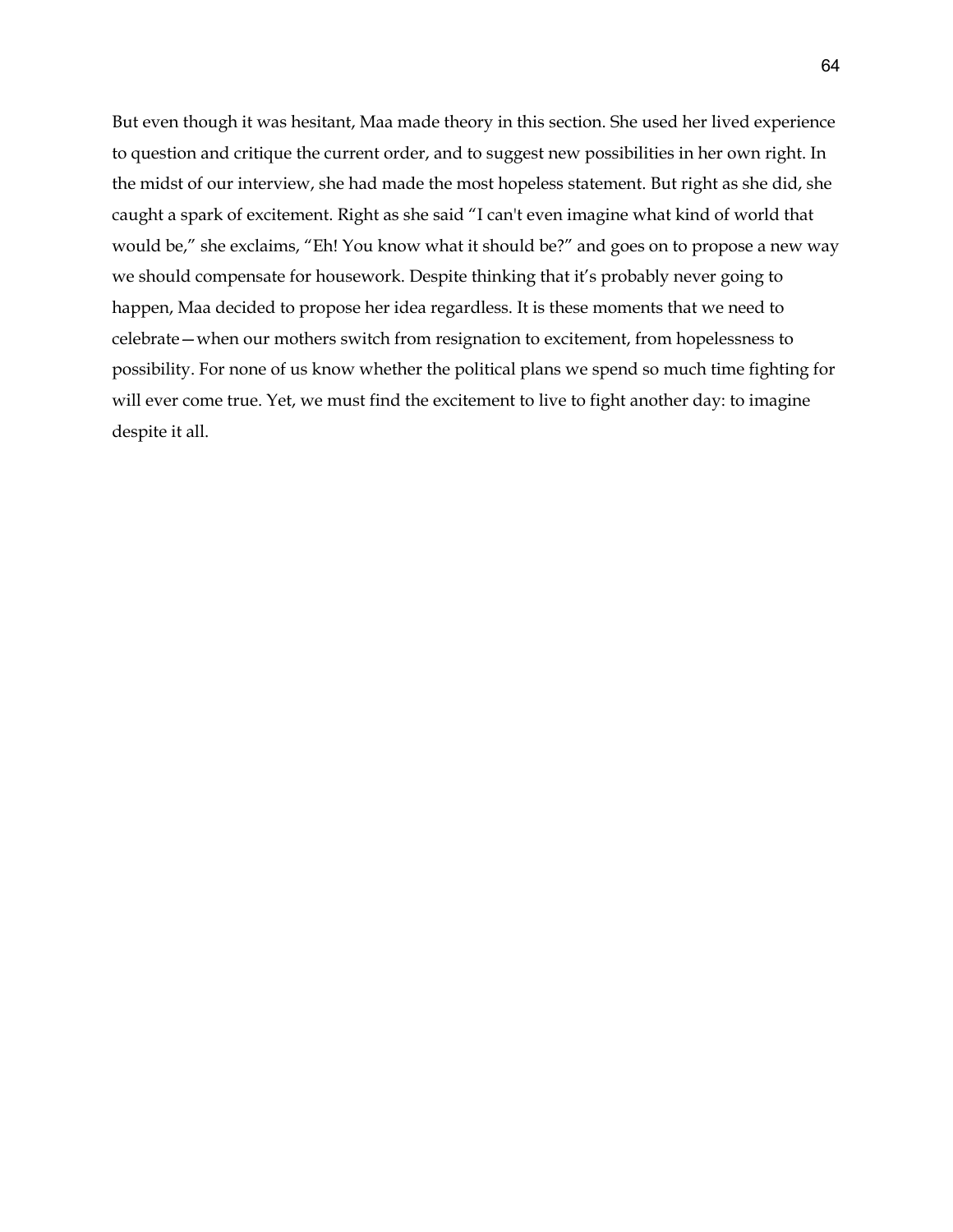# **CHAPTER 5: THEORY LEARNS: A CONCLUSION**

We began our investigation in Chapter 1 with four questions. These questions were: what is labor power; what is the relationship between reproduction and production; what is the qualitative nature of housework; and what are the possible solutions to capitalist housework? I had decided these were the four central topics to women's unpaid labor: these were the questions that would help me understand. I zeroed in on these questions after reading marxist feminist theory by thinkers such as Angela Davis, Leopoldina Fortunati, and Christina Delphy.

But after interviewing my four narrators, my questions changed. Speaking with Beth, Sammy, Aviva, and Maa helped me see new questions that now became central to understanding women's unpaid domestic labor. Questions of love, imagination, and mental health emerged as new focal points. These were the issues that women who actually perform this labor care about. This is what bothers them, what they are thinking about. Their narratives helped us capture the lived experience of unpaid labor and thus its full reality, rather than just its theoretical abstraction.

Additionally, my narrators were able to enrich and further the theory we started with: manifesting the dialectic between theory and experience I had once imagined. In some instances my narrators answered questions brought up by theory—such as what is the qualitative nature of housework: is it a depressing or a spiritual activity? In other instances, the narrators introduced me to new categories of analysis, such as 'love.' They helped us see how love can actually play a rhetorical role in liberating women from capitalist notions of the family, rather than binding them to it. In other instances still, our narrators offered new ways to look at old contradictions. For instance, they helped us look at the Wages for Housework movement as a necessary precursor to socialization: making two solutions that once seemed oppositional, now not only compatible but also codependent.

Let me now expand on some of these ways in which our narrators have aided, extended, diversified, and challenged the existing theory. One of the theoretical questions I forecentred was 'what is the qualitative nature of housework.' Given that some women like housework, and find it to be calming in its monotony, some of our theorists argue that this is an especially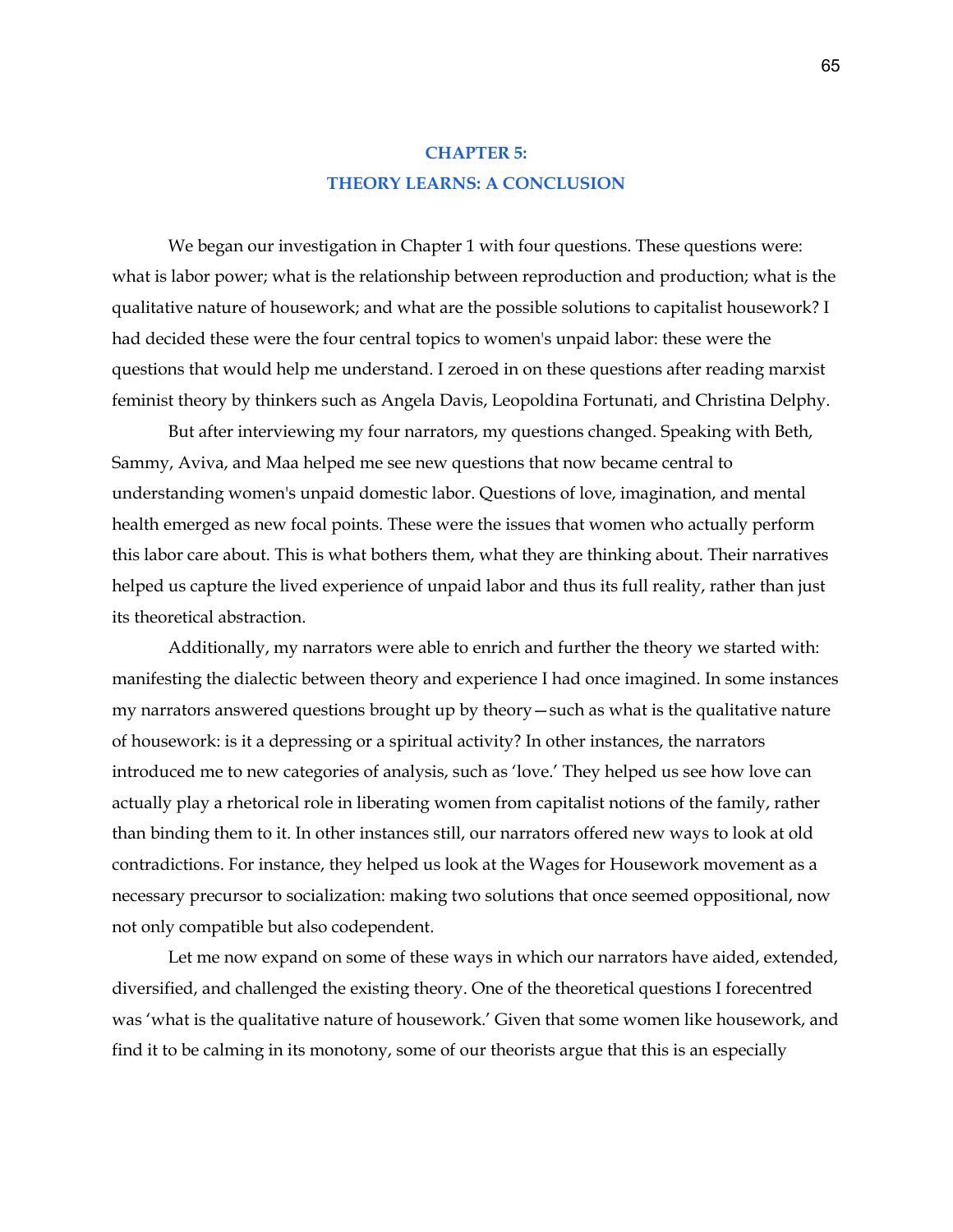"stultifying and crushing"77 labor. In the midst of this difference, I concluded that this was an open question in the theory of women's unpaid domestic labor. However, when we consulted my mother as a narrator on the subject in Chapter 3, we were presented with a possible resolution. She helped us see that under the current conditions of capitalism and the patriarchy, housework will certainly feel stultifying and crushing to the working woman. But housework could be transformed into a calming and even spiritual experience—if the conditions under which it existed were changed. Domestic tasks could become a positive and rewarding part of life if we lived in a more communal society where housework was valued on the same level as all other work; and where labor was not allocated on the basis of gender or class. We were able to visualize such a community in the form of an *ashram* that Maa recalls visiting in Bangalore, India. Thus we can answer the theoretical question of 'what is the qualitative nature of housework' with the answer: 'well, it depends on the social, political, and economic conditions of the society.' The conditions under which housework is organized will determine whether it is beneficial or destructive to women's psyches.

So while sometimes my narrators were able to answer theoretical questions, at other times they helped introduce entirely new categories of analysis. For instance, 'Love' was a chapter I never expected to write when I started this project. That's because our theorists hardly focus on it within their analyses. But to the women I interviewed, love came up as a recurring theme. Because domestic work usually involves taking care of loved ones, if a woman points to any issue or injustice here, she may seem selfish or heartless. If a person calls out the economic nature of caring for a disabled sister, for instance, it seems like they do not understand the value of relationships and love. But Aviva helps us see that this isn't the case, and that 'love' can be reclaimed as an ideological and rhetorical tool for women's liberation. She says that love is actually what drives political women's demands to stop exploitation—because they are working to build a better world for all women, and thus all people. As Aviva said, these demands are made so that "not just ourselves, but also the people we care for can have better care. We're fighting for these conditions cause all of us deserve better." Thus, 'love' can be used to understand and praise the efforts of women who fight for a more just and equal world for all. And a theme that I never would have predicted, has now given us a much deeper and personal look at the politics of unpaid labor.

<sup>77</sup> Davis**,** *Women, Race and Class,* 12-13.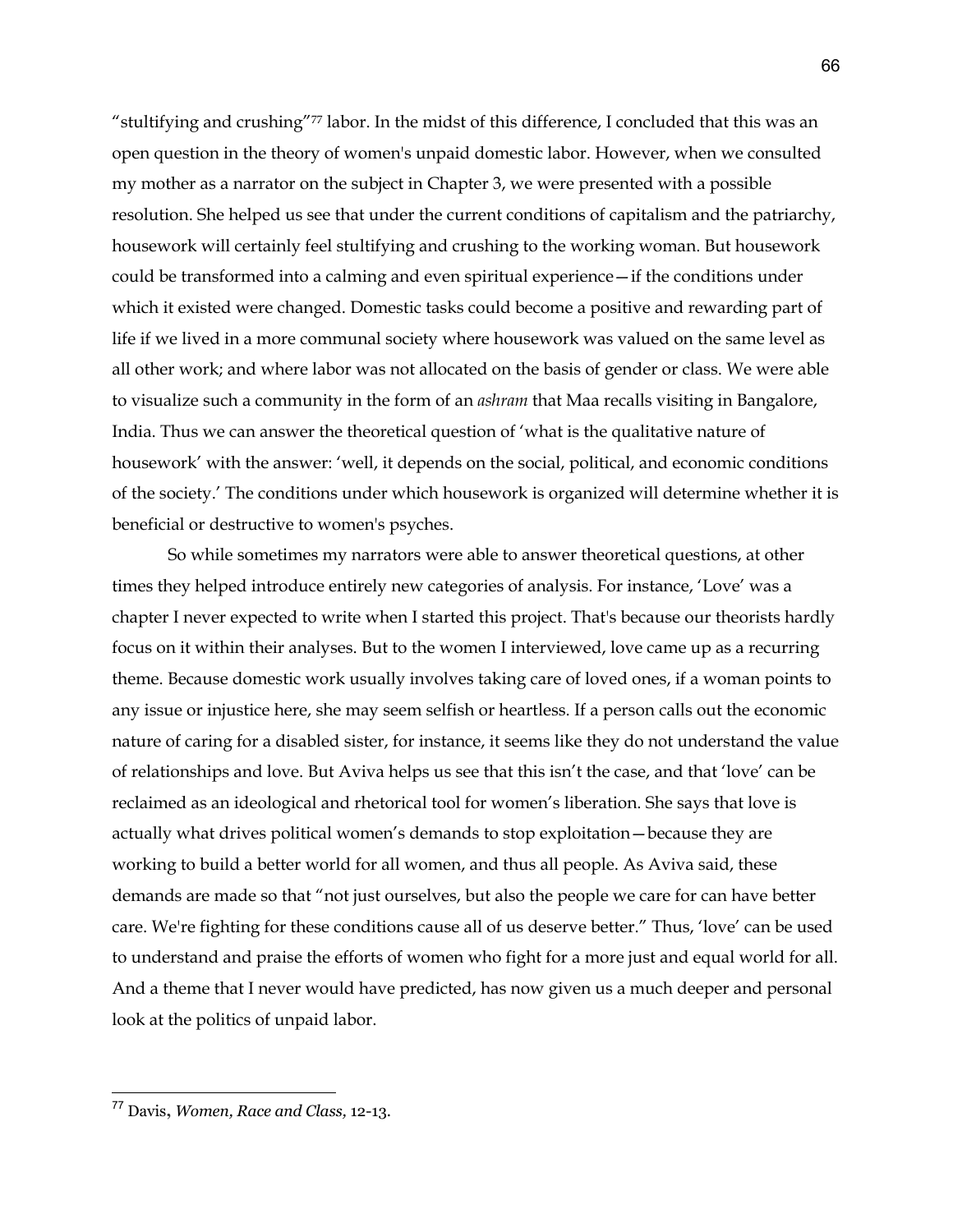Lastly, let us revisit how one of our narrators was able to resolve a seeming conflict that came up in theory. In Chapter 1, I grouped my theorists into two camps: Davis and Fedirici. A defining feature of this disagreement was that they had different ideas for a solution. While the Davis camp wanted to collectivize household duties and destroy their private demeanor, the Federici camp wanted immediate compensation for all wives and mothers. While these two solutions seemed antagonistic, in Chapter 4 Aviva and I suggested that they could be reconciled—that we can recognize both their benefits and purpose. If we understand that history must progress through certain stages of development, we see that collectivization cannot happen without compensation. Further, we understand that we cannot simply stop at compensation because it will create problematic consequences for women that are articulated by Davis. Thus, we come to the conclusion that we should view compensation as a precursor to the long-term goal of socializing all housework, ultimately pulling housework out of the private realm all together.

In this way, our four narrators entered into a conversation with theory. Yet, sometimes they were silent on the questions that theory was really interested in. One debate I was initially very interested in Chapter 1 was 'what is the difference between reproduction and production, and which one is housework?' Is housework basically production, same as what happens in the factory, as Federici and Delphy argue; or is it a precondition to production, as Davis suggests? This interesting but difficult question went largely untouched by our interviews. That's because neither I nor my narrators cared about it too much in the moment. We were more interested in talking about what life really looked like. And so we pondered on other issues—like love and spirituality, guilt and rebellion, troublesome boyfriends, and late partners. In this dynamic process of evolving conversation, an abstract question like 'is housework reproduction or production' got left unanswered. The question remains unresolved, but maybe it was never the right question to begin with.

Maybe this question matters little in the grand scheme of things. Of course it might matter to the internal logical coherency of marxist theory, but it matters less to the everyday woman—the woman who this question was about in the first place. While some of our narrators had a view about whether homework was 'productive' or not, most of them had no opinion at all. But they all did agree that housework and carework are economic activities; that women are being exploited because of it; and that we need radical change to right this wrong. As long as we can agree on these bases, we can move forward in collective action. We should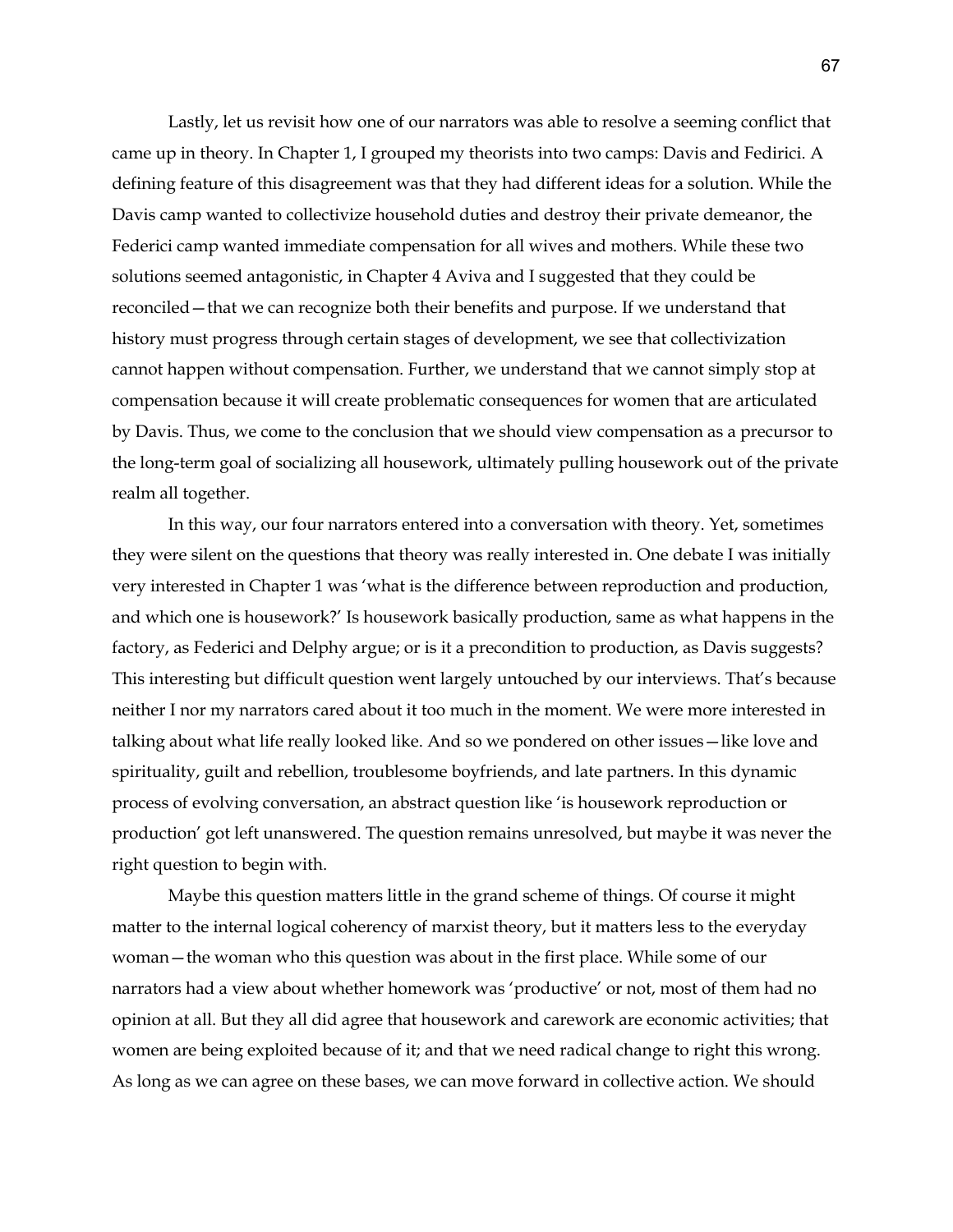mobilize marxist feminist theory in the interest of action and social transformation: as was always its goal. Returning to bell hooks' hope for us, "Our search leads us back to where it all began, to that moment when an individual woman or child, who may have thought she was all alone, began feminist uprising, began to name her practice, indeed began to formulate theory from lived experience."78

<sup>78</sup> bell hooks, *Theory as Liberatory Practice*, 11.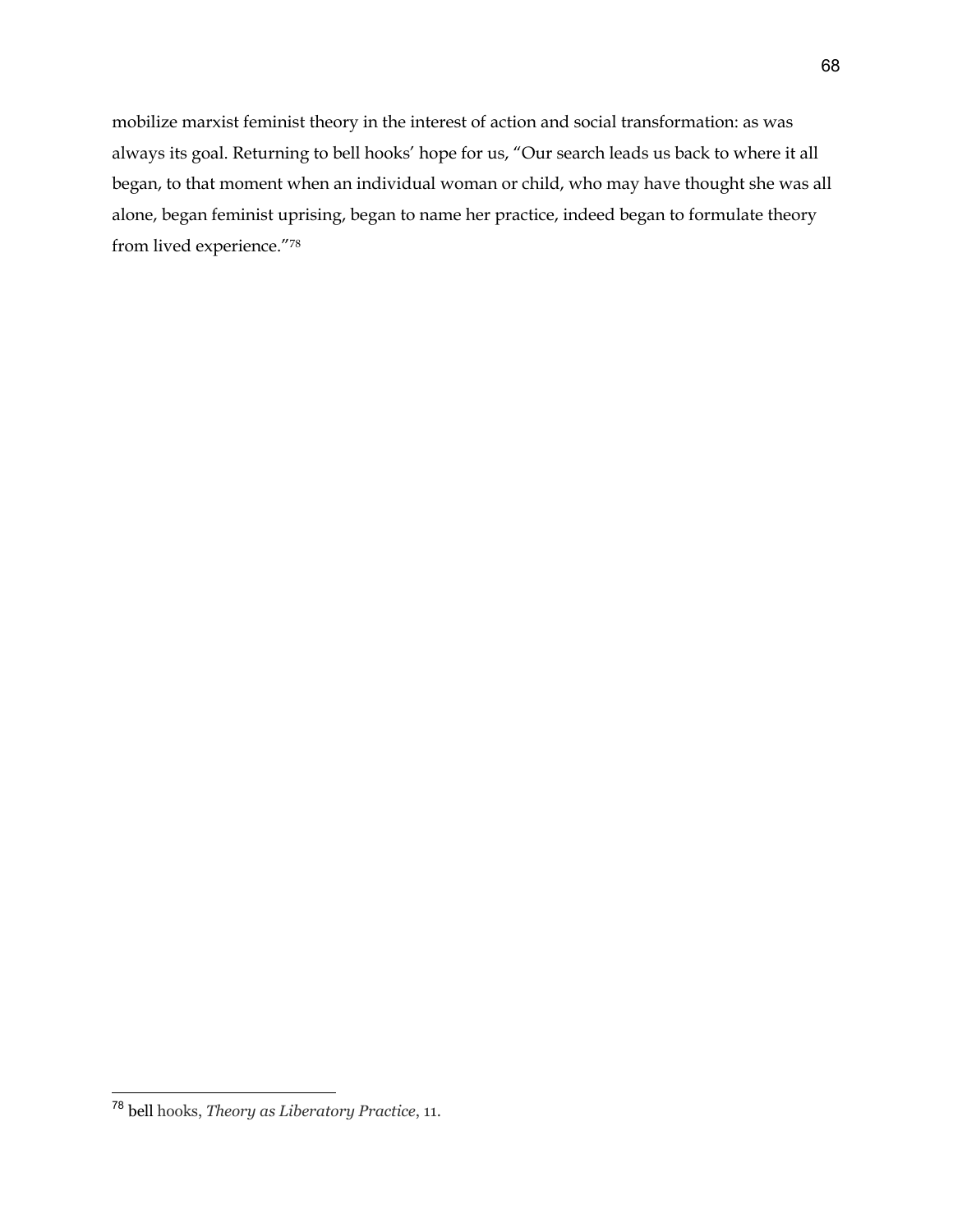# **AFTERWORD ON CUBA**

*In the beginning there was the deed. Leaders were those who led. "Learning in the morning and teaching in the afternoon" became a popular revolutionary slogan, reflecting a fact of life.*  — Vilma Espín79

*We are seriously carrying out the demand in our program to transfer the economic and educational functions of separate households to society. That will mean freedom for women from old household drudgery and dependence on a man. That will enable her to exercise to the full her talents and her inclinations. The children will be brought up under more favorable conditions than at home.*  — V.I. Lenin 80

To the United States government, housework is entirely invisible. There are no laws that recognize its existence, no organizations that oversee its functions, or unions that regulate its conditions. So for those of us interested in the topic of housework as a political issue, we must look elsewhere for example. In this paper, I look to Cuba as an example of a state that takes the question of domestic labor seriously. Through state organizations, laws, and programs, Cuba has attempted to implement solutions that address housework however they understood best. Namely, they have a Family Code that mandates an equitable distribution of household labor; and they have an impressive national daycare system that begins the process of collectivizing carework. Here I will look at two texts about these initiatives: *Sex and Revolution: Women in Cuba* (1996) by Lois Smith and Alfred Padula; and *Women in Cuba: The making of a revolution within the revolution* by Vilma Espín, Asela de los Santos, and Yolanda Ferrer (2012). While the former book is written by American academics, the latter is written by Cuban women who themselves fought in the 1959 Cuban revolution. Through a synthesis of their contrasting perspectives, I will suggest how we should approach evaluating the "success" of Cuban policies and programs aimed at housework. I ask, what should we keep in mind as we look at the steps that Cuba took? How can we respect their history, perspective, and journey to independence within our evaluation? By asking these questions, we will extend understanding towards their country and

<sup>79</sup> Vilma Espín, Asela de los Santos, and Yolanda Ferrer, *Women in Cuba: The making of a revolution*  within the revolution. From Santiago de Cuba and the Rebel Army, to the birth of the Federation of *Cuban Women* (New York: Pathfinder Press, 2012), 29.  $80$  Ibid., 224.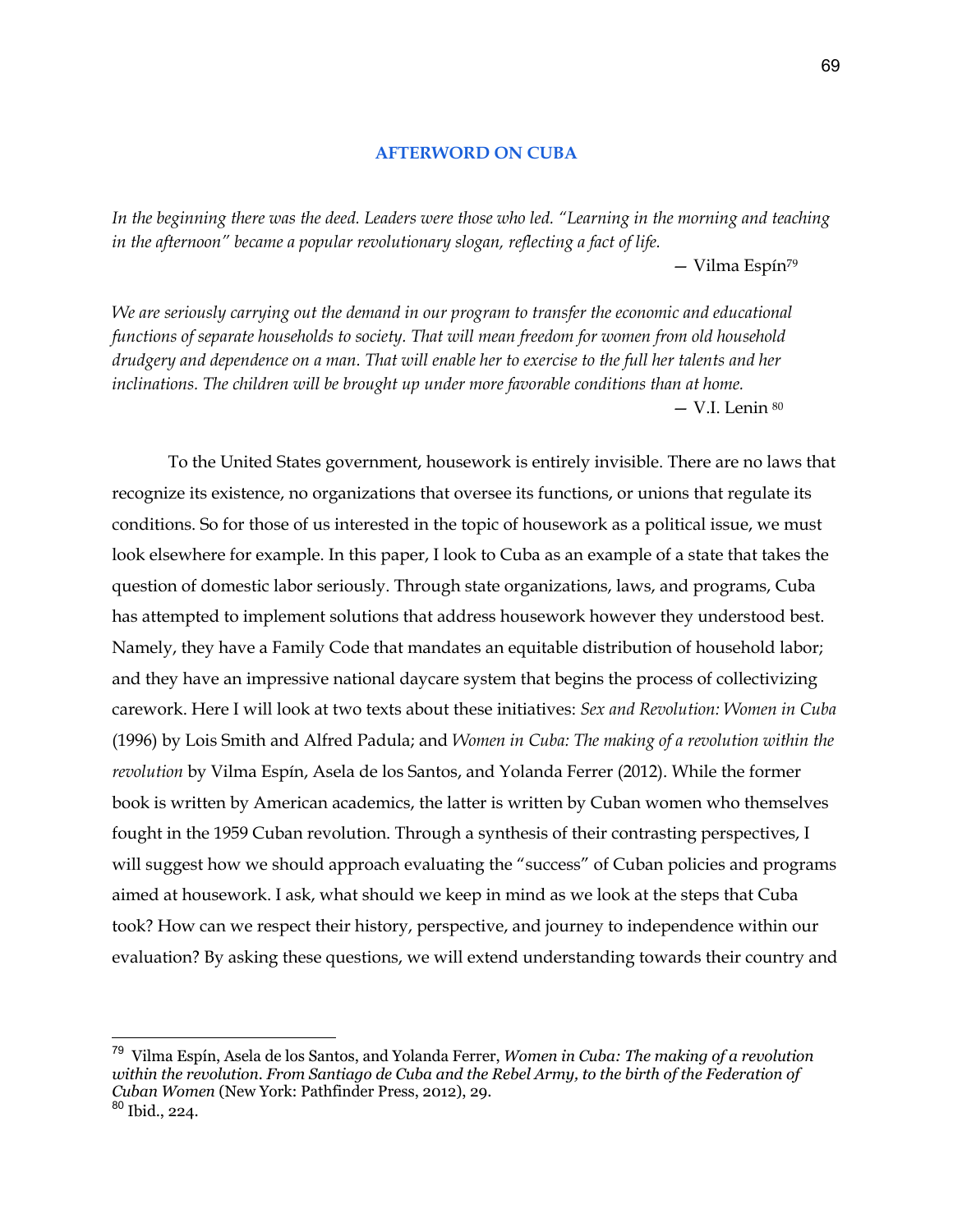people. We will not perpetuate intellectual imperialism by evaluating Cuba according to standards that did not come from its people—from within its particular history.

The Cuban Revolution began in 1952, when a vanguard of men and women came together to oppose the Batista regime and its American overlords at all costs.81 Revolutionary fighter and close hand to Castro, Vilma Epsín, says that the revolution began with the people's early wish to reject "a political system marked by decades of rampant corruption and subordination to the dictates of the Yankee colossus to the north. It begins with a determination to reknit the community of Cuba's long history of struggle for national sovereignty, independence, and deep-going social reform."<sup>82</sup> The rebels had to wage a bitter guerrilla war against Batista's dictatorship that went on for years. And in January of 1959, they won this war, "propelled by popular insurrections and a mass general strike that swept the country."<sup>83</sup> But this is when the real work began. Batista having fled the country, it was time that the revolutionaries stayed and built a new Cuba. They had to build anew a state and culture that could defy the hegemonic powers of the world, with American imperialism waiting patiently at their shores.

One of the promises of the revolution was women's betterment—it was in fact a central focus, as the guerrillas could not have triumphed without their fighting and support. Fidel Castro calls the state's efforts to rid the country of sexism "a revolution within the revolution."84 But at the time, they did not use the vocabulary of "sexism" or "gender equality." All they knew in regards to women's empowerment was "participation."85 They knew that women wanted to participate in the changes that were happening in the country, and so their sole focus was getting women involved in all levels of society. They established the Federation of Cuban Women (FMC) to meet this goal, and Vilma Espín became its president. She now reflects: "I always emphasize that at the time [of founding the federation] we didn't talk about women's liberation. We didn't talk about women's emancipation, or the struggle for equality. We didn't use those terms then. What we did talk about was participation. Women wanted to participate."86 She further notes, "We had no preconceived structure or agenda." There was "just a desire by women … to participate in a revolutionary process, whose aim was to

- $^{82}$  Ibid.
- $83$  Ibid.
- <sup>84</sup> Ibid., 23.
- <sup>85</sup> Ibid., 25.
- <sup>86</sup> Ibid., 29.

<sup>81</sup> Ibid., 24.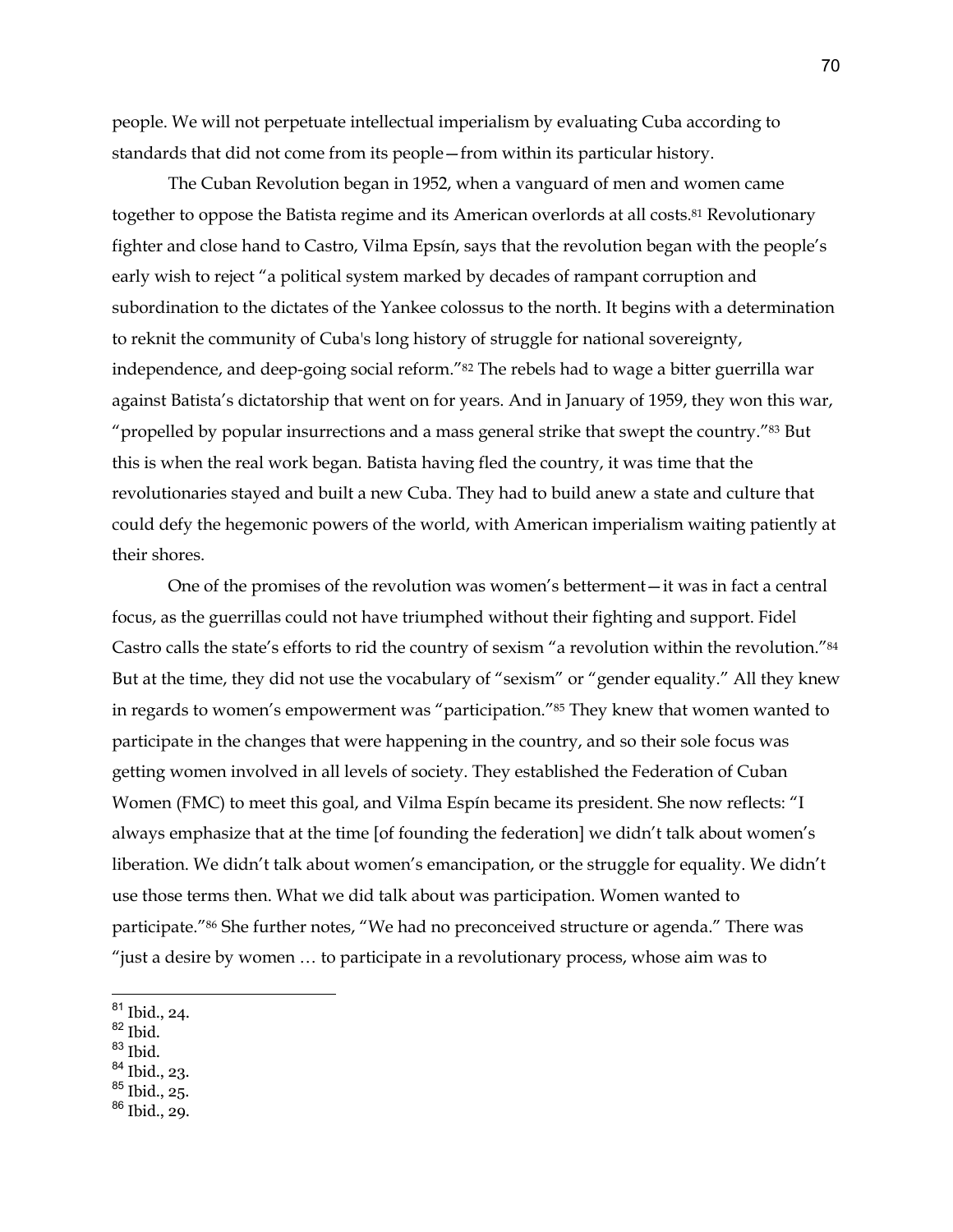transform the lives of those who had been exploited and discriminated against and create a better society for all."87 Participation was the primary focus at the time because before, Cuba had a very conservative and traditionalist culture in which a woman's place was in the home. So overcoming this culture in itself was revolutionary—to say that a woman's place is in building the nation.

In his light, one of the initiatives the FMC took on was training women to make their own clothes. The state would pay rural women to come to Havana and learn these skills. But Cuba got criticized "by women who came out of some of the feminist organizations of the 1960s and 70s" for this effort.88 The western feminists' charge was that "teaching women how to make clothes for themselves and their families reinforced traditional female stereotypes. It bolstered women's oppression rather than advancing women's liberation." Yes, it is true that teaching women how to make clothes advances the idea that this is a women's task. However, the FMC stands by what they did. They knew that culture changes slowly and that they had to meet Cuban women where they were. Thus, lofty ideals of abolishing gender roles took a back seat. In 1990, Espín was asked if she still thought they had done the right thing. Her immediate answer was "Yes" because:

at that time it was what made it possible for young women from the Escambray mountains and the Baraco region, where the counterrevolution was working intensively on peasant families, to come to the capital, learn what the revolution was really about, and become the first cadres of the revolution in those areas … "This was important not only in combating the counterrevolution, but in terms of the development of women as cadres … We started from where women were at to raise them to a new level."89

They had to start from where women already were in order to connect with them. And while western feminists were creating important literature and theory in the 60s and 70s, their governments were hardly following their lead. At least the Cuban government was taking concrete steps in the direction of abolishing women's oppression, whether they were perfect steps, is up for evaluation.

But we must remember that by the time Betty Friedan even wrote the *The Feminine Mystique* in 1962, the Cuban Revolution (1959) and its plan for women's emancipation was already in effect. To give some context, Friedan's book began a new wave in feminist theory,

<sup>87</sup> Ibid., 23-24.

<sup>88</sup> Ibid.

 $89$  Ibid., 31.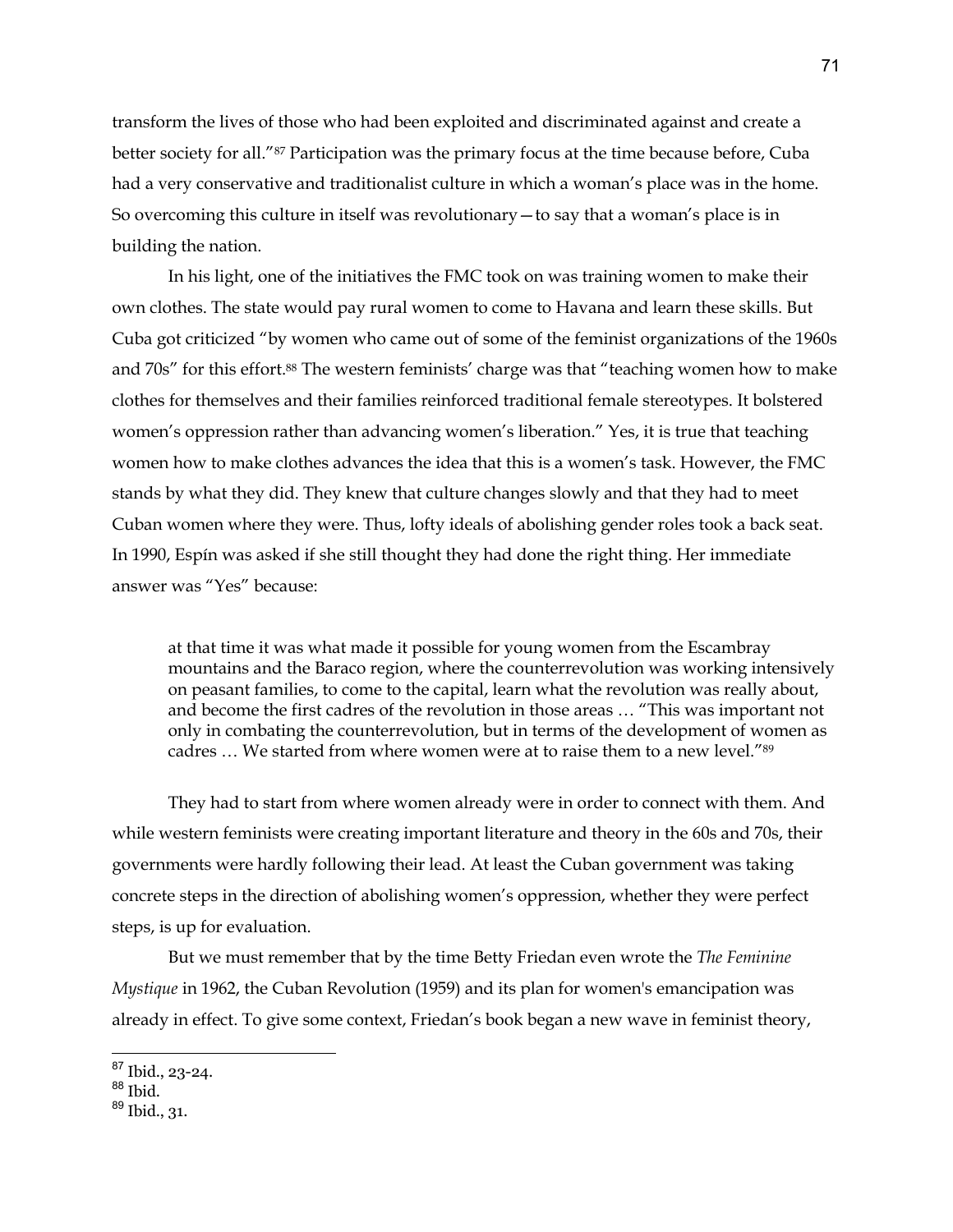from which academics have built off for decades. And it is the root of the theory we use to critique Cuba's polices today. But that theory wasn't around when Cuba needed it. As Smith and Padula report, "By the time Betty Friedan had published her famous attack on the traditional family in The Feminine Mystique (1962), Cuba's own social policies were being implemented.90 Thus, the Cubans had to operate by their own ideas of what was best for their people and women. They had to theorize and act within the same moment. "Learning in the morning and teaching in the afternoon" became a popular revolutionary slogan, and it reflected a fact of life.<sup>91</sup> There was no time to think, only to do, so thought and action stepped together. "In the beginning there was the deed," Mary-Alice says about the days of the Cuban Revolution, and so "Leaders were those who led."92 So when it came to the woman question, Cuban leaders used their own perspectives about what was best. In the vacuum of ideas such as "sex equality" or "womens liberation" which had genuinely not yet been formulated, Cuba forged its own feminist theory and policy.

And so we need to understand Cuban women's perspective about what they thought was best for themselves, at that time. Before we critique how feminist the revolution was, we need to hear what their women have to say about what they did and why they did it. We must do this if we want to avoid being feminist imperialists. And so we come back to the essential point of "participation." This is what Cuban women wanted, it was what would make them feel respected and proud. Asela de los Santos reminds us that "When a deepgoing revolution takes place, women, who have been oppressed for millenia, want to take part."93 And so women who had fought in the war would be approached by women who wanted to be like them. They would ask, "What can we do? How can we show our support for the revolution? What's needed most?"94 They saw that the revolution had the potential to bring real change in their lives, after all the false promises of regimes before. So they wanted to be part of it—"to *do* something. The more revolutionary laws strengthened this conviction, the more they saw how necessary their contribution was."95 These revolutionary laws addressed many areas such as: women's literacy

<sup>90</sup> Lois M. Smith and Alfred Padula, *Sex and Revolution: Women in Socialist Cuba*, (New York: Oxford University Press, 1996), 145.

<sup>91</sup> Espín, *Women in Cuba: The making of a revolution within a revolution,* 29.

 $92$  Ibid.

<sup>&</sup>lt;sup>93</sup> Ibid., 28.

<sup>&</sup>lt;sup>94</sup> Ibid., 216.

<sup>&</sup>lt;sup>95</sup> Ibid., 30.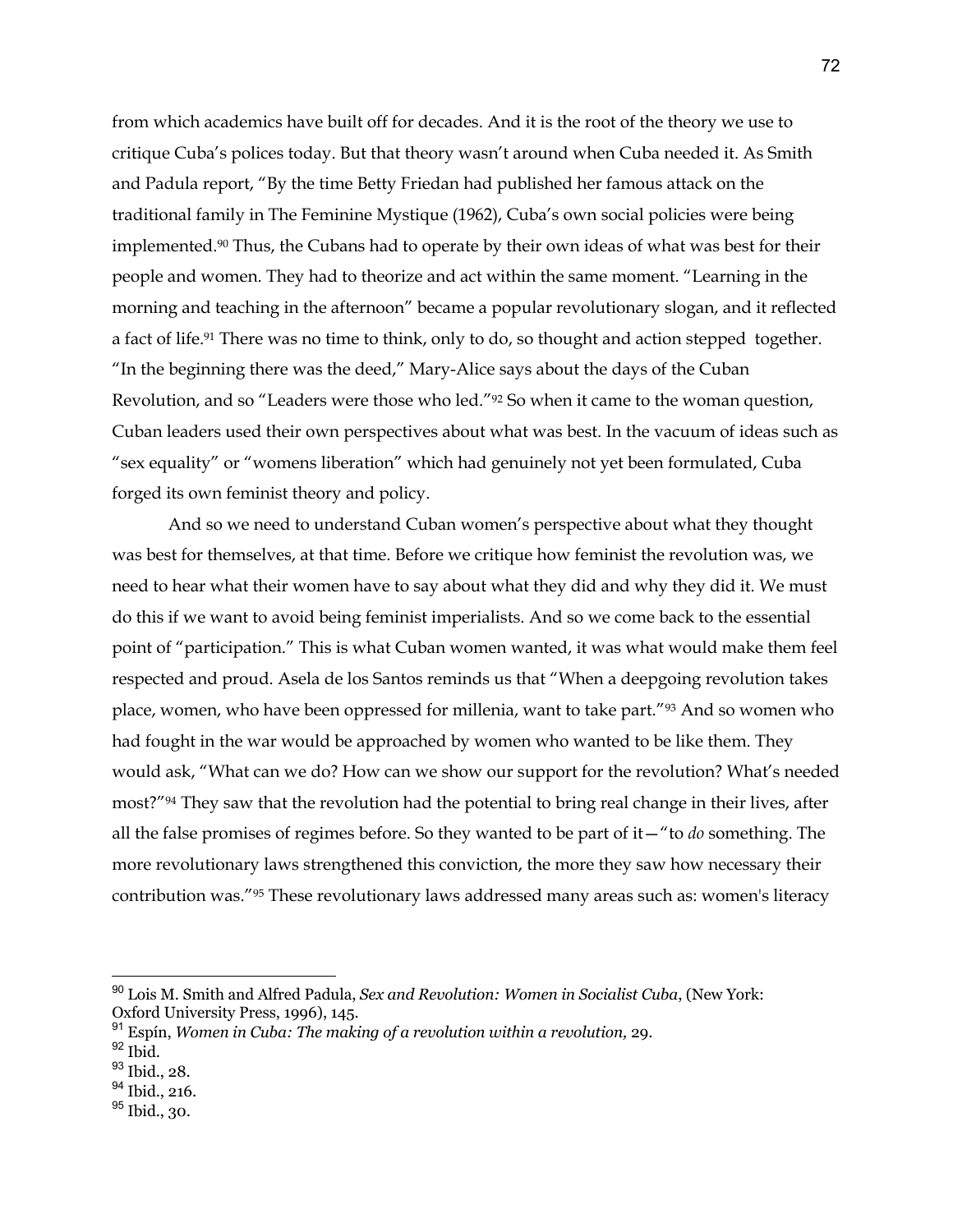and training, employment, anti-discrimination in the workplace, reproductive rights, property rights, and divorce laws—and alongst them was mission to reform house and carework.

The Cuban state has created programs and laws designed to reduce women's burden in the home. Here I will focus on only two of these initiatives: namely the Family Code and the national daycare system. In 1975, they enacted the Family Code whose purpose was establishing gender equality within the family. Amongst other rules about divorce and child support, the law mandates that men help with household chores and childcare. As Smith and Padula report: "Article 26 requires both partners to contribute to the care, guidance, and education of their children and to cooperate in the smooth running of the home," and that "Article 27 suggests that even if one parent was not working outside the home, the other must still share domestic responsibilities."96 Thus, the Family Code aims to reduce women's burden in the home, and recognize child care as both parent's burden. Most importantly, it recognizes that housework is a part of life in which the state should take interest. It treats the personal as the political, and takes responsibility for making the family a more equitable and just unit of society.

The Code has not escaped criticism from western feminists though. Smith and Padula, who take it upon themselves to reveal the "limitations of state policies aimed at promoting and managing social and cultural reservations … in relations between the sexes," say that the Family Code never translated well into Cuban life.<sup>97</sup> This is because while the state focuses on empowering women, they do little to change the men. They put the onus of reaching 'women's equality' on women rather than on men. Smith and Padula write, "The revolution placed a great deal of emphasis on changing women's role but gave little attention to changing men's."98 So while the women are empowered, the men still want to hold on to their privilege. This causes more disagreements and divorce within the family than it does peace. For instance, "A 1973 study of seventy-seven divorced couples found a 'lack of adjustment' between the revolutionary change in public life and the deep conservatism of family culture."99 The men largely remain conservative in their minds, so it hinders women from feeling the effects of the Code. Rather than reforming themselves, people just get divorced. These internal dynamics of romantic and family relations make the Family Code less effective. And that is because the

<sup>96</sup> Smith and Padula, *Sex and Revolution: Women in Socialist Cuba*, 154.

<sup>97</sup> Ibid., 4.

<sup>&</sup>lt;sup>98</sup> Ibid., 158.

 $99$  Ibid.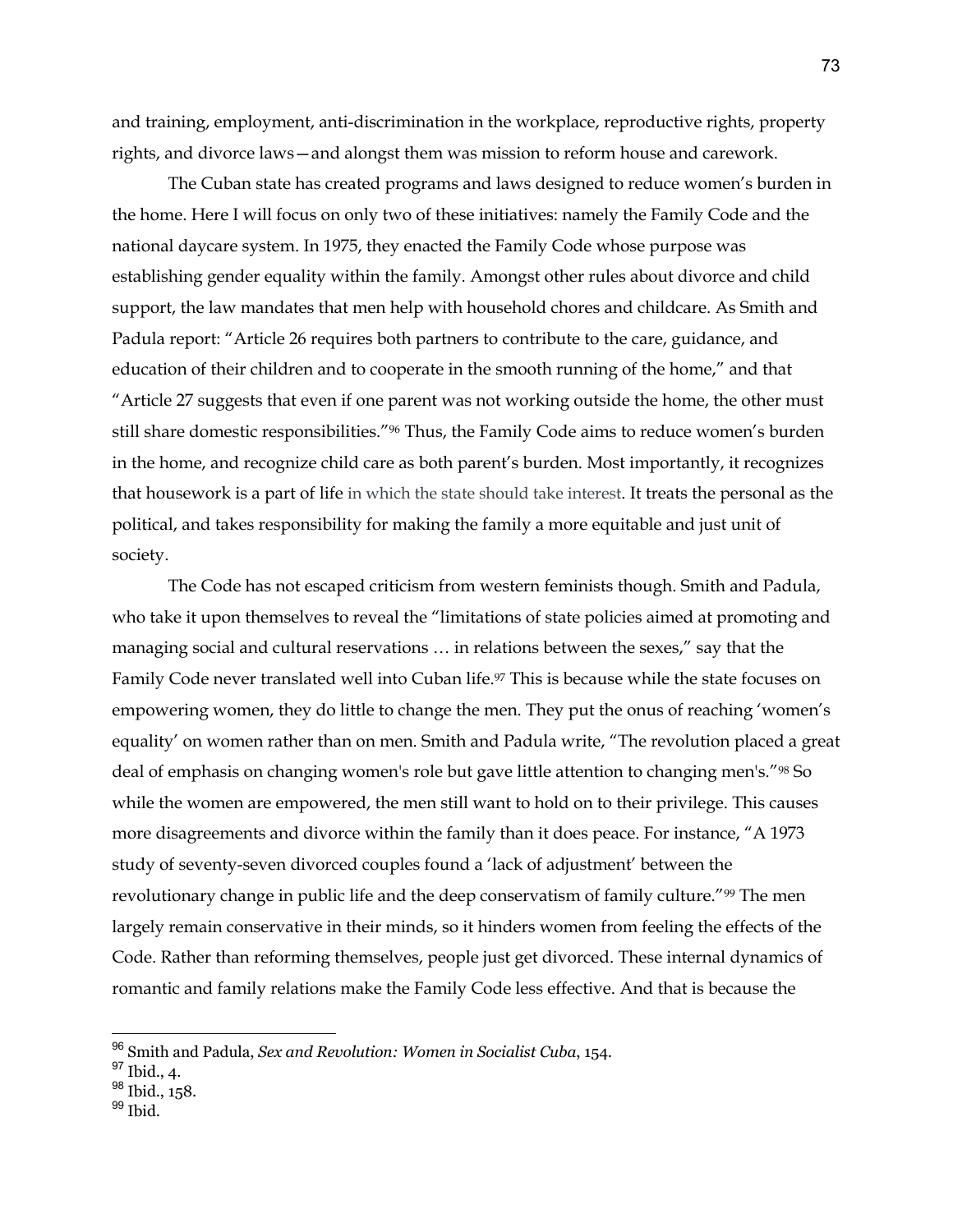revolution has put the burden of transforming a sexist culture on the victims of that culture, rather than on its perpetrators.

Smith and Padula place the blame of this on the Cuban state's chauvinist nature. They say that while programs and laws were enacted to better women's lives, they were there to "defend a revolution whose interests were defined by a male elite."100 The FMC and other women's programs had accepted a formula in which the final decision would always be made by "the great patriarch. Everything was to be gained through and owed to the great chief" (i.e. Fidel Castro.)101 Because he was ultimately the one who spearheaded thought and policy, he overlooked changing men's natures in addition to womens. In addition to training women on how to do work outside the home, they should have perhaps trained men to cook, sow, clean, and raise children within the home. Now while this is a valid analysis and criticism of the Family Code, I question if it comes from a productive place.

The revolution had placed so much importance on increasing women's participation, that perhaps they overlooked reforming their men. Yet, Smith and Padula's critique does not foreground the perspective of Cuban women within the revolution. They do not preface that they saw participation as the key to their own empowerment—even if it did cause unintended consequences that nobody could have foreseen, such as increasing divorce rates. Secondly, Smith and Padula call Fidel Castro Cuban women's "great patriarch." When they do this, they have just given these women a patriarch they never had. They have enforced upon them a great patriarch when they never saw it that way. Instead, they were proud that their revolutionary leader was taking such a great interest in women's issues. They were proud that he would, in 1959, take housework and domestic responsibilities to be a serious issue, rather than ignoring them as do leaders of most nations. Castro was an inspiring leader who is celebrated in the eyes of Espín, de los Santos, and the other millions of FMC women, yet they did not consider him to be their "great patriarch." These are not the words of Cuban women, but an imposition by Smith and Padula. This is an example of western feminists coming into Cuba, failing to listen to the words of Cuban women, and then making accusations of backwardness. Taking this into consideration, let us still center the fact that the Family Code is one of its kind in the world, in that it mandates men to help out in the home.

<sup>100</sup> Ibid., 48.

<sup>101</sup> Ibid., 57.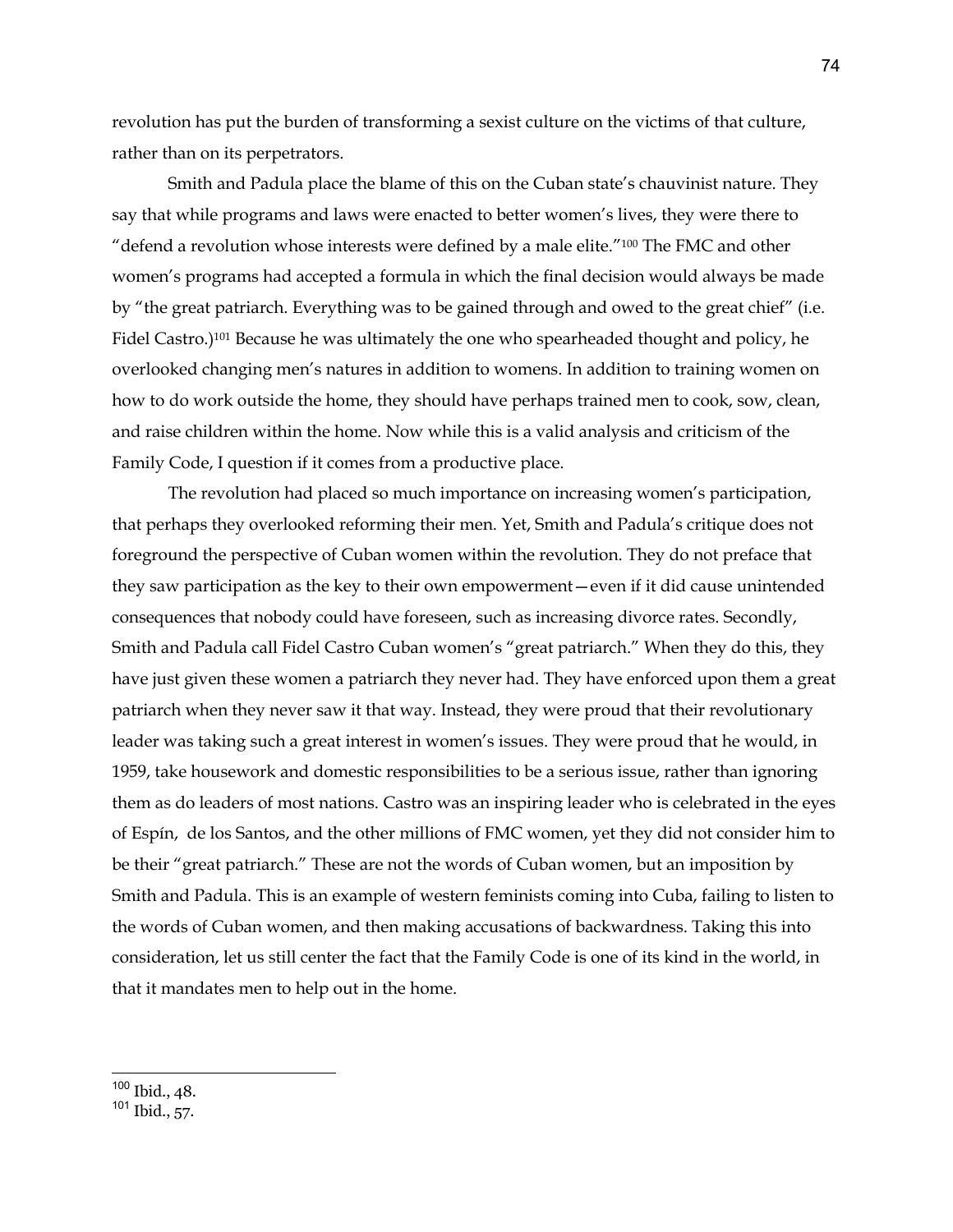Another example of Cuba addressing social reproduction as a women's issue is their daycare system. Before we study this system, let us understand the motivation behind it. Officially, the government views housework as a necessary form of labor, but condemns its private nature. They follow Friedrich Engels in believing that "True equality between men and women can become a reality only when the exploitation of both by capital has been abolished, and private work in the home has been transformed into a public industry."102 This later part, about transforming private work into public, is relevant for us. They believe that women are burdened with housework because this labor is relegated to the family. If all domestic chores were to become the responsibility of the state, women would be able to go out and participate in "some form of collective task: factory or agricultural labor, volunteer work or service in mass organizations."103 Collectivizing domestic tasks would make it so that women are no longer tied up in the home, so they could become productive members of society. Now if we look back at the varying marxist feminist perspectives on this subject, we can see that Cuba's outlook matches that of Angela Davis, and that the Italian autonomists would take issue with Cuba's particular stance. They would say that housework is in fact an invisible form of production, and that women should be compensated for it immediately.

But given that the Cuban government's goal is to convert housework into a "public industry," they have taken steps in this direction. One example is the Federation of Cuban Women (FMC) which took a lead in developing the nation's day care system.<sup>104</sup> The FMC is an independently funded, governmental women's organization that serves the purpose of incorporating women into the "construction of socialism."105 Formed within months of the Cuban Revolution's triumph in 1960, all of the FMC's activities are aimed at mobilizing women, and improving their conditions.106 They are a widely popular organization, and by 1990, "80 percent of all Cuban women between fourteen and sixty-five years of age" were members.107

Part of FMC's many efforts was creating a national daycare system. FMC President at the time, Vilma Espín, said that this was the effort "closest to their hearts."108 The purpose of the program was to provide children of all backgrounds with affordable and quality day care so

<sup>106</sup> Ibid., 33.

<sup>108</sup> Ibid., 37.

<sup>102</sup> Espín, *Women in Cuba: The making of a revolution within a revolution,* 23.

<sup>103</sup> Smith, *Sex and Revolution: Women in Socialist Cuba*, 150.

<sup>104</sup> Ibid., 37.

 $105$  Ibid.

<sup>107</sup> Ibid., 36.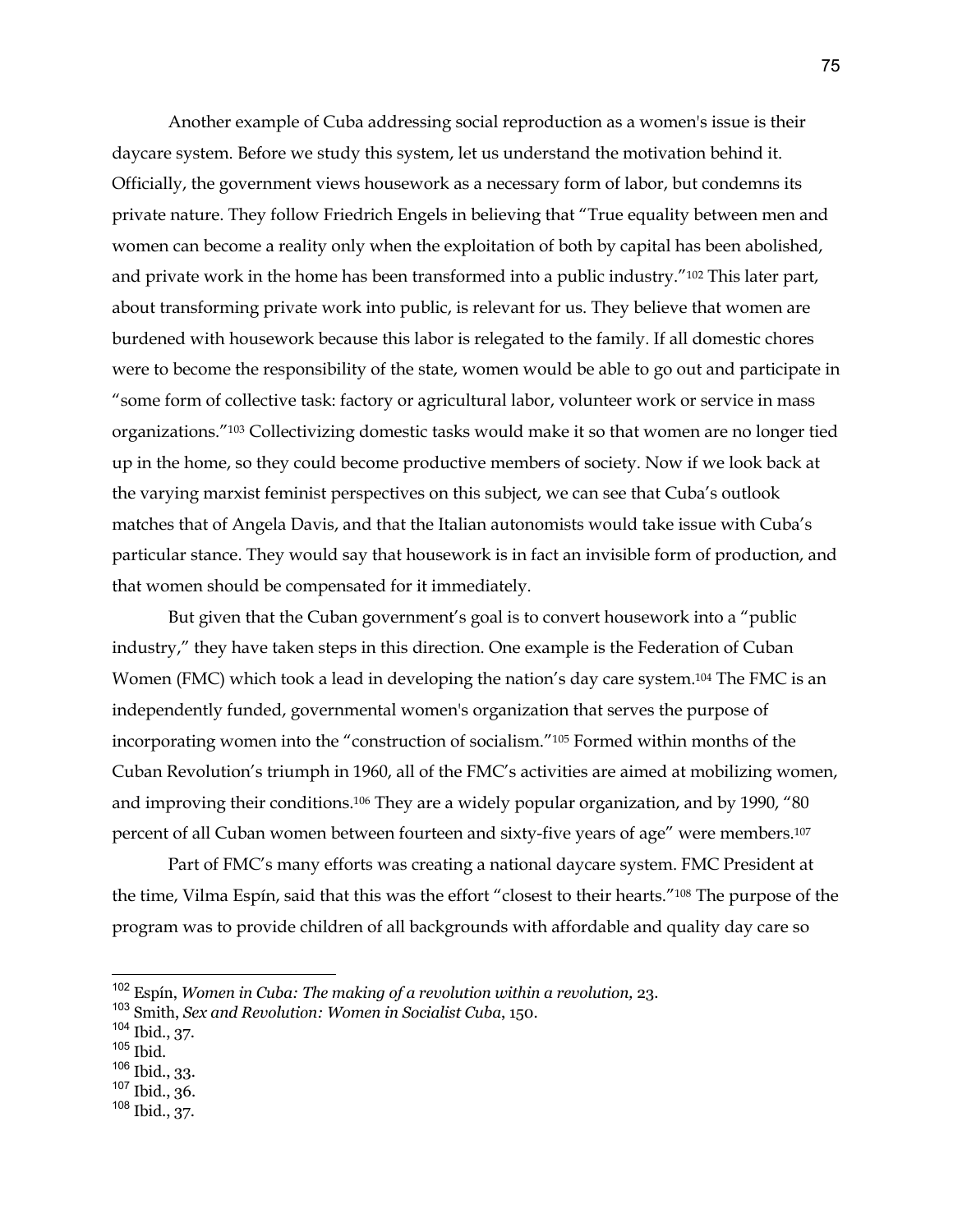that their mothers could enter the workforce. This program would take a major domestic responsibility into the hands of the state, lightening the load of working women. It was part of a larger move to raise Cuban children in the collective, bringing them "up under more favorable conditions than at home."109

By 1961—less than a year after the revolution—the FMC had already inaugurated its first three day care centers.110 By 1967, it had 332, and by the 1990s, the system was able to provide one slot for every ten working women in the entire country. 111 In addition to their rapidly growing scope, the quality of these day care centers was high. Smith and Padula report:

The new day care centers were handsome two-story buildings with ample playrooms, baths, kitchens, and offices. The ratio of childcare workers to children was high … According to Fidel Castro, these centers were likely more important than universities because "there they [the children] learn to integrate into society, to collaborate with others." In a first-hand study of Cuban daycare in the early 1980s, anthropologist Sandra Malmquest found the centers to be clean, the children well supervised, and the workers affectionate and professional.112

For a small and impoverished country, this has been quite a feat. Cuba has been able to professionalize childcare at quite a large scale, and at a very high quality. Since the 90s, these centers have also expanded into universal preschool centers called Infant Circles—all provided free of charge. But of course, these centers are not without their problems. For instance, their pick up policy became an issue. Smitha and Padula report that "Only mothers, not fathers, could be called at work to take their sick children home ellipses but mothers who left work to attend to ill children were viewed as delinquent by their employers, and would be docked unjustified absences."113 This generated quite a lot of complaints amongst women, especially around the 1980s. The authors say that this points to the state's latent sexist ideas about a father's lack of childcare responsibility. Thus, there are issues that yet need to be ironed out when it comes to Cuba's efforts in collectivizing housework, but they are trying.

Cuba is a small and impoverished country, but is proud of the steps it has taken to realize women's equality and liberation. But when the Cubans dedicated themselves to building an anti-sexist country, they were operating off of entirely self-forged ideas of what women

<sup>109</sup> Espín, *Women in Cuba: The making of a revolution within a revolution,* 224.

<sup>110</sup> Smith, *Sex and Revolution: Women in Socialist Cuba*, 37.

 $111$  Ibid., 133.

 $112$  Ibid.

<sup>113</sup> Ibid., 134.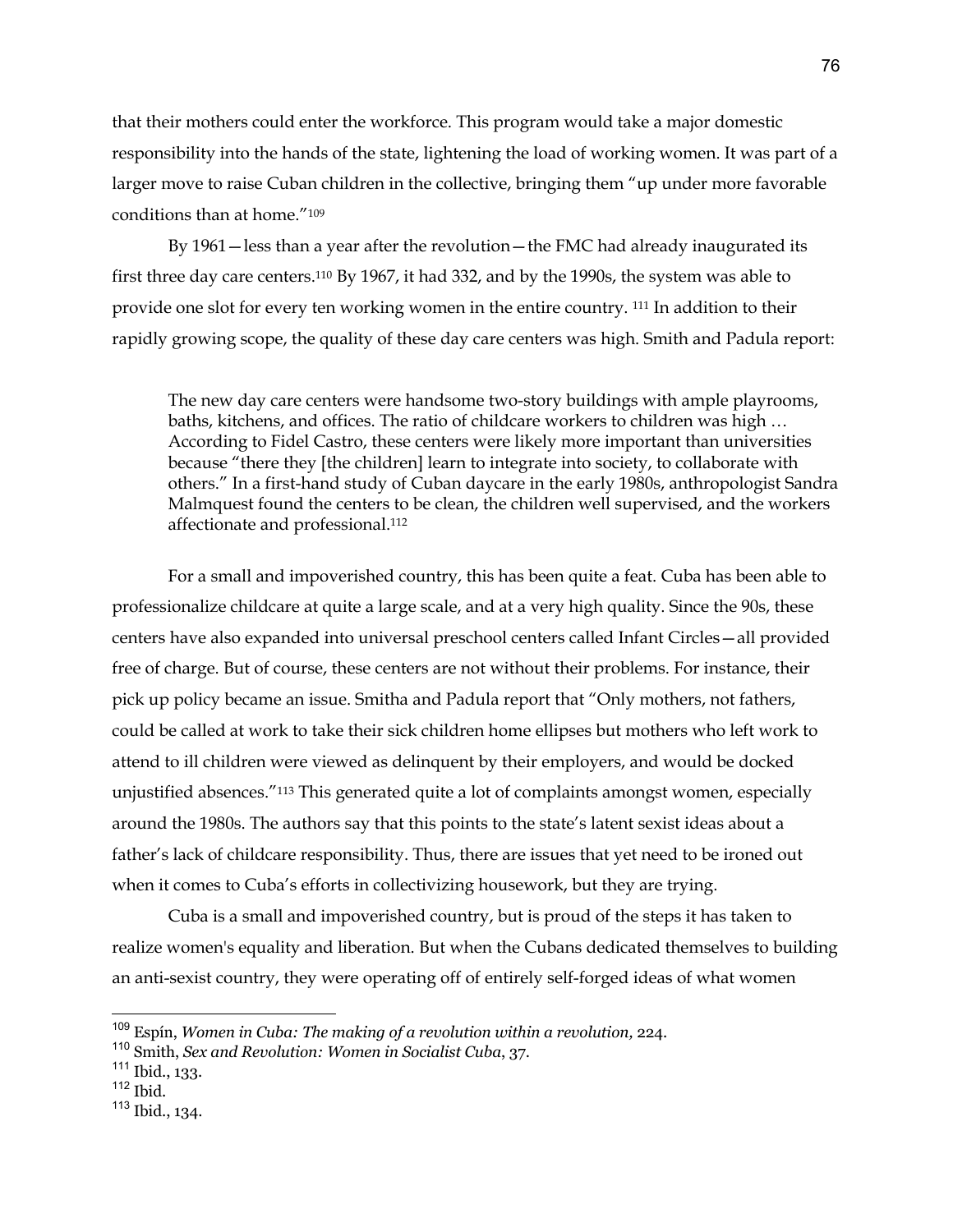wanted and needed; trying to build a society of justice and equality before the literature of the 1960s and 70s was even written. So for Cuba, theory really is based in action. They were learning while doing, defying the idea that 'theory leads to action' So while we acknowledge the flaws that are now apparent in Cuban household policy, we need to do it from a standpoint of understanding. Otherwise, our feminism simply takes on the task of intellectual imperialism. Instead we must understand how the Cuban Revolution viewed what was good for women, in absence of western theory, and start from there.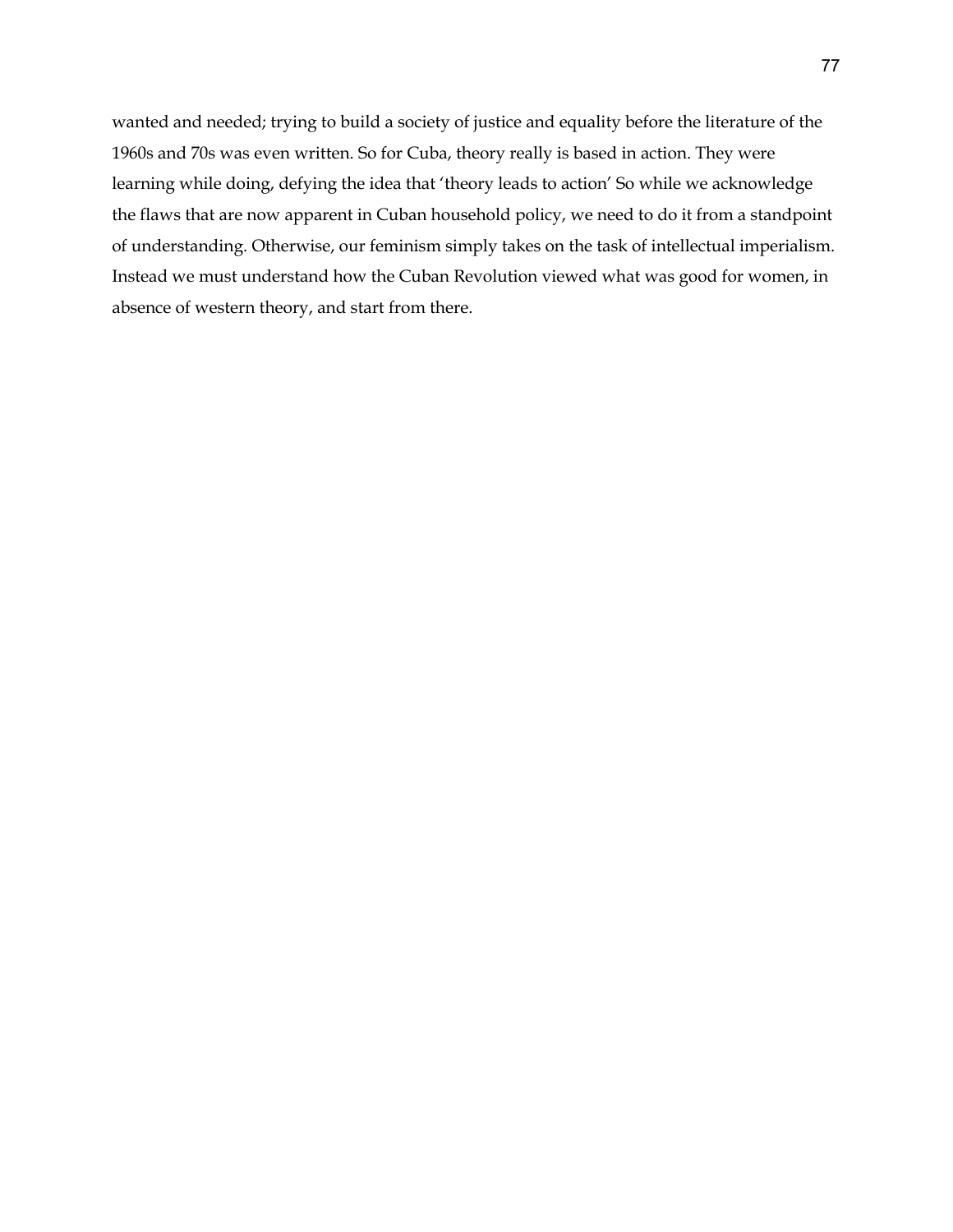## **BIBLIOGRAPHY**

- Beauvoir, Simone de. *The Second Sex*. Translated Constance Borde. New York: Vintage Books, 2011.
- Bhattacharya, Tithi. "Introduction" In *Social Reproduction Theory,* edited by Tithi Bhattacharya. London: Pluto Press, 2017.
- CK, Candice. Interview by Summer Pappachen. Personal interview. Chicago, January 24, 2020
- Dalla Costa, Mariarosa. *The Power of Women and the Subversion of the Community.* Bristol: Falling Wall Press, 1973.
- Davis, Angela. "The Approaching Obsolescence of Housework: A Working-Class Perspective." In *Women, Race and Class*. Marxists Internet Archive Encyclopedia. https://www.marxists.org/subject/women/authors/davisangela/housework.htm#n31.
- Davis, Angela Y. *Women, Race, & Class.* New York: Vintage Books, 1983.
- Delphy, Christina. *Close to Home: A materialist analysis of women's oppression*. Translated by Diana Leonard. New York: Verso.
- Engels, Friedrich. *The Origin of the Family, Private Property and the State*. London: Penguin Classics, 2010.
- Espín, Vilma, Asela de los Santos, and Yolanda Ferrer. *Women in Cuba: The making of a revolution within the revolution. From Santiago de Cuba and the Rebel Army, to the birth of the Federation of Cuban Women*. New York: Pathfinder Press, 2012.
- Federici, Silvia. *Caliban and the Witch: Women, the Body, and Primitive Accumulation*. New York: Autonomedia, 2004.
- Fortunati, Leopoldina. The Arcane of Reproduction: Housework, Prostitution, Labor and Capital. Translated by Hilary Creek. Brooklyn, NY: Autonomedia, 1981.
- Gluck, Sherna Berger, and Daphne Patai. *Women's Words: The Feminist Practice of Oral History*. New York: Routledge, 1991.
- hooks, bell. "Theory as Liberatory Practice." *Yale Journal of Law and Feminism*, no. 4 (1991). https://digitalcommons.law.yale.edu/cgi/viewcontent.cgi?article=1044&context=yjlf
- Hochschild, Arlie, and Anne Machung. *The Second Shift: Working Families and the Revolution at Home*. New York: Penguin Books, 2012.

Jacobs, Sammy. Interview by Summer Pappachen. Personal interview. Chicago, January 14,